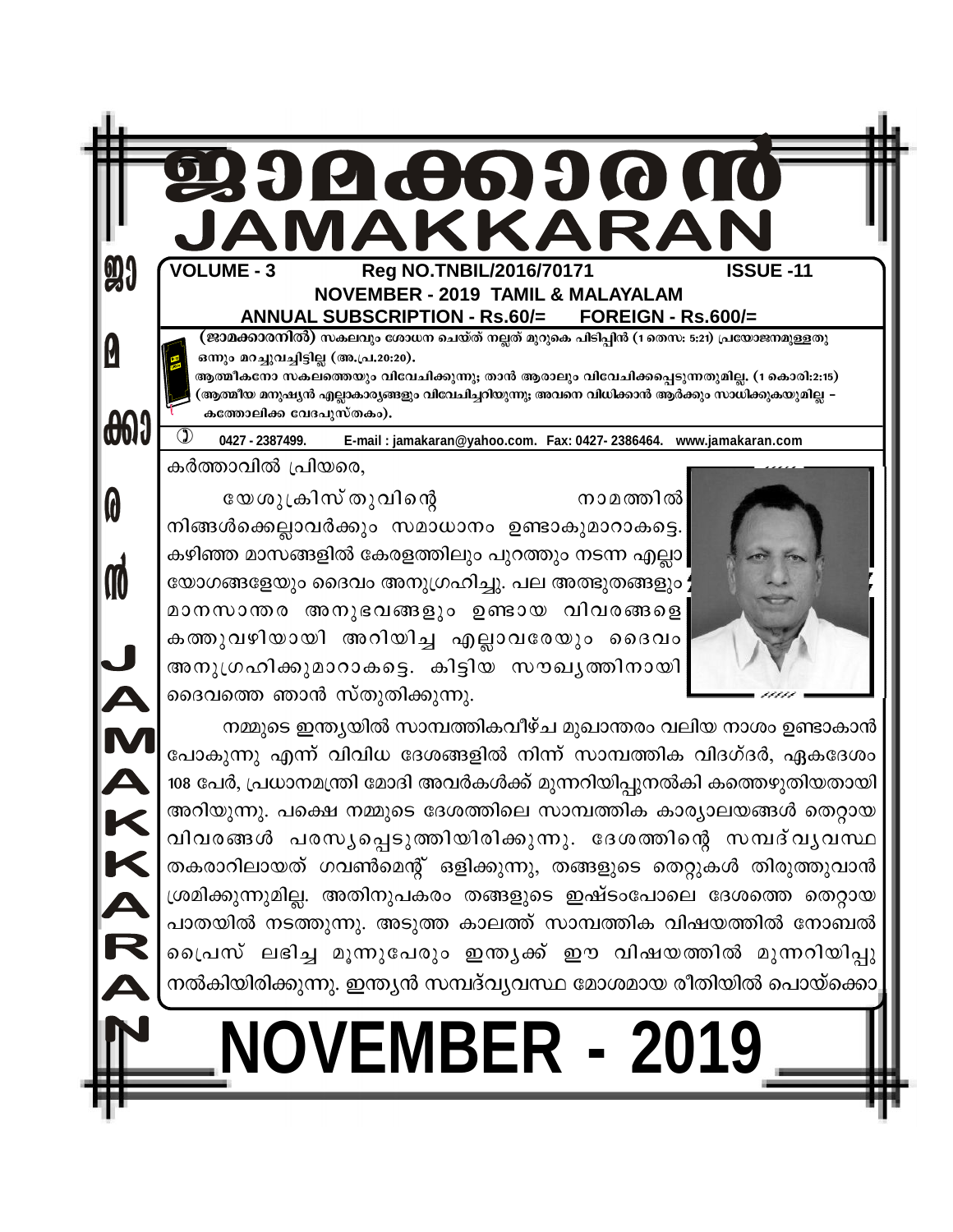മെന്ന് സംശയമാണ് എന്നും എഴുതിയിരിക്കുന്നു.

നമ്മുടെ ഇന്ത്യൻ ധനകാര്യമന്ത്രി മിസിസ്സ് നിർമ്മലാസീതാരാമൻ അവർകളുടെ ഭർത്താവും ആന്ധ്രായിലെ വലിയ സാമ്പത്തിക വിദഗ്ദ്ധനും ആയ ഭരകല പ്രഭാകർ അവർകൾ പരസ്യമായി കാവിപാർട്ടിയായ ബി.ജെ.പി.ക്ക് മുന്നറിയിപ്പ് അറിയിച്ചിരിക്കുന്നത് "ഇന്ത്യ വളരെ മോശമായ സാമ്പത്തിക വീഴ് ചയിൽ അതിനെ ശരിപ്പെടുത്താൻ സാധിക്കാത്ത വിധത്തിൽ പൊയ്ക്കൊണ്ടിരിക്കുന്നു. ഇതിനു പ്രധാന കാരണം ബി.ജെ.പി ഗവൺമെന്റിന്റെ തെറ്റായ നയങ്ങൾ ആണ്.'' ഈ വിഷയത്തിൽ അദ്ദേഹത്തിന്റെ ഭാരൃ ഭർത്താവിനോടു ആലോചന ചോദിച്ചു പ്രവർത്തിച്ചിരുന്നാൽ ഒരു പക്ഷെ സ്വല്പമെങ്കിലും രക്ഷപ്പെടുത്താൻ സാധിക്കും.

മിസ്റ്റർ മോദി അവർകൾ ഒരു ലോകവൻശക്തി രാജൃങ്ങളേയും വിരോധിക്കാത്ത തരത്തിൽ രാജതന്ത്രത്തോടെ ആ രാജ്യങ്ങളുടെ സ്നേഹം നേടുവാൻ ശ്രമിച്ചാലും തന്റെ സ്വന്ത രാജ്യത്തിനുള്ളിൽ ഉള്ള സാമ്പത്തിക നഷ്ടങ്ങളും നാശങ്ങളും ശ്രദ്ധിച്ചിട്ടേയില്ല.

ഇന്ത്യയിലുള്ള എല്ലാ പ്രധാന ഭരണാധികാരികളും, ഉദാ. റിസർവ്വ് ബാങ്ക് തലവൻ, ചീഫ് ഇലക്ഷൻ കമ്മീഷണർ, ഹൈക്കോടതി, സുപ്രീംകോടതി, സി.ബി.ഐ, പ്രധാന ഇൻകംടാക്സ് ഡിപ്പാർട്ട്മെന്റ് ഇതെല്ലാം കാവി കക്ഷിയുടെ നിയമന്ത്രണത്തിൽ എത്തിക്കഴിഞ്ഞു. ഇവർ പറയുന്നത് മുകളിൽ പറഞ്ഞ ഡിപ്പാർട്ടുമെന്റുകൾ അനുസരിക്കണം.

ഒരു ചെറിയ ഉദാഹരണം: ഇന്ത്യയിലെ യൂണിയൻ പ്രദേശമായ സിക്കീമിന്റെ ചീഫ് മിനിസ്റ്റർ മിസ്റ്റർ പ്രേംസിങ്ങ് തമാംഗ് ഭയങ്കര പണവെട്ടിപ്പു നടത്തിയതുകൊണ്ട് തെളിവു സഹിതം അദ്ദേഹം അകപ്പെട്ടു. ഒരുവർഷം ജയിൽ ശിക്ഷ ഹൈക്കോടതി വിധിച്ചതിനെത്തുടർന്ന് അദ്ദേഹം കോടതിക്ക് അപേക്ഷ വീണ്ടും നൽകി. അതിലും പരാജയപ്പെട്ടു, ജയിൽശിക്ഷ അനുഭവിച്ചു. പല വർഷങ്ങൾ മുഖ്യമന്ത്രി പദവിയിലിരുന്നു രുചിപിടിച്ച അദ്ദേഹത്തിന് ജയിൽ ശിക്ഷ സഹിക്കാൻ വയ്യാതെ പോയി. മാത്രമല്ല ആറുവർഷങ്ങൾ ഏതു ഇലക്ഷനിലും മത്സരിക്കാൻ കഴിയില്ലെന്ന് ഉറപ്പുവന്നു. ജയിലിലുള്ള തമാംഗിന്റെ പാർട്ടി ഭൂരിപക്ഷത്തോടെ ഭരണം നടത്തിക്കൊണ്ടിരിക്കുന്നു. ഈ ഇടക്കാല തിരഞ്ഞെടുപ്പിൽ മത്സരിച്ച് വീണ്ടും മുഖ്യമന്ത്രിയാകാൻ തമാംഗ് ആഗ്രഹിച്ചു. അതിനായി മുഖ്യ തെരഞ്ഞെടുപ്പുകമ്മീണർക്ക് അപേക്ഷ കൊടുത്ത് ഇലക്ഷൻ നിയമത്തെ മാറ്റി ആറുവർഷം എന്നുള്ളത് ഒരു വർഷമാക്കി.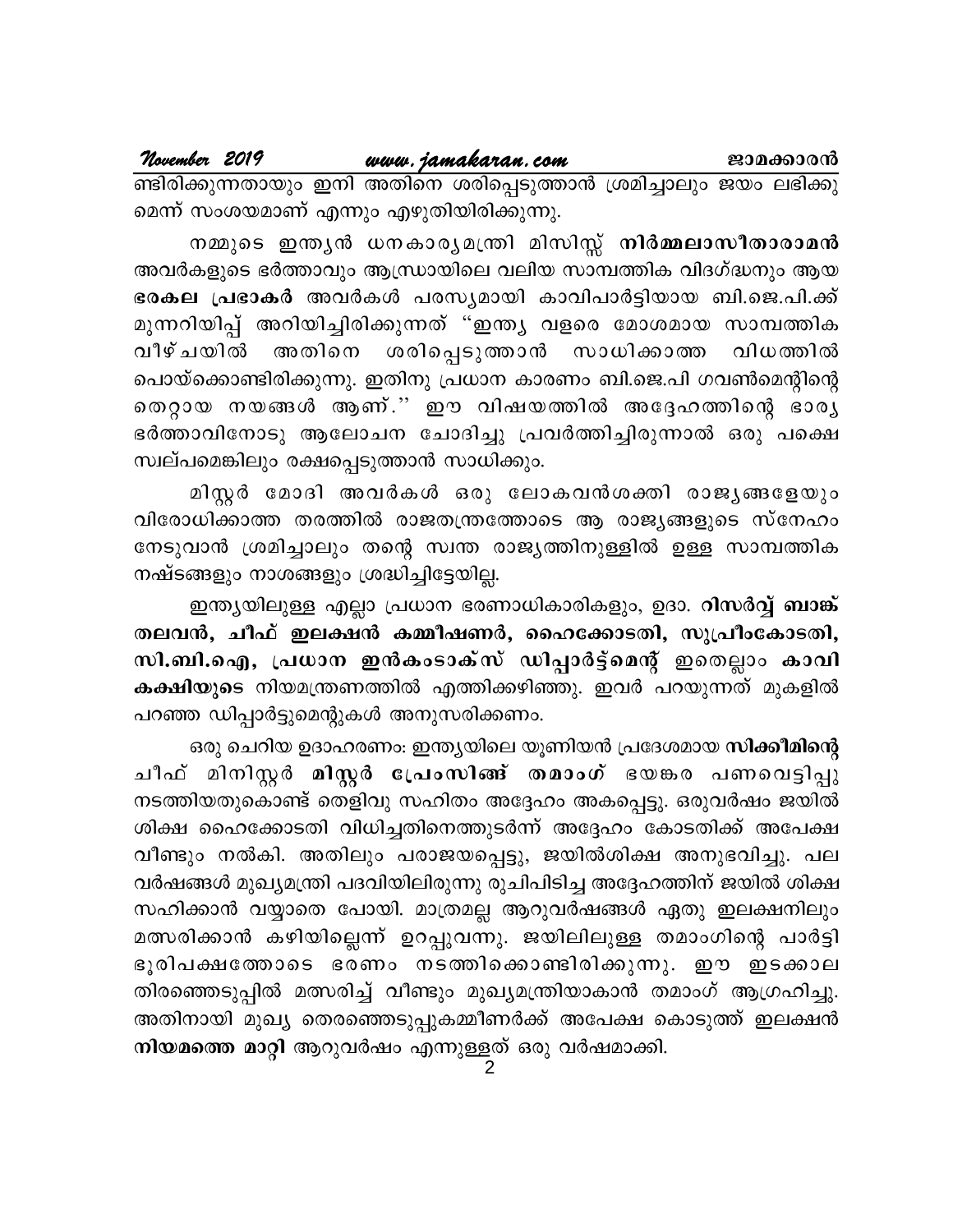| November 2019 |                                        | www.jamakaran.com | ജാമക്കാരൻ                                                         |
|---------------|----------------------------------------|-------------------|-------------------------------------------------------------------|
|               |                                        |                   | ഈ സാഹചര്യത്തെ ബി.ജെ.പി ഉപയോഗിച്ചു. നേരത്തേ ഇന്ത്യയിലുള്ള          |
|               |                                        |                   | എല്ലാ ജില്ലകളിലും ബി.ജെ.പി ഭരണം ഉണ്ടാകണം എന്നുള്ള ആഗ്രഹത്തിൽ      |
|               |                                        |                   | പൊയ്ക്കൊണ്ടിരിക്കുന്ന കാവി കക്ഷിക്ക  സിക്കീമിൽ കാൽ കുത്തുവാൻ ഈ    |
|               |                                        |                   | അവസരത്തെ ഉപയോഗിച്ചു. അതിന് ജയിലിലുള്ള മുൻ മുഖ്യമന്ത്രി തമാംഗിന്റെ |
|               |                                        |                   | സഹായം ആവശ്യമായിരുന്നു. അതുകൊണ്ട് ഇലക്ഷൻ കമ്മീഷനെ ഉപയോഗിച്ച്       |
|               |                                        |                   | തമാംഗിന്റെ അയോഗ്യത ഒരുവർഷമായി കുറച്ചു. അങ്ങനെ സിക്കീമിന്റെ അകത്ത് |
|               | ബി.ജെ.പി.ക്ക് പ്രവേശിക്കുവാൻ സാധിച്ചു. |                   |                                                                   |

മുഖ്യതെരഞ്ഞെടുപ്പ് കമ്മീഷൻ എന്നുള്ളത് സ്വയം ഭരണാവകാശമുളള ഒരു പ്രത്യേക ബോഡിയാണ്. അത് സുപ്രീംകോടതിയെപ്പോലെ സ്വതന്ത്രമായി പ്രവർത്തിക്കേണ്ടതാണ്. പ്രധാനമന്ത്രിയോ ഗവൺമെന്റോ, ഇതിൽ ഇടപെടുവാൻ പാടില്ല. അങ്ങനെയുള്ള നല്ല നിയമം പഴയ മുഖ്യതെരഞ്ഞെടുപ്പു കമ്മീഷണർ ആയിരുന്ന ടി.എൻ ശേഷനുശേഷം ഇല്ലാതായി. ഇപ്പോൾ എല്ലാപേരും ഗവൺമെന്റിനു അടിമകളായി. സിക്കീമിൽ നടന്ന ഈ അന്യായം ഇന്ത്യയിൽ ആരും ചൂണ്ടിക്കാണിച്ച് എതിർത്തില്ല.

- $\Box$ പഞ്ചാബ് സംസ്ഥാനത്തിന്റെ മുഖ്യമന്ത്രി **ബിന്ത്സിങ്ങ്** (BINTH SINGH) അവർകളെ ബൽവന്ത്സിങ്ങ് എന്ന ആൾ കൊന്നു. അയാൾക്ക് മരണശിക്ഷ വിധിച്ചു. ബി.ജെ.പി പാർട്ടിയോട് എഗ്രിമെന്റു ചെയ്തശേഷം മരണശിക്ഷ കൊടുക്കാതെ കൊലപ്പുള്ളി വെളിയിൽ സ്വതന്ത്രനായി നടക്കുന്നു. ഇതെങ്ങനെ സാധിച്ചു? കോടതിയെ ബി.ജെ.പി ക്കാർ സ്വാധീനിച്ചു. ഇന്ത്യ മുഴുവനും ഓരോരോ ജയിലിലും വിചാരണത്തടവുകാരായി ഒമ്പതുലക്ഷം പേർ കഴിഞ്ഞ 40 വർഷങ്ങളായി ജയിലിൽ അടച്ചിരിക്കുന്നു. തങ്ങൾ എന്തിനുവേണ്ടിയാണു ജയിലിൽ വന്നത് എന്തുകൊണ്ടാണ് 40 വർഷമായി അടച്ചിട്ടിരിക്കുന്നു എന്ന വിവരം അറിയാതെ ജീവിതകാലത്തിന്റെ പകുതി ജയിലിൽ കഴിഞ്ഞു എന്നു കരഞ്ഞുകൊണ്ടിരിക്കുന്നവർ ധാരാളംപേർ. പക്ഷെ മരണശിക്ഷാവിധി ലഭിച്ചവരും വെട്ടിപ്പുനടത്തി ജയിൽ ശിക്ഷ ഉറപ്പായവരും ധാരാളംപേർ ജയിലിനു പുറത്ത് സുഖം അനുഭവിച്ചു കൊണ്ടിരിക്കുന്നു. എന്തൊരന്യായമാണിത്.
- $\Box$ പല സ്ത്രീകളെ പീഡിപ്പിച്ച കേസിൽ ബി.ജെ.പി യുടെ മന്ത്രിയായ **ചിന്മയാനന്ദ** പിടിക്കപ്പെട്ടു ജയിലിലായി. ആ കേസ് ഇപ്പോൾ ഒന്നുമില്ലാതെയായി. പീഡിപ്പിക്കപ്പെട്ട പെൺകുട്ടിയുടെ കുടുംബക്കാരെ ഭീഷണിപ്പെടുത്തി വായടച്ചുവെച്ചിരിക്കുന്നു.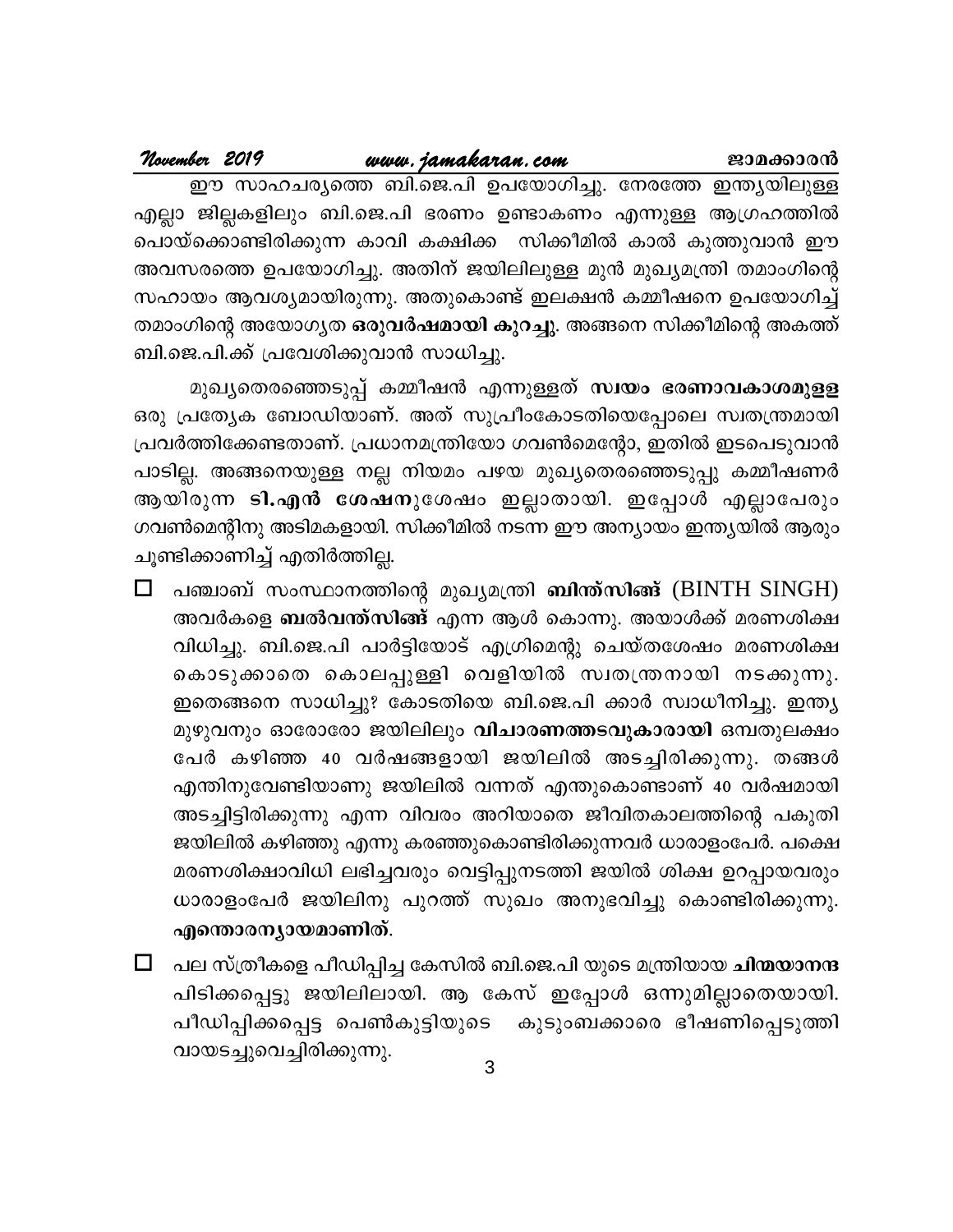### <u>www.jamakaran.com</u> November 2019 ജാമക്കാരൻ

ഇങ്ങനെ ഇന്ത്യ മുഴുവനും കാവികക്ഷിയുടെ ക്രൂരതയായിട്ടുള്ള കളി വർദ്ധിച്ചുകൊണ്ടിരിക്കുന്നു. വളരെ വേഗത്തിൽ ഹിന്ദുത്വം, മതം മാറ്റബിൽ ഇന്ത്യ മുഴുവനും നടപ്പിൽ വരാൻ സാദ്ധ്യതയുണ്ട്. അങ്ങനെ സംഭവിച്ചാൽ സുവിശേഷവേല, മിഷനറിവേല, പള്ളി ആരാധന എല്ലാം തടയുന്ന കാലം വളരെ ദൂരത്തിലല്ല.

ഇപ്പോൾതന്നെ ചെറിയ ചെറിയ സഭകളെല്ലാം ഒരു വലിയ സഭയുടെ ബിഷപ്പിന്റെ കീഴിൽ ആകണം എന്നുള്ള നിയമം വരാൻ പോകുന്നു. ആ ബിഷപ്പിനെ നിയന്ത്രിക്കുന്നതു ഗവൺമെന്റായിരിക്കും. അതുകൊണ്ടു ധാരാളം പേർ ബിഷപ്പായിക്കൊണ്ടിരിക്കുന്നു.

ഇന്തൃയിലെ ജനങ്ങൾക്ക് ഉണ്ടായിരുന്ന അവസാന പ്രതീക്ഷ ഹൈക്കോടതിയും സുപ്രീംകോടതിയും ആണ്. ആ പ്രതീക്ഷ നശിച്ചുപോകുന്ന വിധത്തിൽ വരുന്ന വാർത്തകൾ നാമെല്ലാപേരും ചേർന്ന് പ്രാർത്ഥിക്കാൻ പ്രേരിപ്പിക്കുന്നു. ഭരിക്കുന്ന പാർട്ടിക്ക് അനുസരണ കാണിക്കാത്ത ജഡ്ജിമാർ അപകടങ്ങളിൽ കൊല്ലപ്പെടുന്നു. ഇത് മറ്റ് ജഡ്ജിമാർക്ക് മുന്നറിയിപ്പാണ്. ലോകത്തിന്റെ അവസാനത്തിലേക്ക് നാം എത്തിക്കൊണ്ടിരിക്കുന്നു. അതിന്റെ അടയാളങ്ങളാണ് ഇപ്പോൾ സംഭവിക്കുന്നത്.

ക്രിസ്തീയസഭകൾ ക്രിസ്തുവിന്റെ സ്നേഹം മറന്ന് സഭകളിൽ സമാധാനമില്ലാതെ ആരാധിച്ചുകൊണ്ടിരിക്കുന്നു. തമിഴ്നാട്ടിൽ തിരുനെൽവേലി സി.എസ്.ഐ ഡയോസിസിനെ മധുര ഹൈക്കോടതി ഏറ്റെടുത്തു. റിട്ടെയേർഡ് ജഡ്ജിമാർ 1. ബഹു. ജസ്റ്റിസ് പോൾ വസന്തകുമാർ (ഇദ്ദേഹം ജമ്മുകാശ്മീർ ഹൈക്കോടതി ചീഫ് ജഡ്ജ് ആയിരുന്നു റിട്ടേർഡ് ആയി). 2. ബഹു. ജസ്റ്റിസ് ഡോ. ജ്യോതിമണി (മദ്രാസ് ഹൈക്കോടതി ചീഫ് ജഡ്ജി ആയിരുന്നു റിട്ടേർഡ് ആയി). ഈ രണ്ടു ചീഫ് ജഡ്ജിമാരെ സഹായിക്കാൻ വേണ്ടിയും ഡയോസിസ് അഡ്മിനിസ്ട്രേഷൻ ജോലികൾക്കു ചുമതല ഏറ്റെടുത്തവർ ഡയോസിസ് ഓഫീസിൽ വന്നിരുന്നു കാര്യങ്ങൾ നടത്തിക്കൊണ്ടിരിക്കുന്നു. അതിലെ രണ്ട് ജഡ്ജിമാർ എല്ലാ സഭകളിലേയും കണക്കുകൾ ഒരു ഓഡിറ്ററിനെക്കൊണ്ട് പരിശോധിച്ചുകൊണ്ടിരിക്കുന്നു. അച്ചന്മാർ ഹൈന്ദവ ജഡ്ജിമാരുടെ കൈകളിൽ നിന്ന് ശമ്പളം വാങ്ങുന്നു. കഴിഞ്ഞ ആഴ്ച രണ്ടു സംഭവങ്ങൾ നടന്നു. ഡയോസിസ് ഓഫീസിൽ ജഡ്ജിമാർ ഇരിക്കെ ഒരച്ചൻ ഉള്ളിൽ കേറി എന്തോ അപേക്ഷ നൽകി. ജഡ്ജി ചോദിച്ചു താങ്കൾ ആരാണ്? ഞാൻ ഈ ഡയോസിസിലെ ഒരച്ചനാണ് എന്നു പറഞ്ഞു. താങ്കളുടെ ഐ.ഡി എവിടെ എന്നു ചോദിച്ചു. അദ്ദേഹം

Cond.... 33 page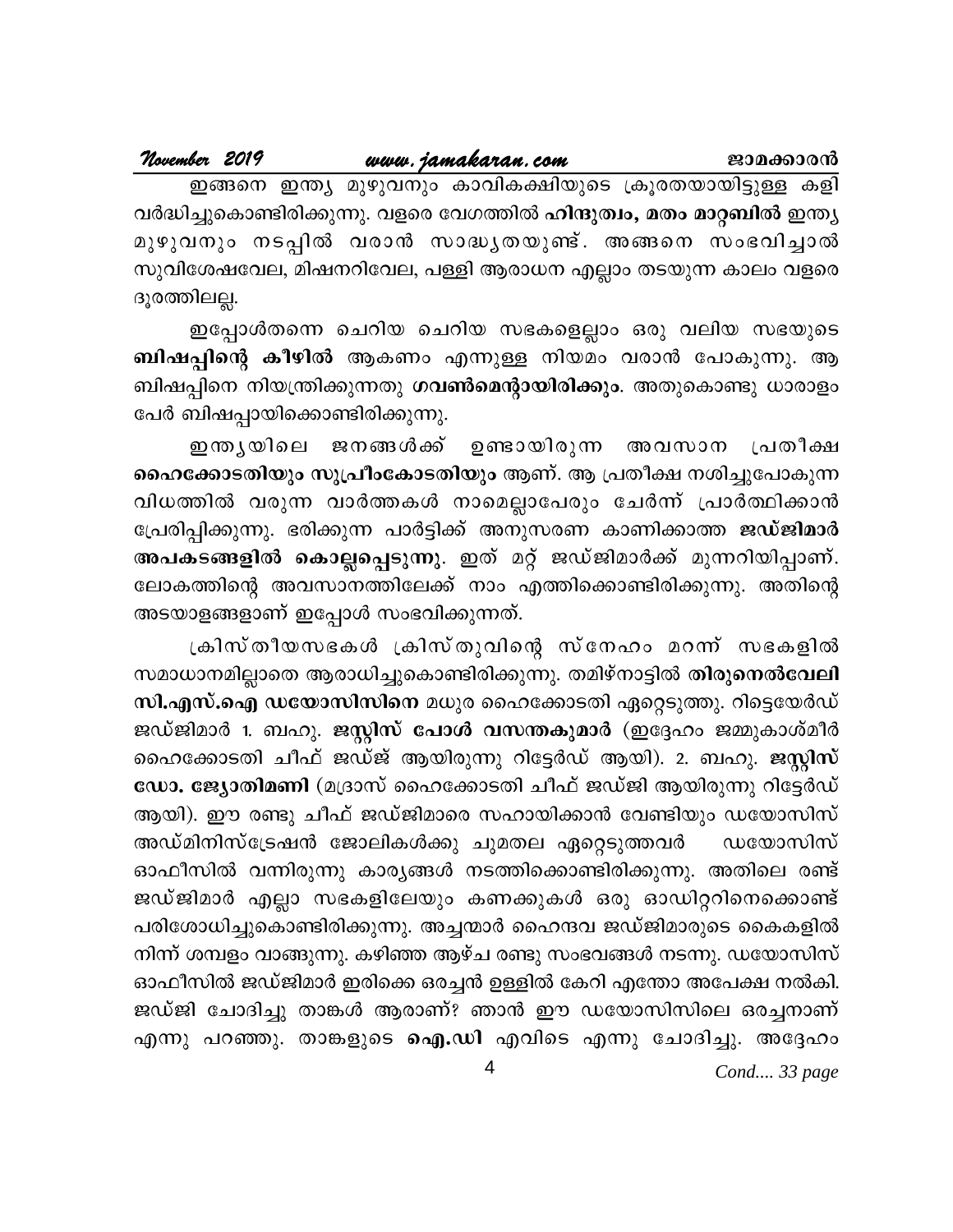www. jamakaran.com

November 2019



ഒരു ജാമക്കാരൻ പ്രസിദ്ധീകരണം  $((\Delta M) \otimes \Delta M)$  : Dr. പുഷ്പരാജ്, സേലം-5) പ്രസാധക കുറിപ്പ്

കഴിഞ്ഞ മാസികയിൽ രണ്ടാം അദ്ധ്യായത്തിന്റെ അവസാനം നിങ്ങൾ വായിച്ചതുപോലെ ദൈവം മനുഷ്യനോട് സംസാരിക്കുവാൻ ആഗ്രഹിക്കുന്നത് അവരവരുടെ ഭാഷയിൽ ആണ്. കഴുത തന്റെ യജമാനനായ പ്രവാചകനോട് സംസാരിച്ചത് എബ്രായഭാഷയിലാണ്. ദൈവം ആണ് ആ സംസാരിപ്പിച്ചത്. ഓരോരോ കഴുതയെ



പ്രസാധകൻ :  $Dr.$  പുഷ്പരാജ്

മൃഗത്തിനും അതതിന്റെ ഭാഷയുണ്ട്. പക്ഷികൾ ആകട്ടെ, മൃഗങ്ങൾ ആകട്ടെ അവരവരുടെ ഭാഷകളിൽ സംസാരിക്കും. പക്ഷെ കർത്താവ് പ്രവാചകനോട് സംസാരിക്കുവാൻ കഴുതയെ ഉപയോഗിച്ചപ്പോൾ പ്രവാചകന്റെ എബ്രയാഭാഷയിൽ സംസാരിച്ചു മുന്നറിയിപ്പുനൽകി.

പൌലൂസ് അപ്പോസ്തലനോട് ദൈവം രക്ഷിക്കപ്പെടുന്നതിന് മുമ്പ് വഴിയിൽ സംസാരിച്ചപ്പോൾ, <u>കണ്ണ്</u> നഷ് ടപ്പെട്ടു വീണ അവസ്ഥയെക്കുറിച്ചു പൌലൂസ് അപ്പോസ്തലൻ വിവരിക്കുമ്പോൾ ദൈവം എന്നോട് എബ്രായ ഭാഷയിൽ സംസാരിച്ചു എന്ന് വ്യക്തമായി പറയുന്നത് നാം ശ്രദ്ധിക്കണം.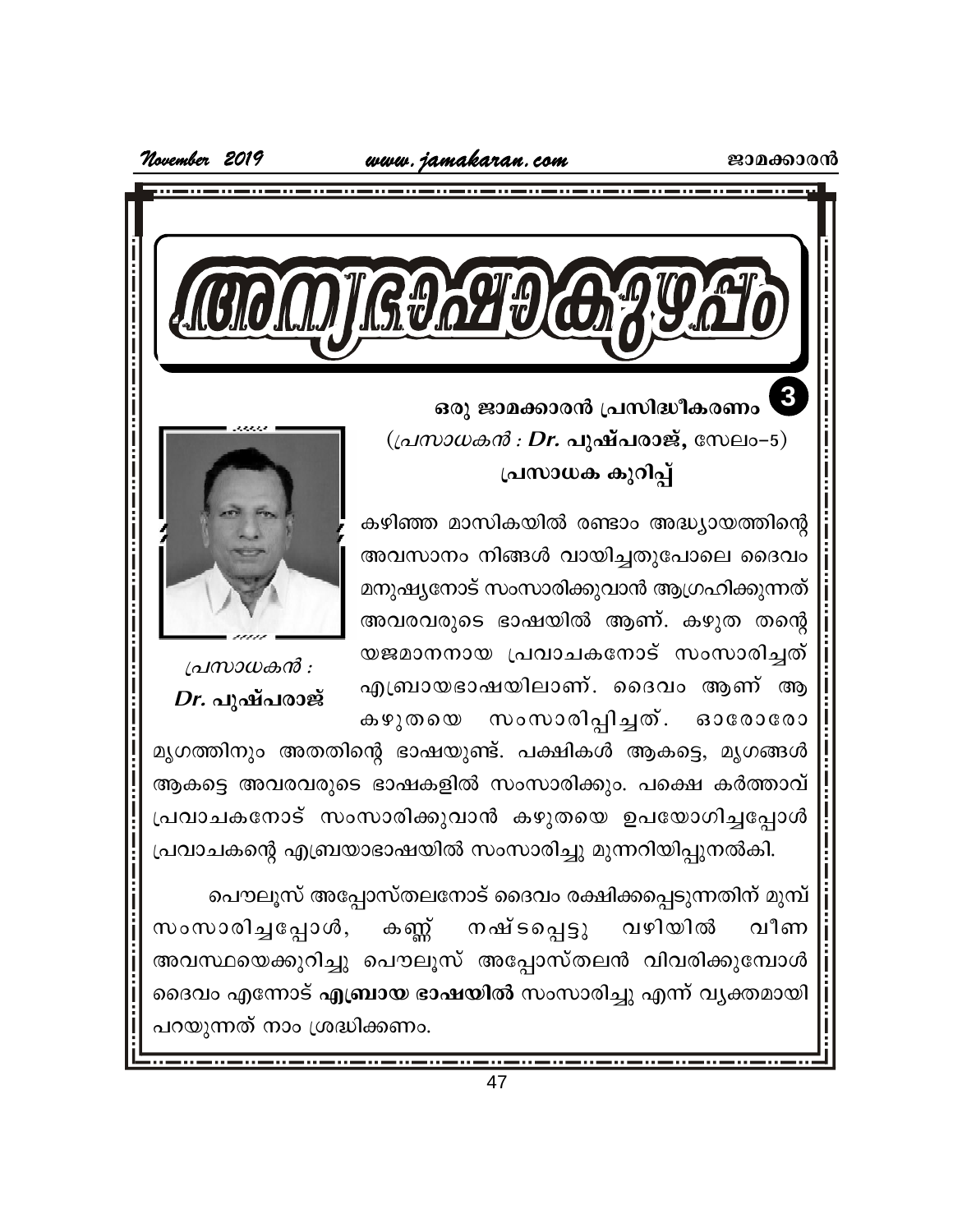| November 2019 |                                    | www.jamakaran.com | ജാമക്കാരൻ                                                   |
|---------------|------------------------------------|-------------------|-------------------------------------------------------------|
|               |                                    |                   | ഇങ്ങനെയാണ് ദൈവം അവരവരുടെ ഭാഷയിൽ മനുഷൃനോട                    |
|               |                                    |                   | സംസാരിക്കുന്നത് എന്നു നമുക്ക് വൃക്തമാകുന്നത്. അതുപോലെ നാം   |
|               |                                    |                   | ദൈവത്തോടു സംസാരിക്കുമ്പോൾ നാം നമ്മുടെ മാതൃഭാഷയിൽ            |
|               |                                    |                   | സംസാരിക്കുവാൻ ദൈവം ഇഷ്ടപ്പെടുന്നു. ടി.വി യിൽ പ്രസംഗിക്കുന്ന |
|               |                                    |                   | പ്രാസംഗികർ, സഭയിൽ പ്രസംഗിക്കുമ്പോൾ ഇടക്കിടെ അന്യഭാഷയിൽ,     |
|               |                                    |                   | ജനങ്ങൾക്കു മനസ്സിലാകാത്ത ഭാഷയിൽ സംസാരിക്കുന്നതിന്റെ ഉദ്ദേശം |
|               |                                    |                   | എന്താണ്? തനിക്കു പരിശുദ്ധാത്മാവുണ്ട് എന്ന് സഭാജനങ്ങൾ അറിയാൻ |
|               | വേണ്ടിയാണ് അങ്ങനെ സംസാരിക്കുന്നത്. |                   |                                                             |

ഈ അന്യഭാഷയിൽ നിന്നാണ് പല കള്ള ഉപദേശങ്ങളും പ്രവചനങ്ങളും പുറപ്പെടുന്നത്. ഇവരുടെ അനൃഭാഷ വ്യാജമായതുകൊണ്ട് അവർ പറയുന്ന പ്രവചനവും വ്യാജം തന്നെ.

കഴിഞ്ഞ ഇലക്ഷനിൽ മിസ്റ്റർ മോഡി തോല്ക്കും എന്നു എത്രപേർ പ്രവചനം പറഞ്ഞു. സഹോ. മോഹൻ സി. ലാസറസ് എന്ന തമിഴ്നാട് ദൈവവേലക്കാരൻ, സഹോ. ദിനകരന്റെ മകൻ പോൾ ദിനകരൻ ഇനിയും പല പാസ്റ്റർമാരും മോദി തോല്ക്കും എന്നു പ്രവചനം പറഞ്ഞു. സംഭവിച്ചതു നാം എല്ലാപേർക്കും അറിയാമല്ലോ. മുൻപത്തെക്കാൾ ഭൂരിപക്ഷത്തോടെ മോദി ജയിച്ചു. പറഞ്ഞ പ്രവചനം എന്തായി? ദൈവം പറയുന്നതായാൽ അത് തെറ്റാകുമോ? ചിലപ്പോൾ ദൈവം പറഞ്ഞത് അങ്ങനെ സംഭവിക്കാതെയും പോകും.

ഹിസ്കിയാരാജാവ് മരിക്കും എന്നു പ്രവാചകനോട് പോയിപറയുവാൻ ദൈവം കല്പിച്ചു. പറഞ്ഞ പ്രവാചകൻ കൊട്ടാരത്തിൽ നിന്നും വെളിയിൽ വരുമുമ്പേ ദൈവം തന്നെ ആ പ്രവചനത്തെ മാറ്റി ഹിസ്കിയാരാജാവ് എന്നോടു നിലവിളിച്ചു കരഞ്ഞു പ്രാർത്ഥിച്ചു ആയുസ്സു നീട്ടിത്തരുവാൻ അപേക്ഷിച്ചു. മരിക്കും എന്നു പറഞ്ഞ നീ തന്നെ അവൻ മരിക്കുന്നില്ല എന്നുപോയി പറയുക, ഇതാണ് ദൈവത്തിന്റെ പ്രവർത്തി. പക്ഷെ തമിഴ്നാട്ടിൽ മോദി തോല്ക്കും എന്നു പറഞ്ഞ വൃക്തികൾ കേരളത്തിലും മോദി തോല്ക്കും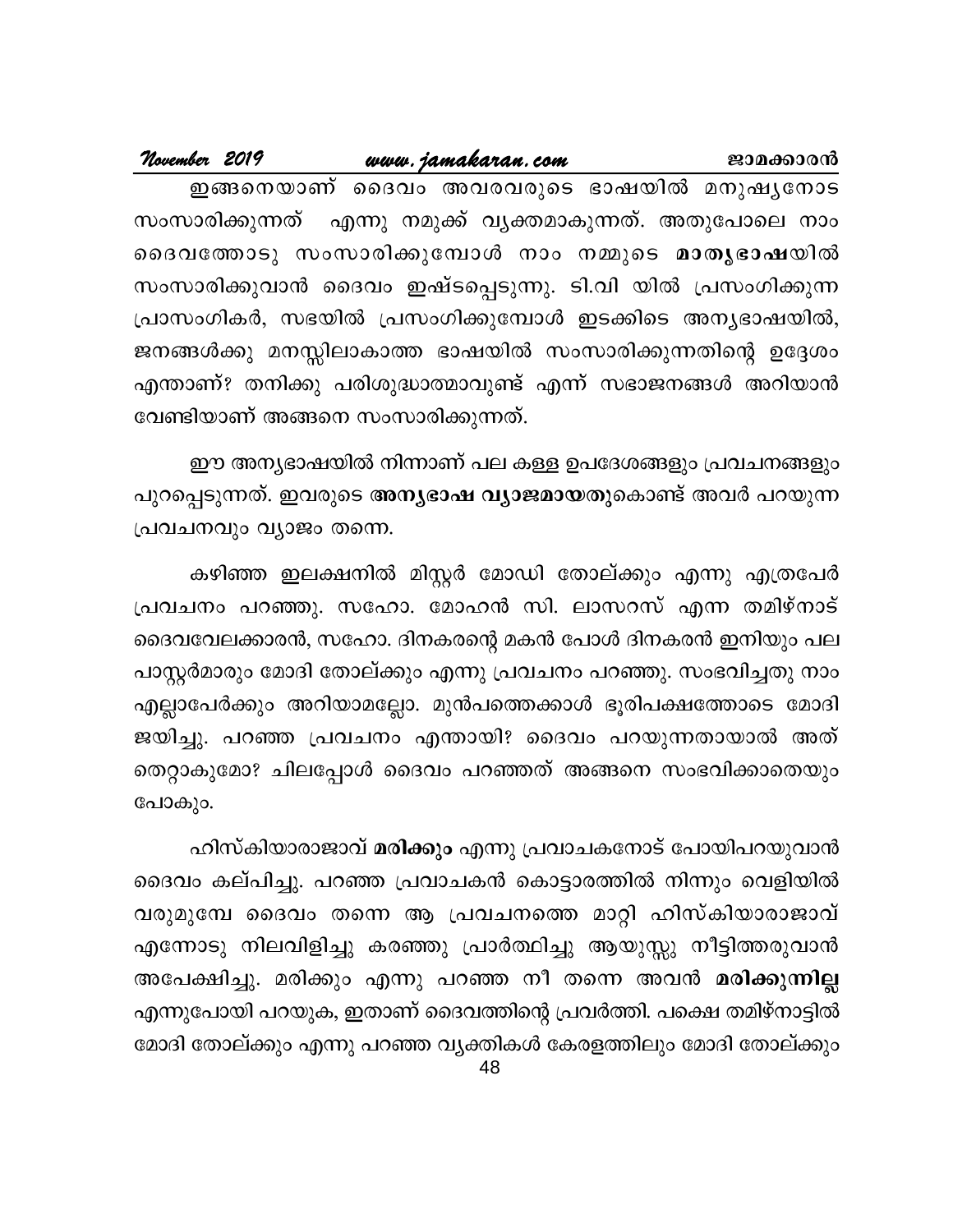### November 2019 www.jamakaran.com ജാമക്കാരൻ എന്നു പറഞ്ഞ ദൈവവേലക്കാർ ഇലക്ഷൻ റിസൾട്ടു വരുന്നതിനുമുമ്പേ മോദി ജയിക്കും എന്നു കർത്താവ് പറഞ്ഞു എന്നു പറഞ്ഞിരിക്കണം. അതുകൊണ്ടു വേദപുസ്തകത്തിന്റെ അടിസ്ഥാനത്തിൽ ഇവരെല്ലാം കള്ള പ്രവാചകൻമാർ

എന്നും **വ്യാജ ദൈവവേലക്കാർ** എന്നും നമുക്കും പറയുവാൻ സാധിക്കും. ഈ സംഭവത്തെ ഞാൻ പറയാൻ കാരണം ഈ കള്ള പ്രവചനം പറയാൻ പ്രധാനകാരണം ഇവർ സംസാരിക്കുന്ന കള്ള അന്യഭാഷയാണ്. പറഞ്ഞ ഭാഷ കള്ളമായതുകൊണ്ട് പറഞ്ഞ പ്രവചനവും കള്ളമായിട്ടുതന്നെ മാറുന്നു.

### അനൃഭാഷയെക്കുറിച്ച് ഞാൻ ഇനിയും വചന അടിസ്ഥാനത്തിൽ വ്യാഖ്യാനം പറഞ്ഞിട്ടില്ല

അന്യഭാഷയുമായി ബന്ധപ്പെട്ടിട്ടുള്ള വിഷയങ്ങൾക്കു ഇപ്പോൾ ഞാൻ മറുപടി പറയാൻ ആഗ്രഹിക്കുന്നു.

ചോദ്യം : ഞങ്ങളുടെ സഭയിൽ പ്രാർത്ഥനയിൽ ആത്മാവിൽ നിറഞ്ഞ് സഭാജനങ്ങൾ പ്രാർത്ഥിക്കുമ്പോൾ ഒരുവൃക്തി വിദ്യാഭ്യാസമില്ലാത്ത കൂലിപ്പണിചെയ്യുന്ന ഒരു വിശ്വാസി പെട്ടന്ന് എബ്രായഭാഷയിൽ അന്യഭാഷ സംസാരിച്ചു. അതുകേട്ട് സഭ നിശബ്ദമായി. ആ സമയത്ത് സഭയിലുള്ള മറ്റൊരാൾ അദ്ദേഹം പറഞ്ഞ എബ്രായഭാഷയെ തർജ്ജമ ചെയ്തു പറഞ്ഞു. തർജ്ജമ ചെയ്തു കഴിഞ്ഞ ഉടൻ സഭാജനങ്ങൾ വളരെ സന്തോഷത്തോടും ആവേശത്തോടും കയ്യടിച്ചു അർപ്പിട്ടു. ഞങ്ങളുടെ സഭയിൽ ഇതുവരെ ആരും എബ്രായഭാഷയിൽ സംസാരിച്ചിട്ടില്ല. അതുകൊണ്ടു ഞങ്ങൾക്കു വളരെ സന്തോഷം ഉണ്ടായി. ഡോക്ടർ ഇതിനെക്കുറിച്ചു എന്തു പറയുന്നു. അദ്ദേഹം പറഞ്ഞത് അന്യഭാഷ അല്ലേ?

അതേപോലെ AOG സഭാവിശ്വാസി തന്റെ സഭയിൽ പ്രാർത്ഥന സമയത്തു കൈകൾ അടിച്ചു തുള്ളിച്ചാടി നല്ല ഇംഗ്ലീഷിൽ സംസാരിച്ചു. അദ്ദേഹത്തിനു ഇംഗ്ലീഷ് അറിയില്ല. തൊട്ടടുത്തിരുന്ന ഞാൻ ഇംഗ്ലീഷിൽ M.A ബിരുദം നേടിയവനാണ്. അദ്ദേഹം തെറ്റില്ലാതെ ഇംഗ്ലീഷിൽ സംസാരിച്ചതു

49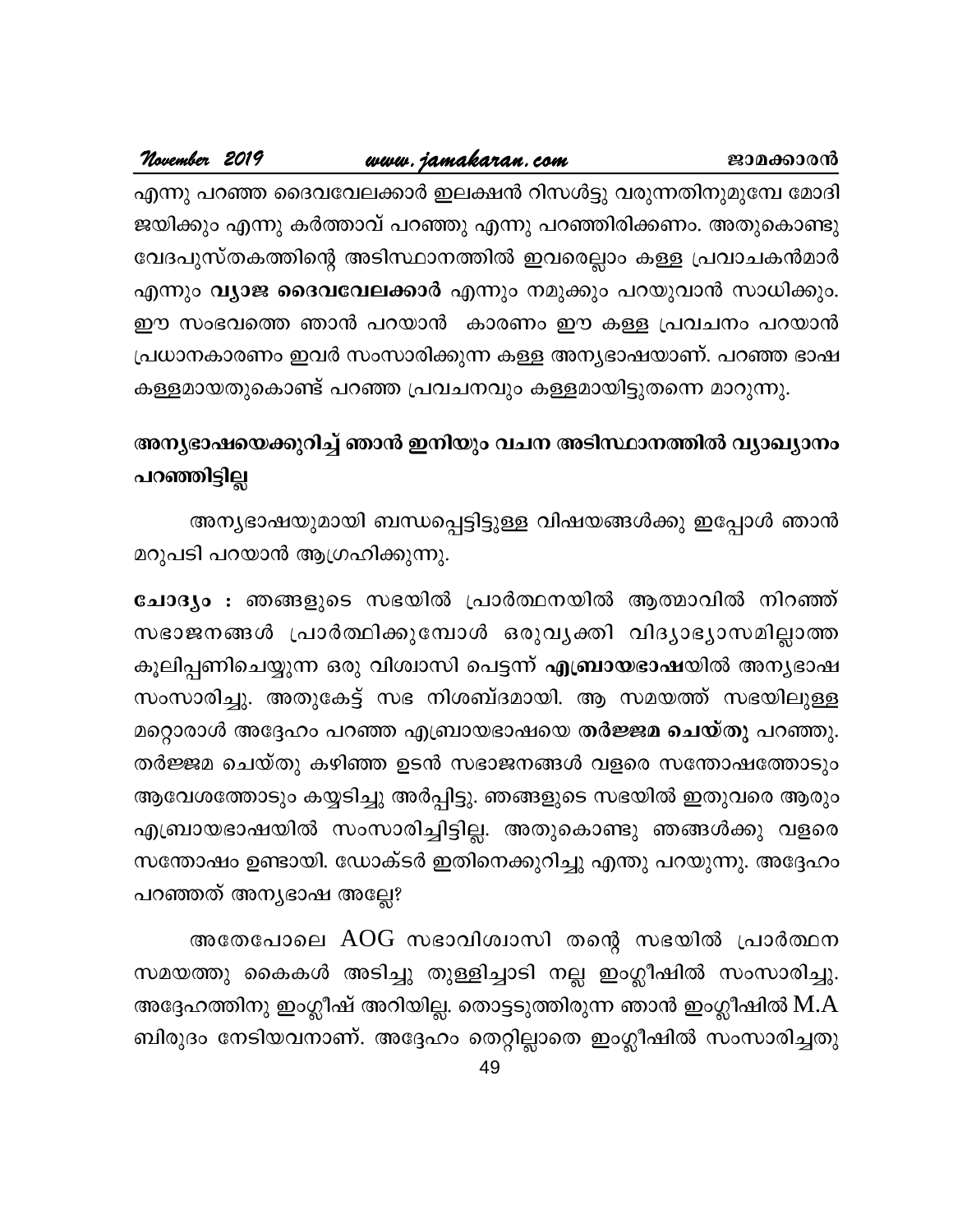November 2019 www.jamakaran.com ജാമക്കാരൻ

എനിക്കുതന്നെ ആശ്ചര്യമായി. ഇതിനെക്കുറിച്ച് ഡോക്ടറുടെ അഭിപ്രായം എന്ത്?

മറുപടി: ഇങ്ങനെ ഇ–മെയിൽ വഴിയായി ധാരാളം കത്തുകൾ എനിക്കു വന്നെത്തിയിട്ടുണ്ട്. ഈ ചോദ്യം ചോദിച്ച നിങ്ങൾതന്നെ ഒരു ചോദ്യം ചോദിച്ചുനോക്കുവിൻ. നിങ്ങളുടെ സഭയിൽ ആരെങ്കിലും ഒരാൾ എബ്രായഭാഷയിൽ സംസാരിക്കുന്നത് ഉണ്ടായിരുന്നോ? ദൈവം ആ വ്യക്തിയെ എന്തുകൊണ്ട് എബ്രായഭാഷയിൽ സംസാരിപ്പിക്കണം? ആ എബ്രായഭാഷയുടെ വ്യാഖ്യാനം കൊടുത്ത വ്യക്തി കോളേജ പ്രൊഫസർ ആണ്. എബ്രായഭാഷ അദ്ദേഹത്തിനു നന്നായി അറിയാം. അതുകൊണ്ടാണ് അദ്ദേഹം ആ ഭാഷയെ തർജ്ജമ ചെയ്തത്.

സഭാജനങ്ങളായ നിങ്ങളെല്ലാവരും തമിഴ് ഭാഷയിലും മലയാള ഭാഷയിലും ആരാധന നടത്തിക്കൊണ്ടിരിക്കുമ്പോൾ എബ്രായഭാഷയിൽ ദൈവം എന്തുകൊണ്ട് സംസാരിക്കണം? സഭയ്ക്കു അതിൽ എന്തു പ്രയോജനം ഉണ്ടായിരുന്നു? എഴുതിയ കത്തിൽ ഇതിനുള്ള മറുപടി നിങ്ങൾ എഴുതിയിട്ടില്ല. പ്രൊഫസറായ നിങ്ങൾ ആ എബ്രായഭാഷയെ തർജ്ജമ ചെയ്തു നിങ്ങളുടെ മനസ്സാക്ഷി പ്രകാരം നിങ്ങൾ പറഞ്ഞ ഈ വിഷയം വിശ്വസിക്കുവാൻ തക്കവണ്ണം ഉണ്ടോ? ആ സഭയിൽ ആ വ്യക്തി സംസാരിച്ച ഭാഷ, എബ്രായ്ഭാഷ അറിഞ്ഞ നിങ്ങൾക്ക് ദൈവം തന്ന ആലോചനയാണോ? സഭയ്ക്ക് നൽകിയ ഇതിനെക്കുറിച്ചു ആലോചനയാണോ? ഞാൻ പറയണമെങ്കിൽ വിദ്യാഭ്യാസമില്ലാത്ത ആ വ്യക്തി സംസാരിച്ച എബ്രായഭാഷയും സത്യമല്ല. അതു തർജ്ജമ ചെയ്തു നിങ്ങളുടെ തർജ്ജമയും സത്യമല്ല. പരിശുദ്ധാത്മാവു മണ്ടനല്ല. ആവശ്യമില്ലാത്ത സ്ഥലത്തിൽ ആവശ്യമില്ലാത്ത ഭാഷയിൽ ദൈവം ഇങ്ങനെ ഒരിക്കലും സംസാരിക്കുന്നില്ല എന്നാണ് എന്റെ അഭിപ്രായം.

അടുത്ത വൃക്തിയുടെ കത്തിന്റെ വിവരവും ഏകദേശം നിങ്ങളുടെ കത്തിന്റെ വിവരംപോലെ തന്നെ. **ഇംഗ്ലീഷ്** അറിയാത്ത ഒരാൾ നല്ല ഇംഗ്ലീഷിൽ

50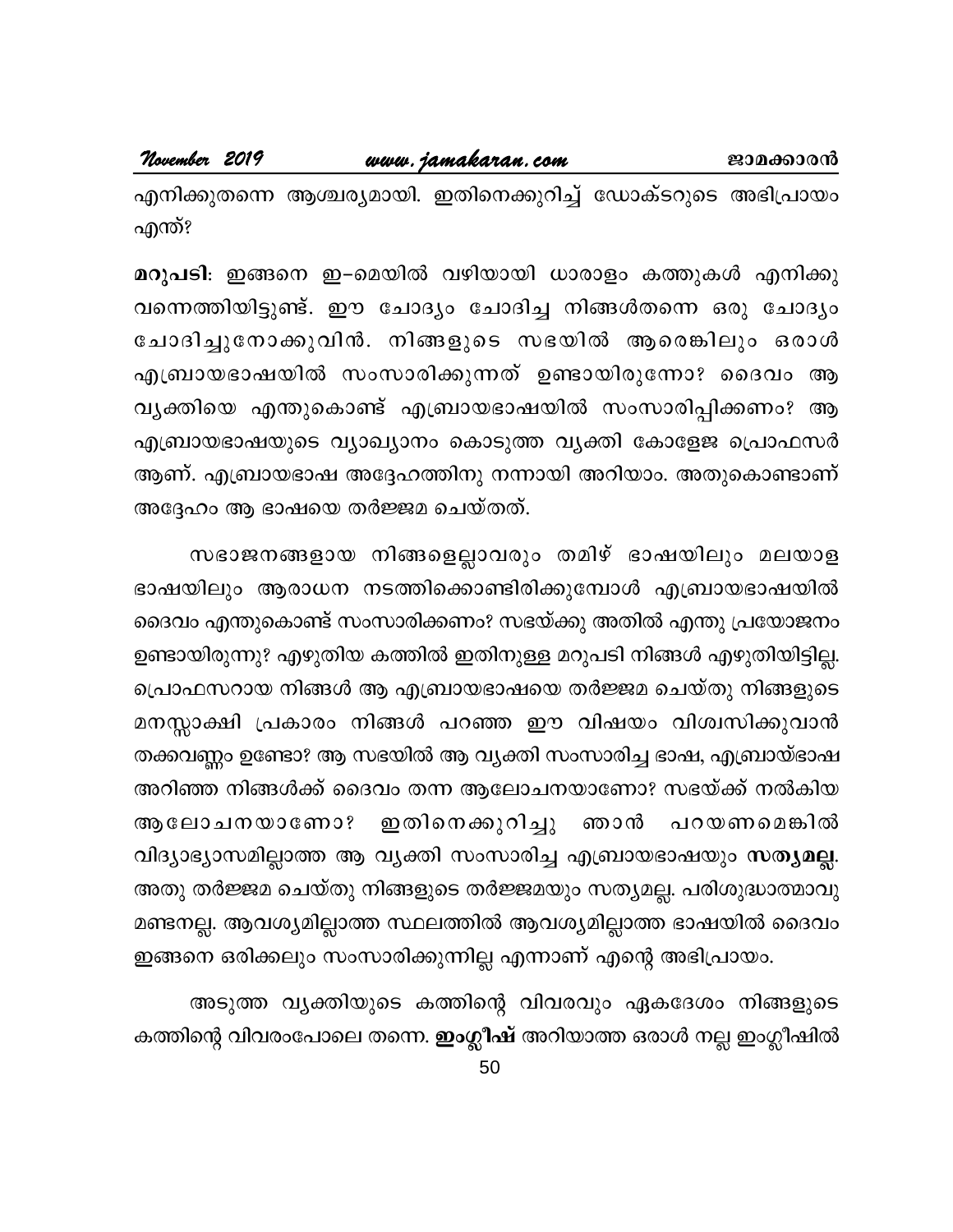സംസാരിച്ചു എന്നു എഴുതിയിരിക്കുന്നു. ഇതും മുൻപിലത്തെ കഥപോലെ ഉള്ളതുതന്നെ.

ഇതെല്ലാം ഒരു വക്കീൽ തന്റെ കക്ഷി കുറ്റം ചെയ്തിട്ടില്ല എന്നു തെളിയിക്കാൻ ഉപയോഗിക്കുന്നതുപോലെയാണ്. അനൃഭാഷ ഉണ്ട് എന്ന് **തെളിയിക്കാൻ** നിങ്ങൾ എല്ലാപേരും ശ്രമിക്കുന്നു എന്നുമാത്രം പറയാൻ ഞാൻ ആഗ്രഹിക്കുന്നു.

ചോദ്യം:– അന്യഭാഷ സംസാരിക്കുന്നത് തടയരുത് എന്ന് പൌലൂസ് സൂചിപ്പിച്ചിരിക്കുന്നല്ലോ? (1 കൊരി 14:39)

മറുപടി : നേരത്തേ ഞാൻ സൂചിപ്പിച്ചതു നിങ്ങളെ ഓർമ്മപ്പെടുത്തി കൊള്ളുന്നു. ഈ വചനം ആർക്കുവേണ്ടിയാണ് പറയപ്പെടുന്നത് എന്നു ശ്രദ്ധിക്കണം. ഇതു കൊരിന്ത് സഭയിൽ ഉള്ള **16 ഭാഷക്കാർ** അടങ്ങിയ സഭയ്ക്കുവേണ്ടി മാത്രം പറയപ്പെട്ടതാണ്. യഹൂദന്മാർ ഭൂരിപക്ഷം ഉള്ള ആ സഭയിൽ **പുറജാതികളും** മറ്റു ഭാഷക്കാരും ചേർന്ന് ആരാധിച്ചുകൊണ്ടിരുന്നു. മറ്റു ഭാഷക്കാർ സാക്ഷിപറയാനോ, വചനത്തെക്കുറിച്ച് ചോദ്യം ചോദിക്കാനോ ആഗ്രഹിച്ചാൽ അവർക്ക് അവസരം കൊടുക്കാതെ, പ്രാധാന്യം കൊടുക്കാതെ അവരെ തഴഞ്ഞിരിക്കണം. അങ്ങനെയുള്ള സാഹചര്യത്തിൽ മറ്റുഭാഷ (അന്യഭാഷ) സംസാരിക്കുന്നവരെ തടയരുത് എന്ന് പൌലൂസ് അപ്പോസ്തലൻ ആലോചന പറയുന്നു. ഇതു പരിശുദ്ധാത്മാവിൽ നിറഞ്ഞു സംസാരിക്കുന്ന ഭാഷ എന്നു എല്ലാപേരേയും തെറ്റിദ്ധരിപ്പിച്ചു കൊണ്ടിരിക്കുന്നു. അതു ഭാഷയേ അല്ല.

ചോദ്യം:− അന്യഭാഷ ഇപ്പോഴുള്ള സഭയ്ക്കു കൊടുക്കപ്പെട്ടതല്ല എന്ന എഴുതിയിരിക്കുന്നല്ലോ, ദൈവവചനം എല്ലാ കാലത്തിനും യോജിച്ചതാണ്. പുതിയ നിയമത്തിൽ പറഞ്ഞ എല്ലാ കാര്യങ്ങളും എല്ലാ കാലത്തിനും യോജിച്ചതാണ്. അങ്ങനെ ആയിരിക്കുമ്പോൾ പുതിയ നിയമത്തിൽ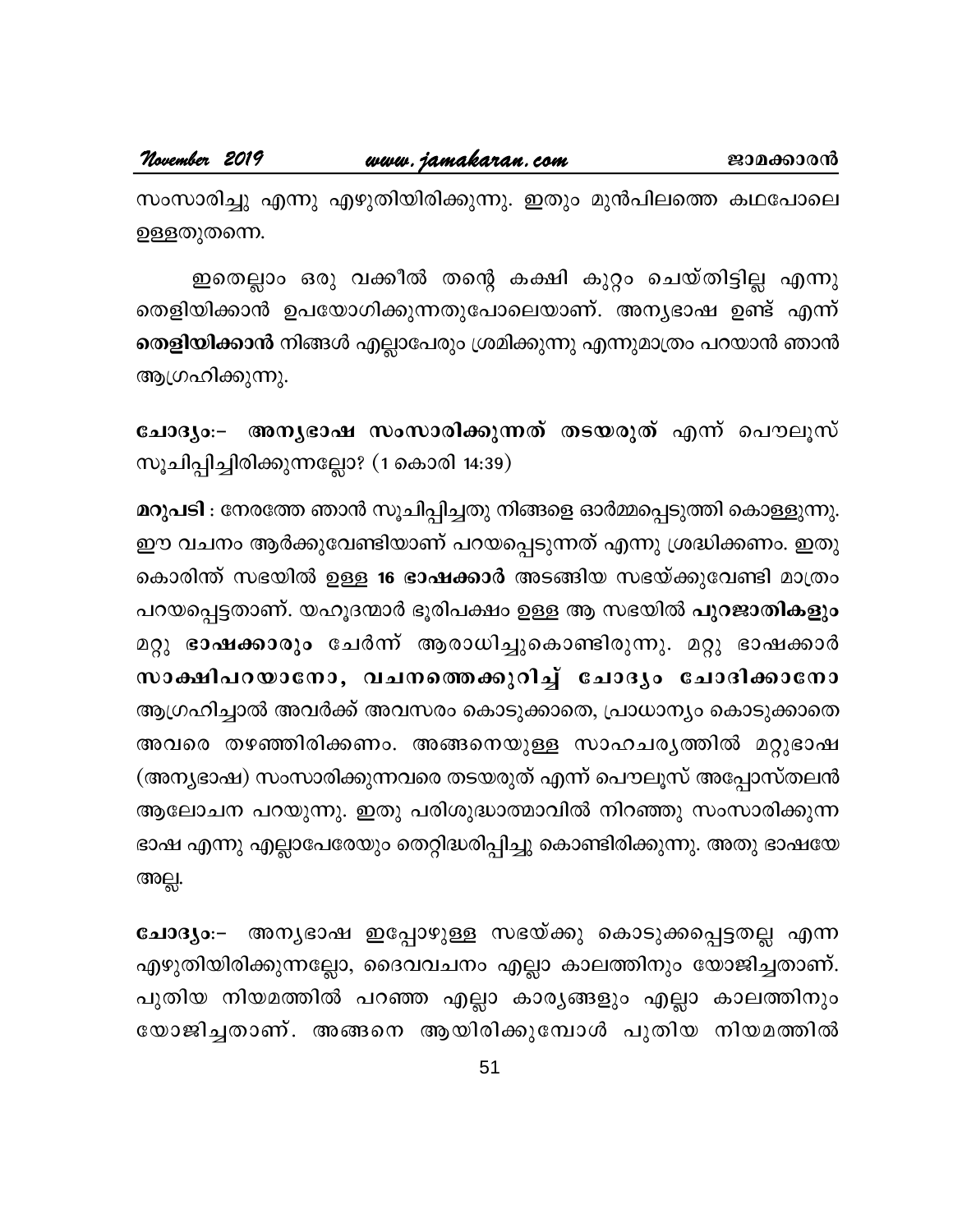പറഞ്ഞിരിക്കുന്ന ചില വചനങ്ങൾ മാത്രം അതു നമുക്കുള്ളത് എന്ന് എങ്ങനെ എടുക്കാൻ സാധിക്കും?

മറുപടി :– നിങ്ങൾ സൂചിപ്പിച്ചതുപോലെ വേദവചനം എല്ലാ സഭയ്ക്കും എല്ലാ കാലത്തും യോജിച്ചതാണ്. ഉദാഹരണമായി **ബാലജനപങ്കാളിത്ത പദ്ധതി** (യേശു വിളിക്കുന്നു) ദൈവവചനത്തിനു യോജിച്ചതല്ല. അത് ആരും പിൻതുടരരുത് എന്നുമാത്രം ഞാനെന്റെ മാസികയിൽ എഴിതിയിരുന്നാൽ അത് ആരെക്കുറിച്ചോ ഡോക്ടർ എഴുതിയിരിക്കുന്നു എന്നു പലർ വിചാരിക്കും. അതേ സമയം യേശു വിളിക്കുന്നു സഹോ. D.G.S ദിനകരൻ അവർകൾ ഒരു കുഞ്ഞിനു 2000/– വാങ്ങി പ്രാർത്ഥിക്കാൻ കർത്താവ് പറഞ്ഞു എന്ന് പരിചയപ്പെടുത്തി അപ്പോൾ ഞാൻ എഴുതി പ്രാർത്ഥിക്കാൻ വേണ്ടി 2000/-രൂപ വാങ്ങാൻ കർത്താവ് ഒരിക്കലും പറയത്തില്ല. അത് പ്രാർത്ഥനയെ വിലക്ക് വിൽക്കുന്ന വ്യാപാരം എന്നു ഞാൻ സൂചിപ്പിച്ചെഴുതിയത് കൊണ്ട് ഒത്തിരിപ്പേർ അത് വാസ്തവം തന്നെ അത് ദിനകരൻ പരിചയപ്പെടുത്തിയതാണ്. ആദ്യം ഡോക്ടർ എഴുതിയപ്പോൾ വേറെ ആരെക്കുറിച്ചോ ഡോക്ടർ എഴുതിയതായി തെറ്റിദ്ധരിച്ചു പേരും സ്ഥാപനത്തിന്റെ വൃക്തിയുടെ പേരും എഴുതിയതുകൊണ്ടാണ് പലർക്ക് അത് മനസ്സിലായതു. ഇന്നും പലർ ട്യൂബ് ലൈറ്റ് മാതിരി തന്നെ നില്ക്കുന്നു.

അതുപോലെ പുതിയ നിയമത്തിൽ എഴുതപ്പെട്ടതു എല്ലാകാലത്തും യോജിക്കും പക്ഷേ അതു എല്ലാപേർക്കും യോജിക്കുന്നില്ല. അതുകൊണ്ടാണു പൗലോസ് അപ്പോസ്തലൻ 1 കൊരി. 2:13 ൽ ഞങ്ങളോ മനുഷ്യജ്ഞാനത്തിൽ ഇതു ഉപദേശിക്കാതെ പരിശുദ്ധാത്മാവു മുഖാന്തരമായി ആത്മീകമായതു ആത്മീകമായതോടു (ആത്മീകമായവർക്കു–മലയാളം) താരതമൃപ്പെടുത്തി കാണിക്കുന്നു എന്നു പറയുന്നു. എന്നാൽ വേദപുസ്തകത്തിൽ അത്മീകം അല്ലാത്ത വിഷയങ്ങൾ ധാരാളം ഉണ്ട് അതു ഞങ്ങൾ എടുത്തു പറയാതെ ആത്മീയമായതു മാത്രം തിരഞ്ഞെടുത്തു ആത്മീക വചനങ്ങളോടു താരതമ്യപ്പെടുത്തി കാണിക്കുന്നു എന്നു പൗലോസ് പറയുന്നു അതുകൊണ്ട്

52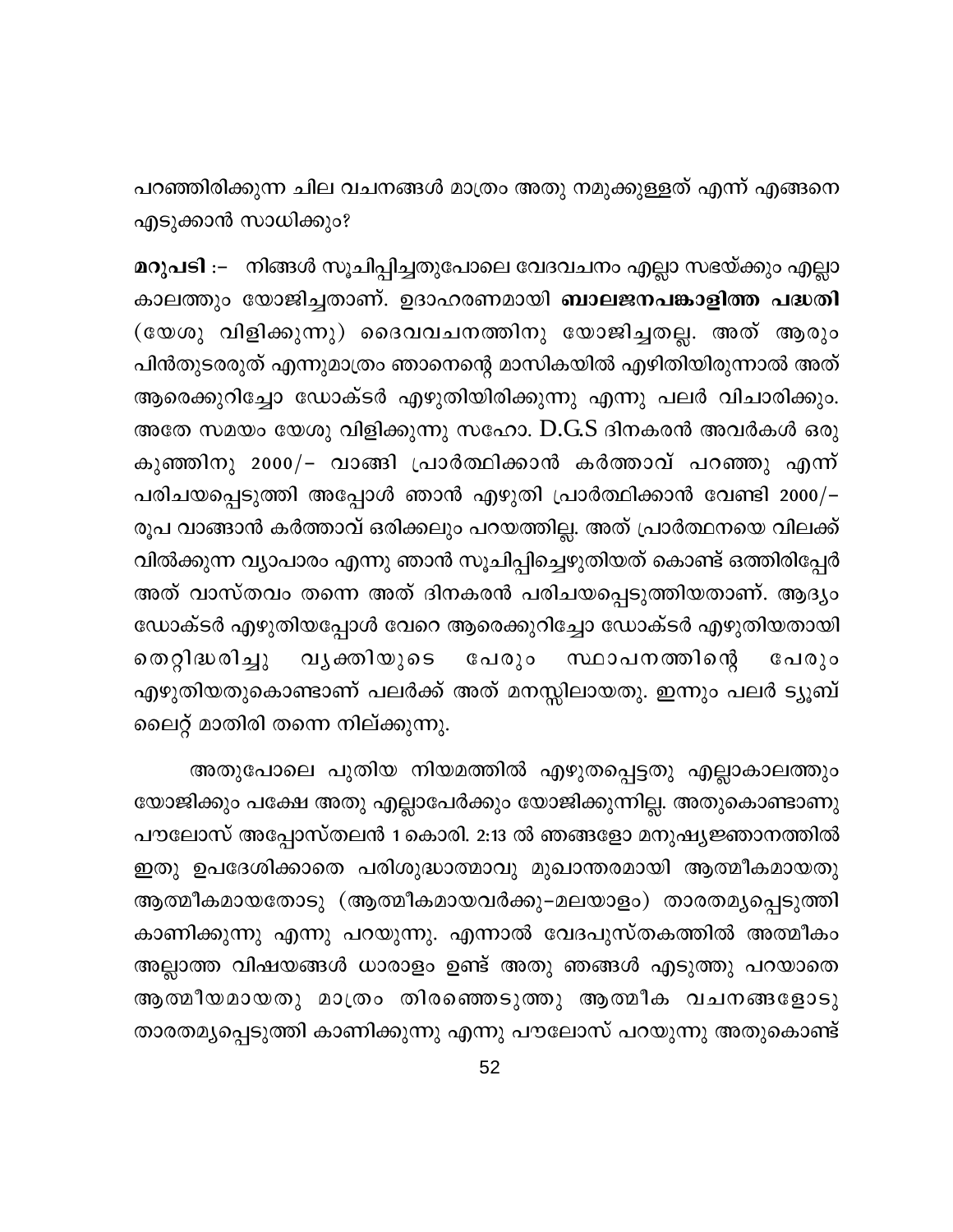<u>www.jamakaran.com</u> November 2019 ജാമക്കാരൻ പുതിയ നിയമപുസ്തകത്തിൽ നിന്ന് നിങ്ങളുടെ ആത്മാവിനു പ്രയോജനമായതു മാത്രം എടുത്തു ധ്യാനിച്ചു ആത്മീക ജീവിതത്തെ വളർത്തുവിൻ

കൊരിന്തു സഭയിൽ ഉള്ള ഭാഷാ പ്രശ്നം വേറെ ഒരു സഭയിലും ഇല്ലാത്തതുകൊണ്ട് മറ്റ് എതു ലേഖനത്തിലും അന്യഭാഷയെക്കുറിച്ച് പൗലോസോ, മറ്റുശിഷ്യന്മാരോ സൂചിപ്പിച്ചിട്ടില്ല.

ചോദ്യം:- പെന്തെക്കോസ്തു സഭയിൽ സംസാരിക്കുന്ന അനൃഭാഷ വ്യാജമായത് എന്ന് നിങ്ങൾക്ക് എങ്ങനെ പറയാൻ സാധിക്കും. ലോകത്തിൽ

ഏതോ ഒരു മൂലയിൽ ആരോ സംസാരിക്കുന്ന ഭാഷയായിരിക്കാമല്ലോ?

മറുപടി:– \_ നിങ്ങളുടെ ചോദ്യത്തിൽ നിന്നുതന്നെ നിങ്ങളുടെ അറിവില്ലായ്മ എത്ര എന്ന് മനസ്സിലാകുന്നു. ലോകത്തിൽ എവിടെയോ ഒരു മൂലയിൽ ജീവിക്കുന്ന ഏതോ ഒരു വ്യക്തി സംസാരിക്കുന്ന ഒരു ഭാഷയെ എന്തുകൊണ്ടു സാറേ നിങ്ങളുടെ സഭയിൽ സംസാരിക്കണം? ഒരേ ഭാഷയിൽ ആരാധന നടത്തിക്കൊണ്ടിരിക്കുമ്പോൾ ലോകത്തിന്റെ അറ്റത്തിരിക്കുന്ന ആളോട് എങ്ങനെ സംസാരിക്കുവാൻ സാധിക്കും. അതു വായ് കുഴഞ്ഞു സംസാരിക്കുന്ന ഭാഷ എന്നു ഞാൻ പറയുന്നതിൽ തെറ്റുണ്ടോ? അതുകൊണ്ടു അന്യഭാഷ വിഷയത്തിൽ നിങ്ങളുടെ സഭയിൽ സംസാരിക്കുന്നതു ശ്രദ്ധിക്കുക. പക്ഷെ നിങ്ങൾ അന്യഭാഷയെ സംസാരിക്കാതെ നിങ്ങളെ സൂക്ഷിച്ചുകൊള്ളുക.

ചോദ്യം:– അന്യഭാഷ ഇന്നത്തെ സഭക്കു കൊടുക്കപ്പെട്ടിട്ടില്ല എന്ന് നിങ്ങൾ പറയുന്നു. അതേ സമയം അന്യഭാഷ ഇപ്പോഴും ഉണ്ട് എന്ന് എഴുതിയിരിക്കുന്നു. ഇതു തമ്മിൽ നേർ വിപരീതം എന്ന് നിങ്ങൾക്കു തോന്നുന്നില്ലയോ? ഇതിൽ ഞങ്ങൾ ഏതാണ് വിശ്വസിക്കേണ്ടത്?

ചോദ്യത്തിലുള്ള രണ്ടു വിഷയങ്ങളും നിങ്ങൾ വിശ്വസിക്കാൻ മറുപടി:-പാടില്ല. പക്ഷെ ഇതു നേർ വിപരീതവും അല്ല. ഇന്നത്തെ സഭയക്ക് അനൃഭാഷ കൊടുക്കപ്പെട്ടിട്ടില്ല എന്നുള്ളതു സത്യം തന്നെ അതേസമയം ഇപ്പോൾ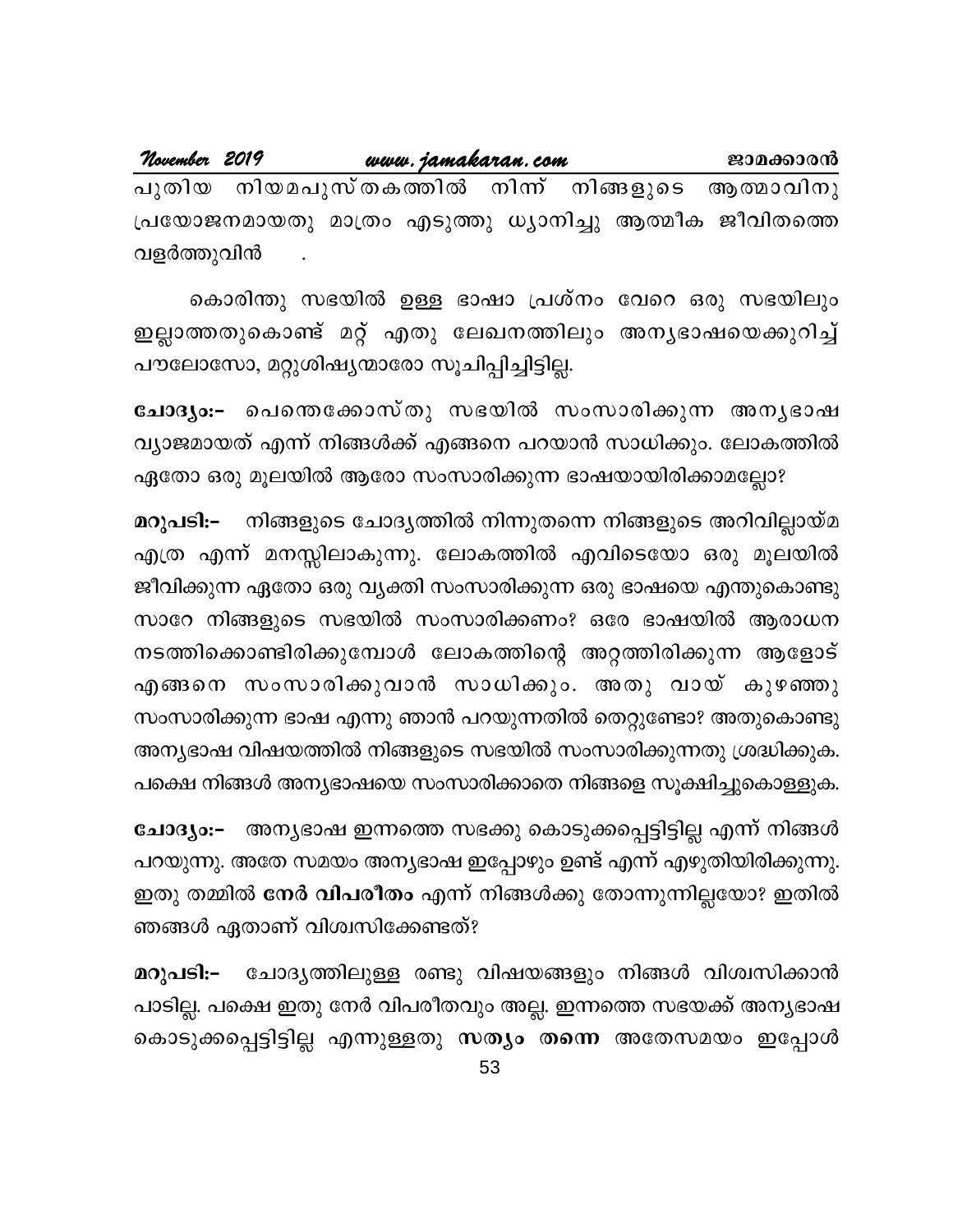അന്യഭാഷ വ്യക്തിപരമായ ആളുകൾ മൂലം പ്രവർത്തിക്കുന്നു എന്നുള്ളതും സത്യം തന്നെ.

യേശുക്രിസ്തുവിന്റെ ശിഷ്യന്മാരിൽ ഒരാൾ തോമസ് അവർകൾ,  $\Box$ അദ്ദേഹത്തെയാണ് യേശുക്രിസ്തു ഇന്തൃയിലേക്ക് അയക്കാൻ പദ്ധതിയിട്ടിരുന്നത്. അങ്ങനെ തോമസ് കപ്പൽ കയറി ഇന്ത്യയിൽ കേരള സംസ്ഥാനത്തിൽ ഉള്ള കൊടുങ്ങല്ലൂർ എന്ന സ്ഥലത്തിൽ ഇറങ്ങി. ആരുടെ വീട്ടിലും അദ്ദേഹത്തെ സ്വീകരിച്ചില്ല. ഭാഷ അറിയാത്തതുകൊണ്ടും വിദേശി ആയതുകൊണ്ടും ആരും അദ്ദേഹത്തെ സ്വീകരിച്ചില്ല. അടുത്ത് ഒരു ക്ഷേത്രം ഉണ്ടായിരുന്നു. അതിന്റെ നടുക്ക് ഒരു കുളം ഉണ്ടായിരുന്നു. ആ കുളത്തിന്റെ അടുത്തുള്ള കൽത്തറയിൽ കിടന്നുറങ്ങി. പിറ്റേ ദിവസം അതിരാവിലെ നമ്പൂതിരിമാർ സൂര്യസമസ്കാരം ചെയ്യുവാൻ കുളത്തിൽ ഇറങ്ങി. ഇടുപ്പളവ് വെള്ളത്തിൽ മുങ്ങിയ ശേഷം സൂര്യനെക്കാണുന്നതുവരെ മന്ത്രങ്ങൾ ചൊല്ലിക്കൊണ്ടിരുന്നു. സൂര്യനെ കണ്ട ഉടൻ ശ്ലോകങ്ങളെയും മന്ത്രങ്ങളെയും പറഞ്ഞ് വെള്ളം കൈയ്യിൽ എടുത്ത് സൂരൃനെ തൊഴുതു. ഇതുകണ്ട തോമസിന് അവരുടെ പ്രവർത്തനങ്ങളിൽ മനോവിഷമവും ഭാരവും ഉണ്ടായി. നശിച്ചുപോകുന്ന (സൂര്യനെ) സൃഷ്ടിയെ നോക്കി ഇവർ പ്രാർത്ഥിക്കുന്നല്ലോ? ഇതിനെ സൃഷ്ടിച്ചവനെ ഇവർ അറിയുന്നില്ലല്ലോ എന്ന മനോഭാരം ഉണ്ടായി. ഭാഷ അറിയാത്ത സ്ഥിതിയിൽ ദൈവത്തോടു പ്രാർത്ഥിച്ചു. കർത്താവേ അഖിലചരാചരങ്ങളേയും ഉണ്ടാക്കിയവനേ ഈ ജനങ്ങൾക്ക് വേണ്ടിയും നീ ക്രൂശിക്കപ്പെട്ടല്ലോ. ഇവർക്കു സൃഷ്ടികർത്താവായ നിന്നെ അറിയിക്കാൻ അന്യഭാഷ വരംതാ എന്ന് പ്രാർത്ഥിക്കുമ്പോൾ തന്നെ പരിശുദ്ധാത്മാവ് തോമസിൽ പ്രവർത്തിക്കാൻ തുടങ്ങി. ഉടനേ തോമസ് ശബ്ദം ഉയർത്തി മലയാള ഭാഷയിൽ അവരെ വിളിച്ചു. ഈ സൂര്യൻ നശിച്ചുപോകും. സൂര്യനെ നമസ്കരിച്ചിട്ടു പ്രയോജനമില്ല. ഇതേ സൂര്യനേയും ചന്ദ്രനേയും നക്ഷത്രങ്ങളേയും ഉണ്ടാക്കിയ ഒരുത്തൻ ഉണ്ട്. അവനെ അറിയിക്കാനായി, അവനാൽ അയയ്ക്കപ്പെട്ടു ഇവിടെ ഞാൻ<br>54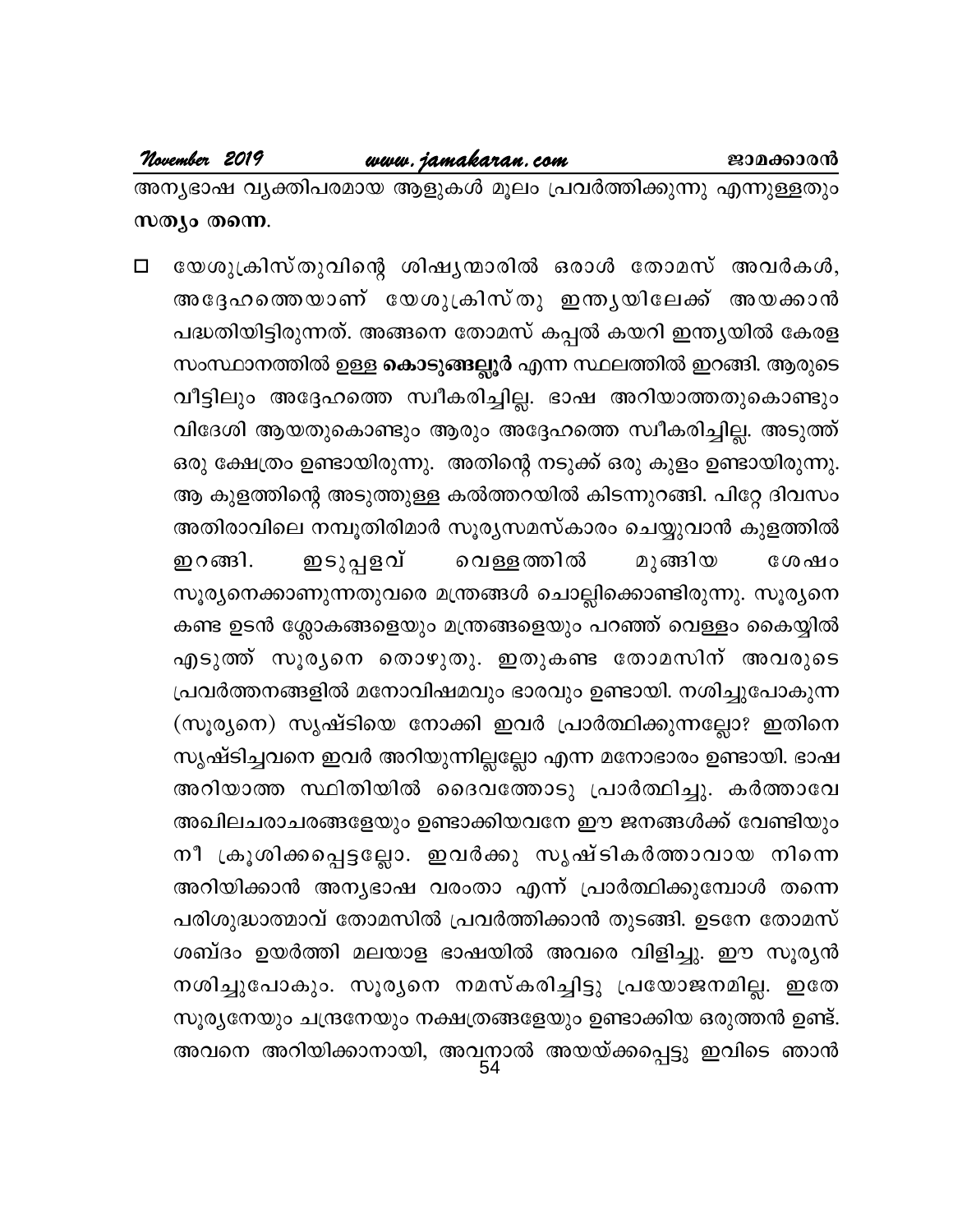ആ അത്ഭുതത്തെകണ്ട നമ്പൂതിരികൾ (ബ്രാഹ്മണർ) കുടുംബമായി യേശുക്രിസ്തുവിനെ കുലദൈവമായി സ്വീകരിച്ചു. അവരാണ് കേരളത്തിൽ ഓർത്തഡോക്സ് ക്രിസ്ത്യാനികൾ എന്ന് വിളിക്കപ്പെടുന്നത്. ഇങ്ങനെയാണ് ആദ്യത്തെ ക്രിസ്തലനിത്വം ഇന്ത്യയിൽ (കേരളത്തിൽ) ഉണ്ടായത്.

ഇപ്പോൾ ചോദ്യം എന്തെന്നാൽ തോമസ് കപ്പലിൽ നിന്ന് കേരളത്തിൽ ഇറങ്ങിയ ഉടൻ സുവിശേഷം എങ്ങനെ അറിയിച്ചു. മലയാളഭാഷ പഠിക്കാൻ അപ്പോൾ സമയമില്ലല്ലോ? വന്ന് ഇറങ്ങിയ ആ സാഹചര്യത്തിൽ ഉടൻ തന്നെ സുവിശേഷം അറിയിക്കേണ്ട ധൃതി ഉണ്ടായി. ആ അവസരത്തെ ഉടൻതന്നെ താമസമില്ലാതെ ഉപയോഗപ്പെടുത്താൻ ആഗ്രഹിച്ചു പ്രാർത്ഥിച്ചു. പരിശുദ്ധാത്മാവ് സഹായിച്ചു. തെറ്റുകൂടാതെ മലയാളത്തിൽ ഒരു വലിയ അത്ഭുത പ്രവൃത്തിയോടു കൂടെ പൂർണ്ണ സുവിശേഷത്തെയും അറിയിച്ചു. ഇത് എങ്ങനെ സാധിച്ചു. ഇതുതന്നെ പരിശുദ്ധാത്മാവ് കൊടുത്ത ഭാഷാവരം കൊണ്ട് ഒരു ഗ്രാമം മുഴുവനും യേശുവിനെ സ്വീകരിച്ചു. മലയാള ഭാഷ പഠിക്കാൻ സമയമില്ല. അതുകൊണ്ടു പരിശുദ്ധാത്മാവ് ഭാഷാവരം നൽകി സഹായിച്ചു. അതുകൊണ്ടാണു ഞാൻ പറയുന്നതു ഇപ്പോഴും ഭാഷാവരം ഉണ്ട്. വിവിധ ദേശങ്ങളിലും ഇന്ത്യയിലും ആ ഭാഷാവരം പ്രവർത്തിച്ചു കൊണ്ടിരിക്കുന്നു.

### ഞാൻ നേരിൽക്കണ്ട ഭാഷാവര സംഭവം

ഏകദേശം 35 വർഷങ്ങൾക്കു മുൻപ് ആന്ധ്രാ സംസ്ഥാനത്തിൽ ഞാൻ ദൈവവേലക്കായി ചെന്നപ്പോൾ പകൽ യോഗത്തിൽ ഒരു മിലിട്ടറി ഓഫീസറും ഭാര്യയും സ്റ്റേജിൽ കയറി അവരുടെ സാക്ഷി പറഞ്ഞു. അത് ഒരു സഹോദരി തെലുങ്കിൽ തർജ്ജമ ചെയ്തു. ആ മിലിറ്ററി ഓഫീസർ ഒരു വലിയ കുടിയനാണ്. മാത്രമല്ല കുടിച്ച് ഭാര്യയെ ക്രൂരമായി തല്ലും. ഒരു പ്രാവശ്യം അങ്ങനെ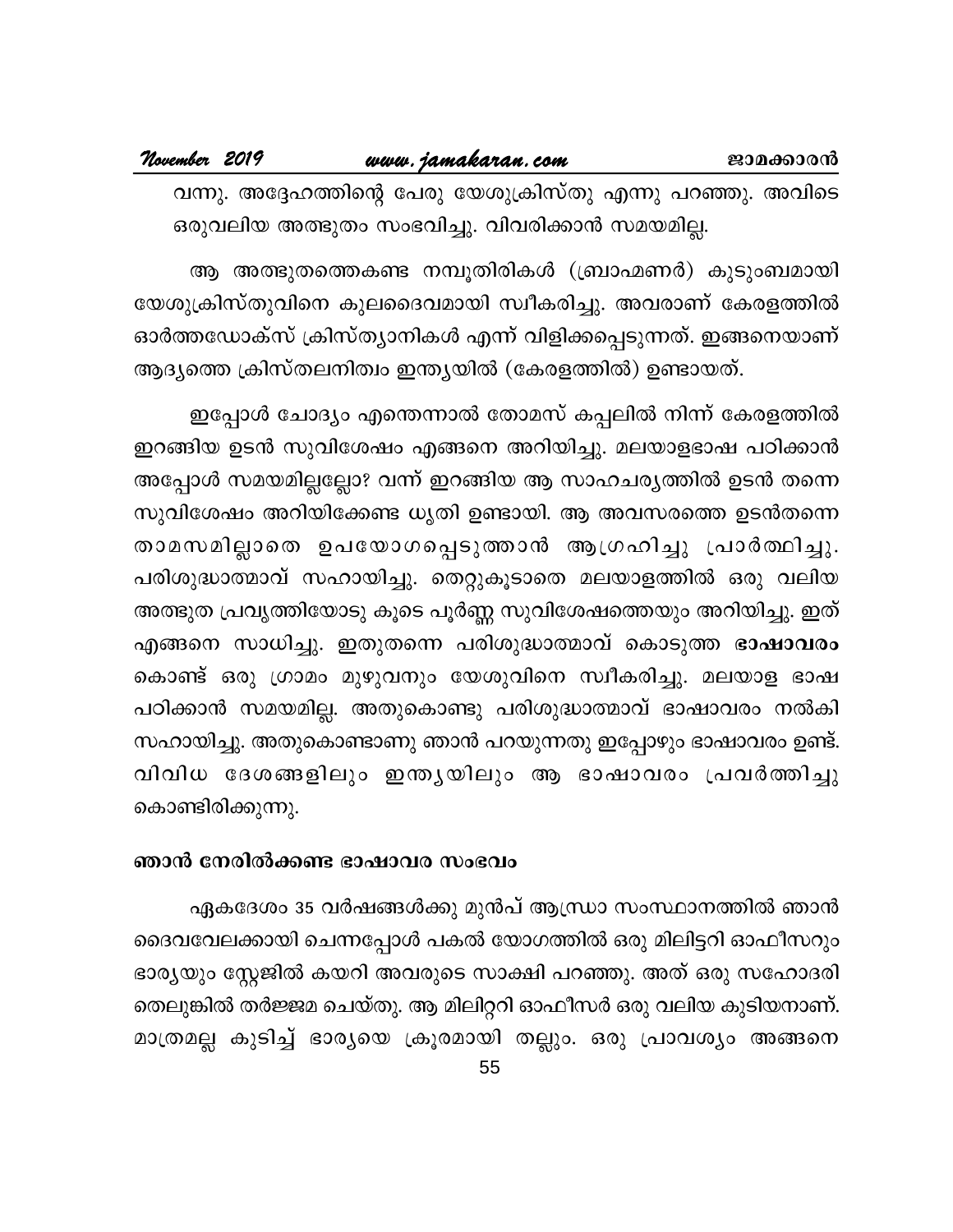### www.jamakaran.com

November 2019

തല്ലിയതുകൊണ്ടാണ് അബോർഷൻ ഉണ്ടായത്. ദിവസവും ഈ ഉപദ്രവം സഹിക്കാൻ കഴിയാതെ സഹോദരി ഒരു ദിവസം തന്റെ അമ്മയുടെ വീട്ടിൽ പോയി. അമ്മയുടെ വീട്ടിലും എല്ലാ പേരും സഹോദരിയോടു വഴിക്കുണ്ടാക്കി. അവളുടെ താഴെ നാല് സഹോദരിമാർ ഉണ്ട്. നിന്നെ കെട്ടിച്ചുകൊടുക്കാൻ വാങ്ങിയ പണം തന്നെ ഞങ്ങൾ അടച്ചു തീർത്തിട്ടില്ല. ഭർത്താവിനെ വിട്ടേച്ചുവന്ന നിന്നെക്കാണുന്നവർ മറ്റ് സഹോദരിമാരെ കല്യാണം കഴിക്കാൻ തടസ്സം ഉണ്ടാകും. ദുഃഖമോ വേദനയോ നിന്റെ ഭർത്താവിന്റെ വീട്ടിലേക്കു പോകുന്നതുതന്നെ നിനക്കും നിന്റെ അനുജത്തിമാർക്കും നല്ലത് എന്ന് പറഞ്ഞ് അവളെ തിരിച്ചയച്ചു. വേറെ വഴിയില്ലാതെ അവൾ ഭർത്താവിന്റെ വീട്ടിലേക്കു തിരികെപ്പോയി. ഇപ്പോൾ മുമ്പത്തെക്കാൾ കൂടുതൽ ഭർത്താവ് അവളോട് ക്രൂരത കാണിച്ചു. ഒരു പ്രാവശ്യം തല്ല് കൊണ്ട് തലയിലും ശരീരത്തിലും ഏഴു തയ്യൽ ഇടേണ്ടിവന്നു, കിടപ്പിലായി. ഭർത്താവ്, ക്യാന്റീനിൽ ആഹാരം കഴിച്ചു. വീട്ടിനകത്തുള്ളവർ ഗോതമ്പു കഞ്ഞി കൊടുത്തു. ഒരു ദിവസം അവൾ ഒരു തീരുമാനം എടുത്തു. അമ്മയുടെ വീട്ടിൽ സ്വീകരിക്കുന്നില്ല, ഭർത്താവിന്റെ വീട്ടിലും സമാധാനമില്ല, ഇനി ജീവിക്കുന്നതിനെക്കാൾ മരിക്കുന്നത് നല്ലത് എന്ന് പറഞ്ഞു. മിലിട്ടറി ക്വാർട്ടേഴ്സിൽ നിന്നു എലിവിഷം വാങ്ങി ആത്മഹത്യ ചെയ്യാൻ വീട്ടിലേക്കു മടങ്ങിവന്നുകൊണ്ടിരുന്നു. ഒരു വീഥിയിൽ കൂടി വന്നുകൊണ്ടിരിക്കുമ്പോൾ ഒരു വീടിനെ കടന്നുപോകുമ്പോൾ ആ വീട്ടിൽ നിന്നും ആരോ തന്റെ പേരുപറഞ്ഞു വിളിക്കുന്നതു അവൾ കേട്ടു. അവൾ ഞെട്ടിപ്പോയി. രണ്ടാം പ്രാവശ്യം പേർ വിളിച്ചപ്പോൾ അവിടെ നിന്നു. ഒരു വീട്ടിൽ നിന്നാണ് ആ ശബ്ദം വന്നത്. തന്റെ മാതൃഭാഷയായ ഒറിയാഭാഷയിൽ "മകളെ ഞാൻ നിന്നെ സ്നേഹിക്കുന്നു. വളരെ വേഗത്തിൽ നിന്റെ പ്രശ്നങ്ങൾക്ക് അവസാനം ഉണ്ടാകും. നിന്റെ ഭർത്താവിന്റെ സ്വഭാവത്തെ ഞാൻ മാറ്റും" എന്നു പറയുന്ന ശബ്ദം കേട്ടു. ആ ശബ്ദം രണ്ടു നിമിഷം മാത്രം കേട്ടു. ഉടനെ അവൾ തന്റെ വീട്ടിൽ മടങ്ങിവന്നു. ആത്മഹത്യ മാറ്റി. പിറ്റേദിവസം തീരുമാനത്തെ ഭർത്താവ് ചെയ്യാനുള്ള ജോലിക്കുപോയശേഷം അവൾ താൻ മരുന്നുവാങ്ങാൻ പോയ വഴിയിൽ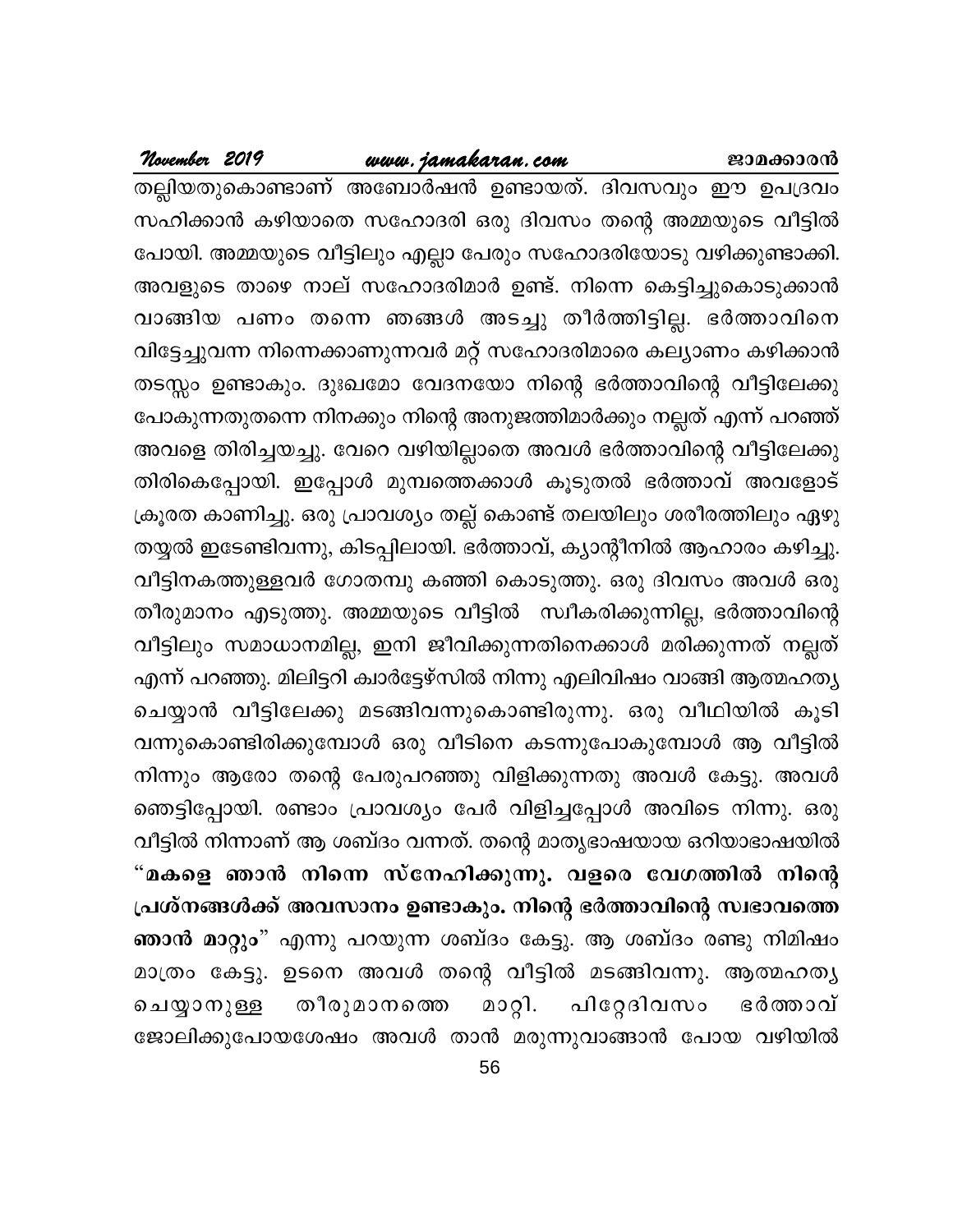## **November <sup>2019</sup> www.jamakaran.com Pma¡mc³**

ചെന്നു. ഇന്നലെ രാത്രി ഏഴു മണിക്ക് ഏതു വീട്ടിൽ നിന്നും തന്റെ പേര് hnfn¡p¶ i\_ vZw tIt«m B hoSns\ Ip]nSn¨p. B hoSnsâ വാതിൽക്കൽ നിന്ന് ആ വീട്ടുകാരെ വിളിച്ചു. ഒരു സഹോദരി പുറത്തുവന്നു ക്ക്ക്ക്ക് 2017 — ക്ക്ക് മ്രണിക്ക് ഏതു വീട്ടിൽ നിന്നും തന്റെ പേര്<br>ചെന്നു. ഇന്നലെ രാത്രി ഏഴു മണിക്ക് ഏതു വീട്ടിൽ നിന്നും തന്റെ പേര്<br>വിളിക്കുന്ന ശബ്ദം കേട്ടോ ആ വീടിനെ കണ്ടുപിടിച്ചു. ആ വീടിന്റെ<br>വാതിൽക്കൽ നിന്ന് ആ വീട്ടുകാരെ ഇവൾക്കു കുറച്ചു ഹിന്ദി അറിയാം. ആ ഹിന്ദി ഭാഷയിൽ ഇന്നലെ വൈകിട്ടു  $\alpha$ ിങ്ങളുടെ വീട്ടിൽ നിന്ന് എന്റെ പേരുവിളിച്ചു. എന്റെ ഒറിയാ ഭാഷയിൽ എന്നോടു സംസാരിച്ച ശബ്ദം കേട്ടു എന്നു പറഞ്ഞു. ആ സഹോദരിക്ക് ഇവൾ സംസാരിച്ച തെറ്റായ ഹിന്ദി മനസ്സിലായില്ല. തന്റെ മരുമകളെ വിളിച്ചു. അവൾക്കു കുറച്ച് ഹിന്ദി അറിയാം. ഇന്നലെ നടന്ന വിഷയം അവൾ ഹിന്ദിയിൽ സംസാരിച്ചു. ഞങ്ങളുടെ വീട്ടിൽ ഒറിയാ ഭാഷ സംസാരിക്കുന്നവർ ആരുമില്ല. എന്നോടു സാസാരുള്ള ശബ്ദാ കേട്ടു എന്നു പറഞ്ഞു. ആ സഹോദത്തെ ഇവാറ<br>സംസാരിച്ച തെറ്റായ ഹിന്ദി മനസ്സിലായില്ല. തന്റെ മരുമകളെ വിളിച്ചു.<br>അവൾക്കു കുറച്ച് ഹിന്ദി അറിയാം. ഇന്നലെ നടന്ന വിഷയം അവൾ ഹിന്ദിയിൽ<br>സംസാരിച്ചു. ഞങ്ങളുടെ വീട്ടിൽ ഒറി തെലുങ്കുമാത്രം സംസാരിക്കുന്നു. ഞങ്ങളുടെ സഭാ പാസ്റ്റർക്ക് ഒറിയാ ഭാഷ അറിയാം എന്നുപറഞ്ഞ് പാസ്റ്ററുടെ വീട്ടിൽ കൊണ്ടുപോയി. **ആ പാസ്റ്റർ പെന്തെക്കോസ്തു സഭാ പാസ്റ്റർ അല്ല**. അപ്പോൾ ആ തെലുങ്കുഭാഷക്കാർ പറഞ്ഞു. ഞങ്ങൾ വൈകുന്നേരം ഏഴു മണിക്കു കുടുംബപ്രാർത്ഥന ചെയ്തുകൊണ്ടിരുന്നു. അതുകൊണ്ട് വീടു തെറ്റിപ്പോയിരിക്കാം എന്നു പറഞ്ഞു. ആ പാസ്റ്റർ പറഞ്ഞു നിങ്ങളുടെ വീടിനു തെട്ടടുത്തവരെല്ലാം ഹൈന്ദവരാണ്. പെസെക്കോസതു സഭാ പാസ്റ്റര അല്ല. അപ്പോശ ആ തെലുകുടാഷക്കാര<br>പറഞ്ഞു. ഞങ്ങൾ വൈകുന്നേരം ഏഴു മണിക്കു കുടുംബപ്രാർത്ഥന<br>ചെയ്തുകൊണ്ടിരുന്നു. അതുകൊണ്ട് വീടു തെറ്റിപ്പോയിരിക്കാം എന്നു പറഞ്ഞു.<br>ആ പാസ്റ്റർ പറഞ്ഞു നിങ്ങളുടെ വീടിനു തെട് ിന്നുതന്നെ വന്നിരിക്കും എന്നു പറഞ്ഞു. പാസ്റ്റർ അവളോടു ഞങ്ങളുടെ ദൈവം ഇങ്ങനെ സംസാരിക്കാറുണ്ട്. ദൈവത്തിന് എല്ലാ ഭാഷയും അറിയാം. ഇവർ കുടുംബ പ്രാർത്ഥന നടത്തിക്കൊണ്ടിരുന്നു. ആ പ്രാർത്ഥനയിൽ ആ കുടുംബക്കാർ പോലും അറിയാതെ നിന്നെ രക്ഷപ്പെടുത്താൻ വേണ്ടി സംസാരിച്ചു എന്നു ഞാൻ മനസ്സിലാക്കുന്നു. ഈ യേശുമസ്സി അത്ഭുതം ചെയ്യുന്നവനാണ്. നിന്നെ മരണത്തിൽ നിന്നു തടയാനും നിന്റെ ഭർത്താവിനെ മാറ്റാനും വേണ്ടി ദൈവം ഈ അത്ഭുതം ചെയ്തു. ദൈവം നിന്നോടുകൂടെ കുടുംബക്കാര പോലും അറിയാതെ നിന്നെ രക്ഷപ്പെടുത്താന വേണ്ടി<br>സംസാരിച്ചു എന്നു ഞാൻ മനസ്സിലാക്കുന്നു. ഈ യേശുമസ്സി അത്ഭുതം<br>ചെയ്യുന്നവനാണ്. നിന്നെ മരണത്തിൽ നിന്നു തടയാനും നിന്റെ ഭർത്താവിനെ<br>മാറ്റാനും വേണ്ടി ദൈവം ഈ അത്ഭുതം ചെയ്തു. ദ യേശുമസ്സി, എന്നു പറയുക. ഞങ്ങളെല്ലാപേരും നിനക്കുവേണ്ടി പ്രാർത്ഥിക്കും.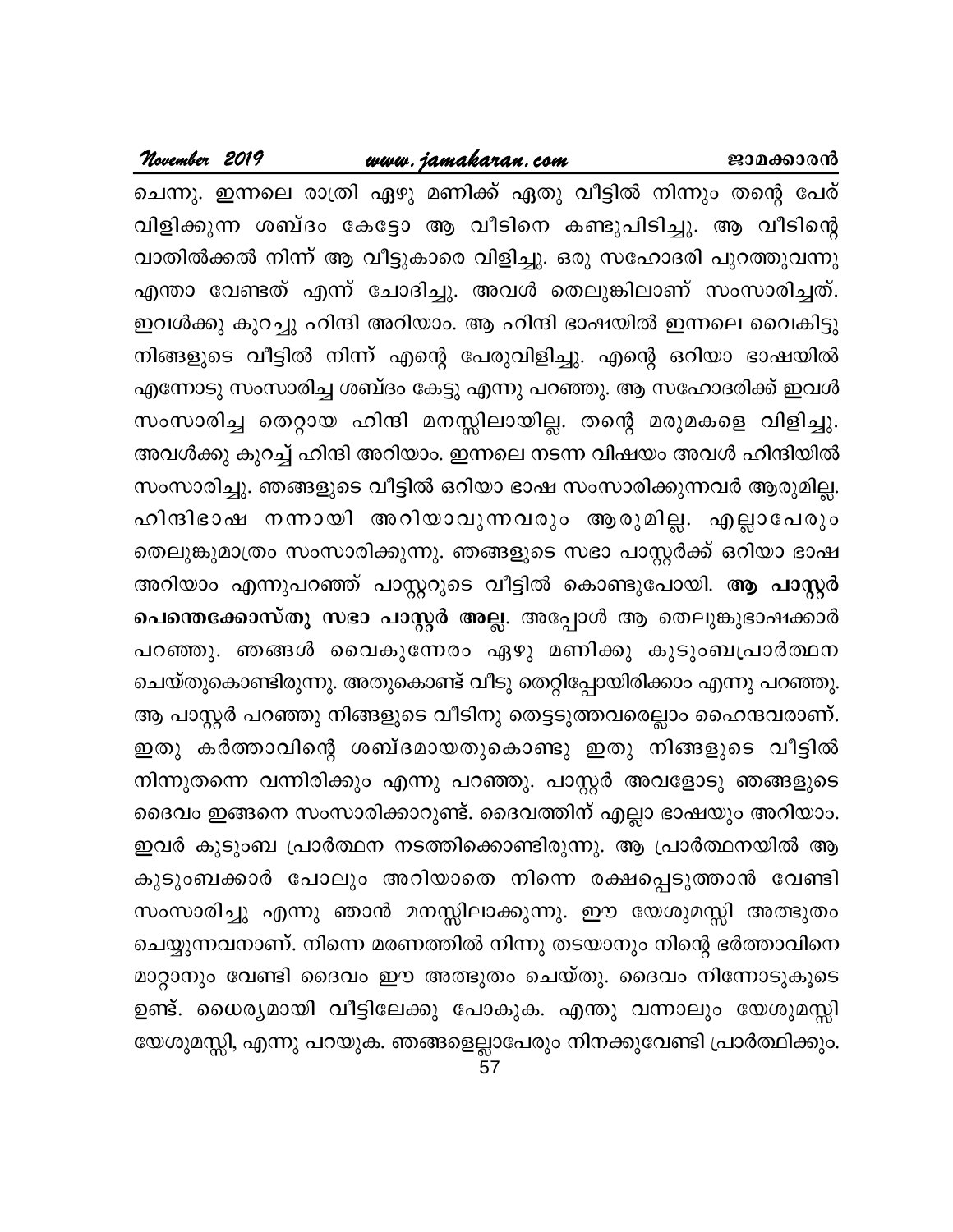### <u>www.jamakaran.com</u>

November 2019

എന്നു പറഞ്ഞ് പാർത്ഥിച്ച് അവളെ അയച്ചു. വീട്ടിലേക്കു തിരികെ പോകുമ്പോൾ മനസ്സിൽ നിന്നു വലിയ ഭാരം മാറിപ്പോയതായറിഞ്ഞു. രാത്രി ഭക്ഷണത്തിനായി യേശുമസ്സി യേശുമസ്സി എന്നുപറഞ്ഞ് റൊട്ടി ഉണ്ടാക്കിക്കൊണ്ടിരുന്നു. പെട്ടന്ന് വീട്ടിന്റെ മുമ്പിൽ ഒരാംബുലൻസ് വന്നുനിന്നു. ഡ്യൂട്ടിയിൽ ഭർത്താവ് ബോധം കെട്ടുവീണ് വായിൽ നിന്നും രക്തംവന്നു. ഹോസ്പിറ്റലിലേക്ക് കൊണ്ടുപോകണം. വീടുപൂട്ടി വേഗം ആംബുലൻസിൽ വന്നുകേറ് എന്ന് പറഞ്ഞു. ഐ.സി.യു.വിൽ അദ്ദേഹത്തെ അഡ്മിറ്റാക്കി. അവളോട് ഒരു അപേക്ഷയിൽ ഒപ്പിടാൻ പറഞ്ഞു. ഡോക്ടർമാർ, ഭർത്താവിന്റെ കരൾ വീക്കമായപ്പോൾ അതിൽ നിന്നു രക്തം പോയിക്കൊണ്ടിരിക്കുന്നു. രക്ഷപ്പെടാൻ വഴിയില്ല. അധികമായ മദ്യപാനം കൊണ്ടുണ്ടായതാണെന്നു പറഞ്ഞിട്ടുപോയി. രാത്രിമുഴുവനും അവൾ പ്രാർത്ഥിച്ചുകൊണ്ടിരുന്നു. പിറ്റേദിവസം പകൽ 11 മണിക്ക് ഐ.സി.യു.വിൽ നിന്നും വാർഡിലേക്ക് കൊണ്ടുവന്നു. രക്തം പോകുന്നതുനിന്നു. ഇനി ചികിത്സ കൊടുക്കാം. രക്ഷപ്പെടുമോ ഇല്ലയോ എന്നറിയാൻ പാടില്ല എന്നു പറഞ്ഞു. ഭർത്താവിനു വിവരം മനസ്സിലായി. താൻ മരണത്തിന്റെ വക്കിലാണ്. ഭാര്യയുടെ കൈ പിടിച്ചു. കല്ല്യാണം കഴിച്ച ദിവസം മുതൽ ഞാൻ നിന്നെ കൂടുതൽ ഉപദ്രവിച്ചു. എന്നെകൊണ്ട് ഇനി നിനക്കു പ്രയോജനമില്ല. നിന്റെ അമ്മയുടെ വീട്ടിലും നിനക്കുപോകാൻ സാധിക്കില്ല എന്നു ഞാനറിഞ്ഞു എന്നു പറഞ്ഞു കരഞ്ഞു. ഇപ്പോൾ തന്നെ ഞാൻ മരിച്ചാൽ കൊള്ളാം എന്ന് വിചാരിക്കുന്നു. കാരണം അസഹനീയമായ വേദനയുണ്ട്. ഞരമ്പു വഴിയായി വേദന മാറ്റാനുള്ള മരുന്നുകൊടുത്തിട്ടും വേദന മാറിയില്ല. ഭർത്താവിന്റെ അവസാന സമയമായതുകൊണ്ട് ഇവൾ സംഭവിച്ചതു തുറന്നുപറയാൻ ആഗ്രഹിച്ചു. യേശുമസ്സിയെക്കുറിച്ചു പറയുമ്പോൾ ഭർത്താവിന്റെ ദേഷ്യം കൂടുമോ എന്നു അവൾ ഭയന്നു. എന്നാലും സംഭവിച്ചത് തെളിച്ചുപറഞ്ഞു. എലിവിഷം വാങ്ങാൻ പോയതുമുതൽ ആ വീട്ടിൽ ഒറിയാ ഭാഷ സംസാരിച്ച കാരൃങ്ങളും അവൾ വിവരിച്ചുപറഞ്ഞു. യേശുമസ്സി പറഞ്ഞതു സത്യമായാൽ നിങ്ങൾ മരിക്കത്തില്ല. തീർച്ചയായും സൗഖ്യം ലഭിക്കും. ഭർത്താവിനെ ഞാൻ മാറ്റും എന്നു ആ ദൈവം പറഞ്ഞു.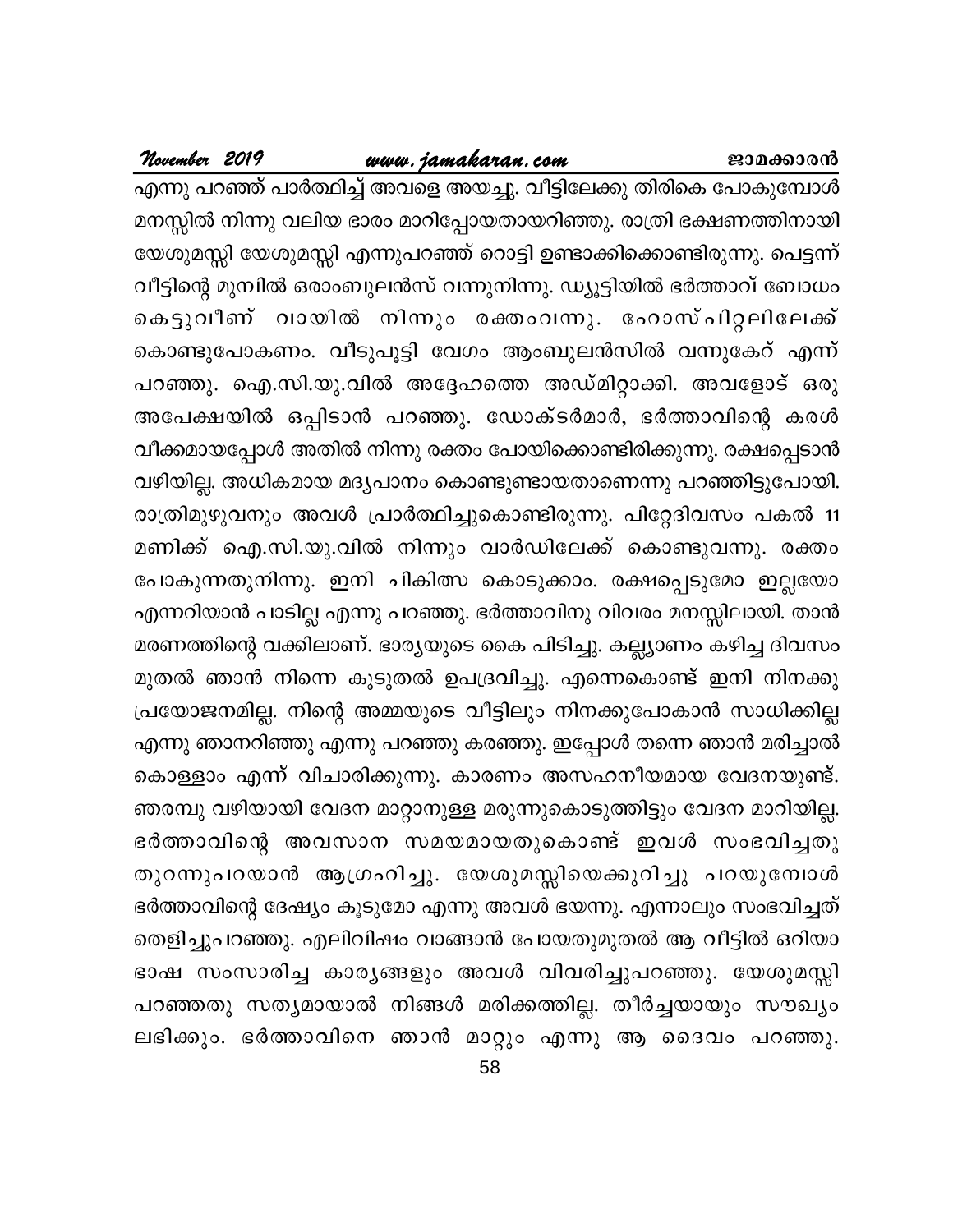### <u>www.jamakaran.com</u> ജാമക്കാരൻ

November 2019

തെലുങ്കുഭാഷയിൽ ഉള്ള ഒരു സ്ത്രീ അറിയാത്ത ഒറിയ ഭാഷയിൽ സംസാരിച്ചു എന്നറിയുമ്പോൾ ഈ ദെവം അത്ഭുതം പ്രവർത്തിക്കുന്നവൻ എന്നെനിക്കു മനസ്സിലായി. അപ്പോൾ അവളുടെ ഭർത്താവ് പറഞ്ഞു നീ പറഞ്ഞ യേശു പറഞ്ഞതു സതൃമായാൽ ഇന്നു രാത്രി വേദനയില്ലാതെ ഞാൻ കിടന്നുറങ്ങിയാൽ നാളെ മുതൽ യേശുവിനെ ദൈവമായി സ്വീകരിക്കും എന്നവൻ പറഞ്ഞു. രാത്രി വേദനയില്ലാതെ കിടന്നുറങ്ങി. പിറ്റെ ദിവസം വായ് വഴിയായി ആഹാരം കഴിച്ചു. ഒരാഴ്ചക്കുള്ളിൽ ഡോക്ടർമാർ വീണ്ടും സ്കാനെടുത്തു നോക്കിയപ്പോൾ കരൾ ചുരുങ്ങിയിരിക്കുന്നു. ഇനി മരണഭയമില്ല. വീണ്ടും കുടിച്ചാൽ രക്ഷപ്പെടുത്താൻ ആരെക്കൊണ്ടും സാധിക്കയില്ല. അങ്ങനെ സൗഖ്യം ഉണ്ടായി. രണ്ടുമാസം കഴിഞ്ഞു. ആ പാസ്റ്ററെ രണ്ടുപേരും നേരിട്ടു പോയിക്കണ്ടു. ജലന്തർ ട്രാൻസ്ഫർ ആയി. അവിടത്തെ ഒരു സഭയിൽ അംഗമായി നല്ല ഒരു വിശ്വാസിയായി ജീവിച്ചുകൊണ്ടിരിക്കുന്നു.

ആന്ധ്രയിൽ നടന്ന എന്റെ യോഗത്തിലേക്ക് സംബന്ധിക്കാൻ വന്നതിൽ ഈ സാക്ഷിയെ അവളാണ് സ്റ്റേജിൽ പറഞ്ഞത്. ദൈവനാമം മഹിമപ്പെടട്ടെ.

### നിങ്ങൾ സംസാരിക്കുന്ന ഭാഷ സതൃമോ വ്യാജമോ എന്നറിയാൻ ഒരു പരിശോധന

ചെയ്തു തെളിവു പരിശോധന പ്രാപിച്ചു ஹு താൻ സംസാരിച്ചുകൊണ്ടിരുന്ന ഭാഷയെ നിർത്തിയ പെന്തക്കോസ്തു പാസ്റ്റർമാരും വിശ്വാസികളും ധാരാളം. ഞാൻ ജാമക്കാരനിൽ എഴുതിയതു വെറുതേയായോ എന്നു വിചാരിച്ചു ഭാരപ്പെട്ടപ്പോൾ ഇവരുടെ സാക്ഷിക്കത്തുകൾ എന്നെ സന്തോഷപ്പെടുത്തി. ദൈവത്തെ സ്തുതിക്കാൻ ഇടയാക്കി.

### വിദേശ പെന്തക്കോസ്തു സഭാപാസ്റ്റർമാർ സംസാരിക്കുന്ന ഭാഷയുടെ വൃത്യാസം

തമിഴ്നാടു പെന്തക്കോസ്തു സഭാപാസ്റ്റർമാരുടെ അന്യഭാഷ, വിദേശ, 59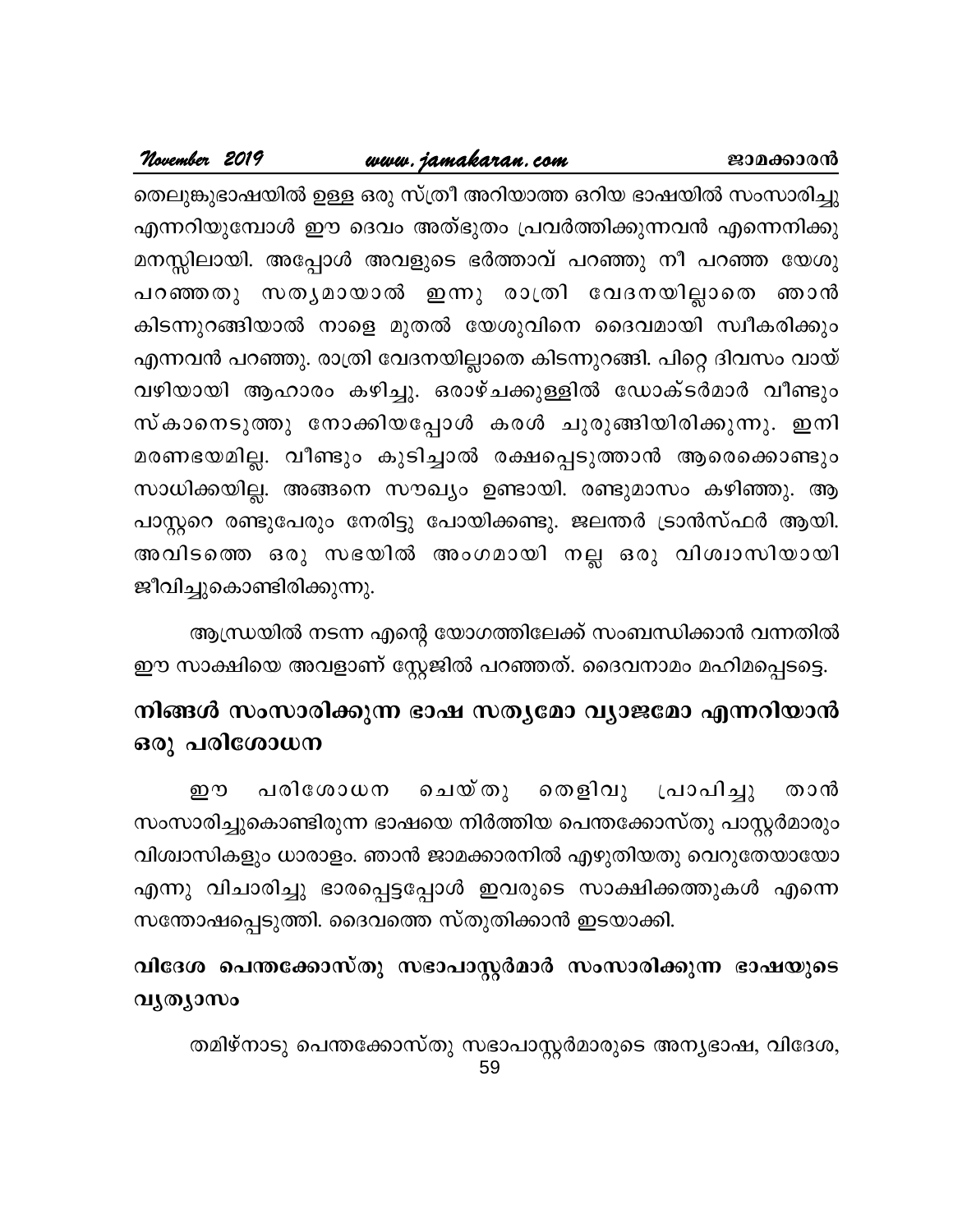### www.jamakaran.com

November 2019

അമേരിക്ക, യൂറോപ്പ് രാജ്യങ്ങളിൽ ഉള്ള പെന്തക്കോസ്തു സഭാപാസ്റ്റർ സംസാരിക്കുന്ന അന്യഭാഷ, കേരളത്തിൽ പെന്തക്കോസ്തു സഭാ പാസ്റ്റർമാർ സംസാരിക്കുന്ന അന്യഭാഷ ഇതെല്ലാം ഞാൻ ടേപ്പിൽ റെക്കോർഡ് ചെയ്തു ഭാഷവിദഗ്ദ്ധരുടെ (Lineuistic Experts) കൈയ്യിൽ കൊടുത്തു. ഞാനും അതു നേരിൽ കേട്ടു ഭയഭക്തിയോടെ അവയെ പരിശോധന ചെയ്തു അറിഞ്ഞതിനു ശേഷമാണ് ഞാൻ ഈ വിവരങ്ങൾ ധൈര്യമായി എഴുതാൻ തുടങ്ങിയത്. ഇതിനു മുമ്പ് 1969–ാം വർഷം കർത്താവ് എനിക്കു പല വരങ്ങൾ നല്കി ഉപയോഗിക്കാൻ തുടങ്ങിയപ്പോൾ അതിൽ പ്രധാനമായി DISCERNING SPIRIT (ആത്മാക്കളുടെ വിവേചനം) കൃപാവരം നൽകിയ ശേഷമാണ് ഓരോരോ ദൈവവേലക്കാർ ഏതു ആത്മാവിലാണ് പ്രവർത്തിക്കുന്നത് എന്നു ബിഷപ്പമാർ മുതൽ സ്റ്റാർ ദൈവവേലക്കാർ, ടി.വി പ്രസംഗികർ ഇവർ എല്ലാപേരുടേയും തെറ്റായ ഉപദേശങ്ങളേയും, തെറ്റായ പ്രവർത്തികളേയും ചൂണ്ടിക്കാണിച്ചു ധൈര്യമായി എഴുതാൻ തുടങ്ങി. അതു മുഖാന്തരം ധാരാളം നഷ്ടങ്ങൾ ഉണ്ടായി. ദൈവവേലയുടെ വാതിലുകൾ അടയാൻ തുടങ്ങി. പല ദൈവവേലക്കാരുടെ വെറുപ്പും എന്റെ മേൽ ഉണ്ടായി. ബിഷപ്പുമാരെ വിമർശിച്ചതു കൊണ്ടു ബിഷപ്പുമാർക്ക് എന്റെ മേൽ വെറുപ്പുകൾ കൂടി. അതുകൊണ്ടു പല വാതിലുകൾ അടക്കപ്പെട്ടു. ഒരു വാതിൽ അടഞ്ഞാലും എന്നെ പ്രത്യേക വേലക്കു വിളിച്ച എന്റെ ദൈവം ധാരാളം വാതിലുകളെ ദൈവവേലക്കുവേണ്ടി ഇന്ത്യയിലും വിദേശത്തും തുറന്നുതന്നു സഹായിച്ചു. എന്റെ ഈ 80−ാം വയസ്സിലും സകല ആരോഗൃവും തന്ന് തുടർന്ന് ഉപയോഗിച്ചുകൊണ്ടിരിക്കുന്നു. ദൈവത്തിനു സ്തുതി ഉണ്ടാകട്ടെ.

ആത്മാവിനെ വിവേചിച്ചറിയാനുള്ളവരം ലഭിച്ച ശേഷമാണ് പരിശുദ്ധാത്മാവിനെക്കുറിച്ചും ആന്യഭാഷയെക്കുറിച്ചും ധൈര്യമായി വചന അടിസ്ഥാനത്തിൽ വായനക്കാർക്കു വിവരിച്ചു എഴുതാൻ തുടങ്ങിയത്.

അന്യഭാഷയെക്കുറിച്ചു ഗവേഷണം നടത്തിയ ശേഷം, ഗവേഷണം നടത്തിയവർ എന്നോടു പറഞ്ഞത് ടേപ്പിൽ റെക്കോർഡു ചെയ്ത എല്ലാ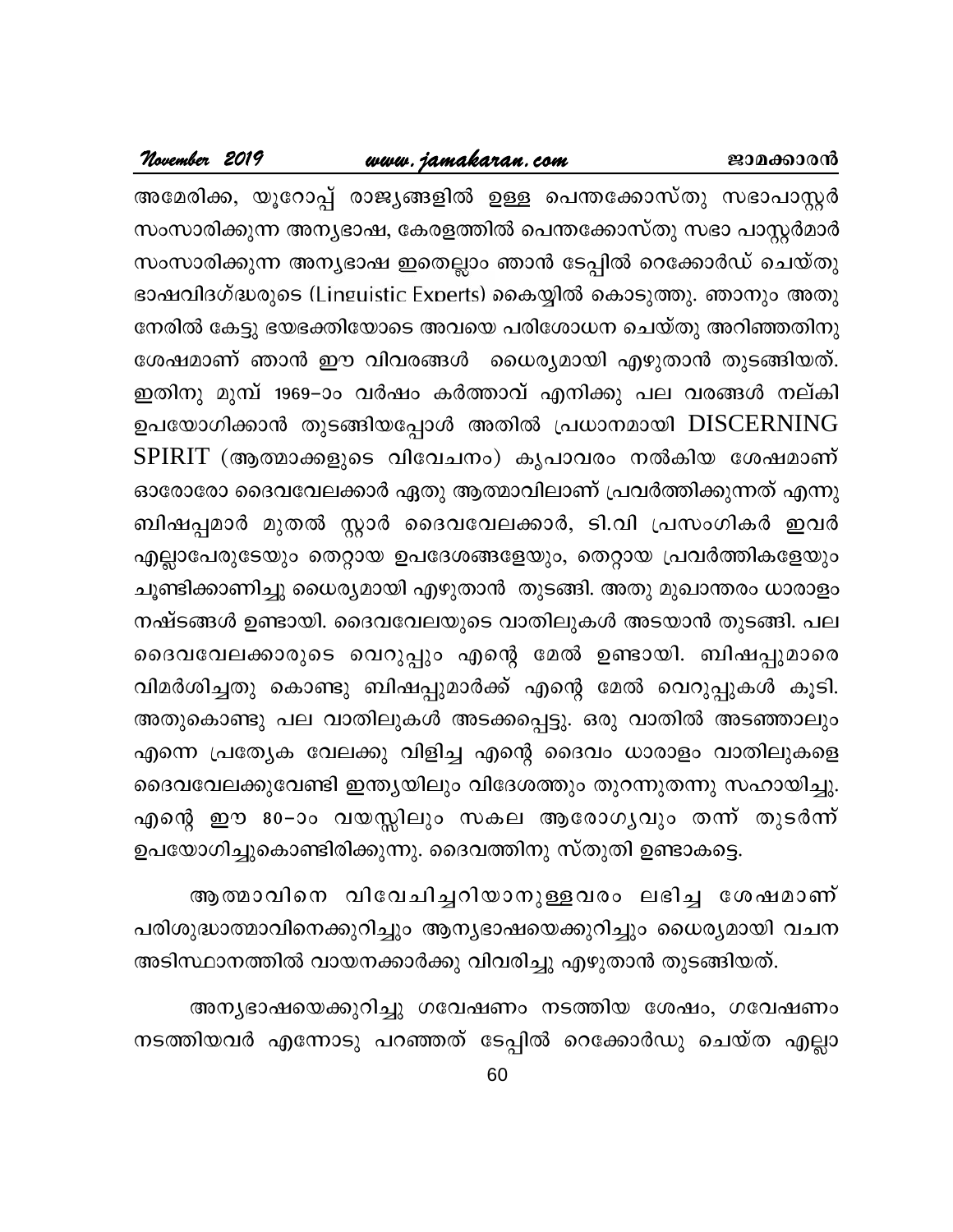| November 2019 | www.jamakaran.com                                              | ജാമക്കാരൻ |  |
|---------------|----------------------------------------------------------------|-----------|--|
|               | ദേശത്തിലുള്ളവർ സംസാരിക്കുന്ന ഭാഷയുടെ വിവരങ്ങൾ പറയുന്നില്ല. ഒരേ |           |  |
|               | വാക്കിനെ വീണ്ടു വീണ്ടും പറയുന്നു. അതിൽ പുതിയ വാക്കുകൾ ഒന്നും   |           |  |
|               | വരുന്നില്ല. മാത്രമല്ല അതു ഒരു ഭാഷയെ അല്ല എന്നു അവർ ഉറപ്പാക്കി. |           |  |

ഇതു വായിക്കുന്ന നിങ്ങളും നിങ്ങളുടെ മൊബൈലിൽ അല്ലെങ്കിൽ വാട്സ് അപ്പിൽ നിങ്ങൾ സംസാരിക്കുന്ന അന്യഭാഷ റിക്കോർഡ് ചെയ്തു നോക്കുവിൻ. ഒരു പ്രാവശ്യമല്ല പല ദിവസങ്ങളിൽ റിക്കോർഡ് ചെയ്തിട്ട് അതു മുഴുവനും തിരിച്ചു കേൾക്കണം. അപ്പോൾ പരിശുദ്ധാത്മാവ് നിങ്ങൾ സംസാരിച്ചത് നിങ്ങൾക്ക് മനസ്സിലാക്കുവാൻ നിങ്ങളെ തീർച്ചയായും സഹായിക്കും.

### ഒരു പെന്തക്കോസ്തു പാസ്റ്ററിന് തെളിവു ലഭിച്ച സംഭവം

ഈ വിവരങ്ങളെക്കുറിച്ച് ഒരു പാസ്റ്റർ എനിക്കു എഴുതിയത്; ഞാനും സംസാരിച്ച അന്യഭാഷയെ പല ആഴ്ചകൾ റിക്കോർഡ് ചെയ്തു ഞാൻ തന്നെ അതു വീണ്ടും കേട്ടപ്പോൾ ലജ്ജിച്ചു കരഞ്ഞു. മാത്രമല്ല എനിക്കു ഭയവും ഉണ്ടായി. അപ്പോൾ ഞാൻ ദൈവത്തോടു പ്രാർത്ഥിച്ചു. പരിശുദ്ധാത്മാവേ ഇത്രകാലം നീ എന്നോടുകൂടെ ഉണ്ടായിരുന്നിട്ടല്ലയോ ഞാൻ അന്യഭാഷ സംസാരിച്ചപ്പോൾ എനിക്കു നല്ല ആശ്വാസവും ഫലവും ലഭിച്ചതു എങ്ങനെ? ഞാൻ നന്നായിട്ടു സ്തുതിച്ചു. ഞാൻ സ്തുതിച്ചതിന്റെ ശബ്ദം എന്റെ സഭാജനങ്ങളേയും ശബ്ദം ഉയർത്തി സ്തുതിക്കാൻ ഇടയാക്കിയല്ലോ. അതിനെത്തുടർന്ന് എല്ലാപേരും അന്യഭാഷയിൽ സംസാരിച്ചു. അവരോടു ചേർന്ന് ഞാനും അന്യഭാഷയിൽ സംസാരിച്ചു. ഇതെല്ലാം മായയാണോ? പരിശുദ്ധാത്മാവു എന്നെ ഭ്രാന്തനാക്കിയോ? എന്നു ഞാൻ പ്രാർത്ഥിച്ചു. ഡോക്ടർ നിങ്ങളുടെ മാസികയും എന്നെ വളരെ കുഴപ്പത്തിലാക്കി.

ഈ കുഴപ്പം ആ പാസ്റ്ററിനു ഉണ്ടായ ശേഷം തുടർന്നുള്ള ദിവസങ്ങളിൽ സഭ നടത്തുവാൻ തന്റെ സഹായി ആയ പാസ്റ്ററിനെ സഭ ഏല്പിച്ചു. എന്നെക്കാണാൻ മധുര (സി.എസ്ഐ) ഡയോസിസ് കൺവെൻഷനിൽ ഞാൻ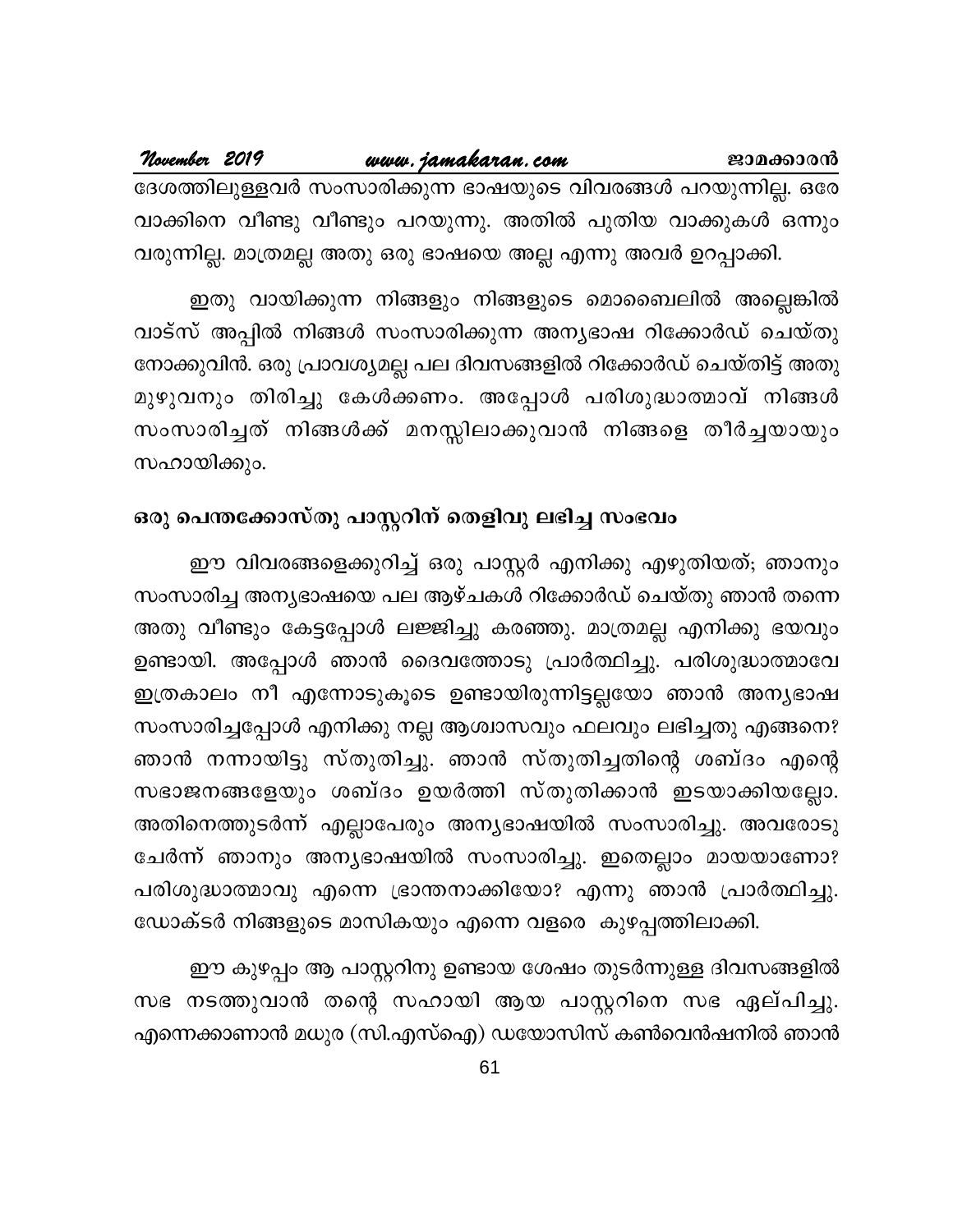### www.jamakaran.com

November 2019

പ്രസംഗിച്ചു കൊണ്ടിരുന്ന സ്ഥലത്തേക്ക് കടന്നുവന്നു. ശനിയാഴ്ച പകൽ കൗൺസലിംഗ് സമയം എന്റെ അടുക്കൽ പ്രാർത്ഥിക്കാൻ വന്ന കൂട്ടത്തിന്റെ ഇടയിൽ പാസ്റ്ററും വന്നു. സംഭവിച്ച വിഷയത്തെ പാസ്റ്റർ എന്നോടു പറഞ്ഞു. ഉടനേ ഞാൻ പറഞ്ഞു. ഈ വിഷയത്തെക്കുറിച്ച് ഇപ്പോൾ സംസാരിക്കേണ്ട. പാസ്റ്റർ പല സ്ഥലങ്ങളിൽ നിന്നു പ്രാർത്ഥിക്കാൻ വന്ന ജനങ്ങൾ വരിയായി നിൽക്കുന്നു. നിങ്ങളുടെ സംശയത്തിന്റെ വിവരങ്ങൾ പറയണമെങ്കിൽ സമയം കൂടുതൽ എടുക്കും. അതുകൊണ്ടു പാസ്റ്റർ മറ്റൊരു മുറിയിൽ ഇരുന്നാട്ടെ. ഇവരെല്ലാവർക്കും പ്രാർത്ഥിച്ചശേഷം അവസാനം നിങ്ങളോടു സംസാരിക്കും എന്നു പറഞ്ഞു.

എല്ലാവരും പോയശേഷം പാസ്റ്റർ ഒറ്റക്ക് എന്റെ മുറിയിൽ വന്നു. പാസ്റ്ററുടെ ഉള്ളിൽ പോരാട്ടവും കുഴപ്പവും നിറഞ്ഞുകാണപ്പെട്ടു. പാസ്റ്റർ മുഴുവൻ വിവരങ്ങളും പറഞ്ഞു. അദ്ദേഹത്തിന്റെ ഒരു ചെറിയ ടേപ്പ് റിക്കോർഡർ കാണിച്ചു. ഇതാണ് ഞാനെന്റെ ഭാര്യയുടെ കയ്യിൽ ഏല്പിച്ചു ഞാൻ വീട്ടിൽ പ്രാർത്ഥിക്കുമ്പോഴും സഭയിൽ സ്തുതി ആരാധനയിൽ ഞാൻ പ്രാർത്ഥിക്കുമ്പോഴും ടേപ്പ് റെക്കോർഡ് ഓണാക്കി വയ്ക്കാൻ പറഞ്ഞു. അങ്ങനെ രണ്ട് ആഴ്ചകൾ ഞാൻ പ്രാർത്ഥിക്കുമ്പോഴും സഭാജനത്തോടു പ്രാർത്ഥിക്കുമ്പോഴും പറഞ്ഞ അന്യഭാഷകൾ മുഴുവനും അതിൽ റിക്കോർഡ് ചെയ്തു. ഒരു ദിവസം ഞാൻ എന്റെ ഭാര്യയും ഇതിനുവേണ്ടി ഉപവസിച്ചു പ്രാർത്ഥിച്ചശേഷം ടേപ്പ് റെക്കോഡർ റെക്കോർഡ് ചെയ്തതു മുഴുവൻ കേട്ടു. അതു കേട്ടപ്പേൾ ഞങ്ങളുടെ മനസ്സു തളർന്നുപോയി. പത്തു വർഷത്തിനുമുമ്പു എന്നെ പാസ്റ്ററാക്കിയ എന്റെ ചീഫ് പാസ്റ്റർ അവർകൾ തന്നെ പരിശുദ്ധ അഗ്നി ആത്മാവിനെക്കുറിച്ചും അഭിഷേകത്തെക്കുറിച്ചും അന്യഭാഷയെക്കുറിച്ചും എന്നെ പഠിപ്പിച്ച പാസ്റ്ററാണ്. എന്നാൽ അദ്ദേഹം സംസാരിച്ചതും അദ്ദേഹം എന്നെ പഠിപ്പിച്ചതുമായ അന്യഭാഷ തെറ്റാണോ? അതിന്റെ ശേഷമാണ് ബൈബിളിനെ കൂടുതൽ പഠിച്ചത്. പ്രസംഗിക്കാനും പഠിച്ചത്. ഇപ്പോൾ ഞാൻ ഇംഗ്ലീഷിലും പ്രസംഗിക്കുന്നു. എന്നാൽ ഇതു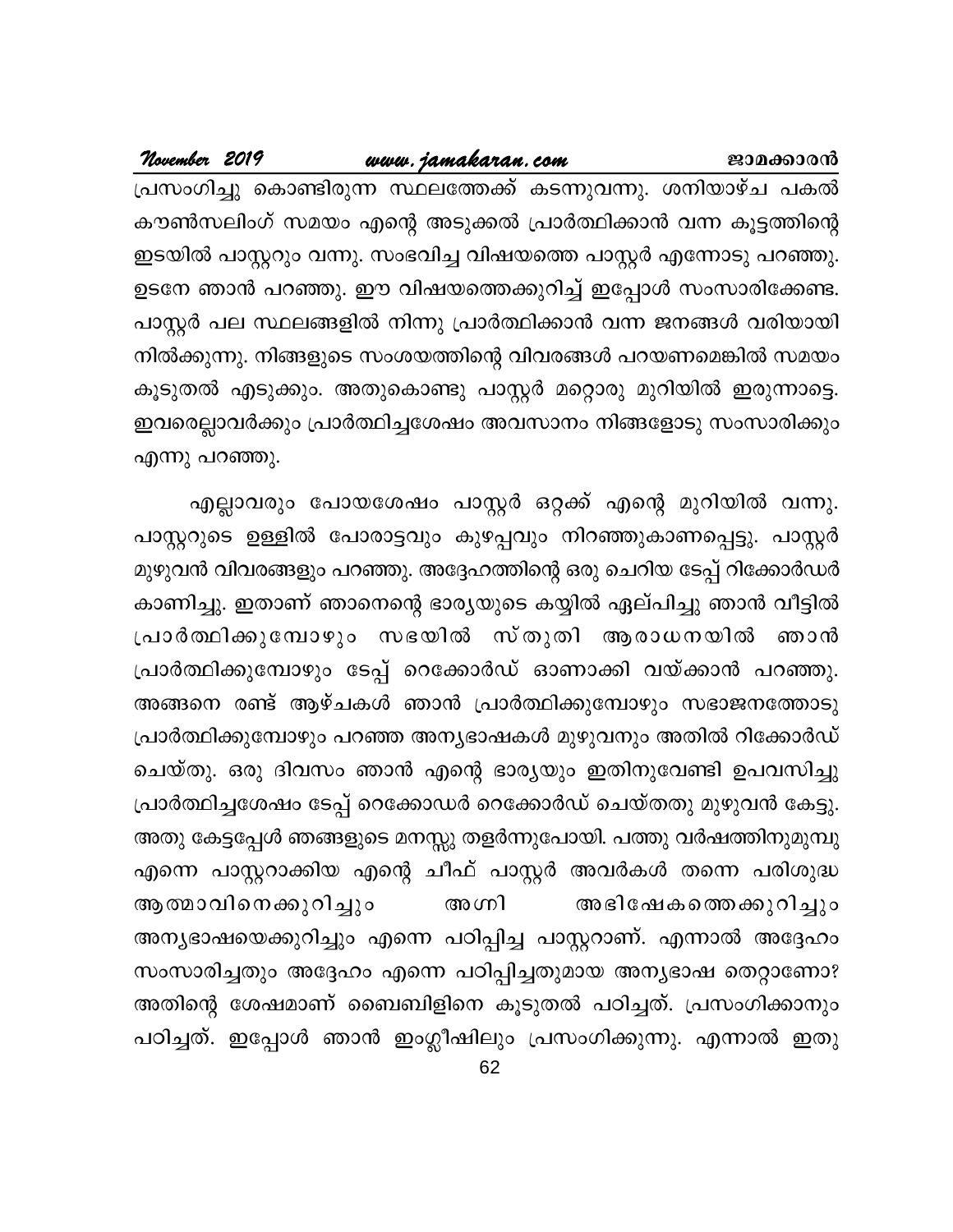### <u>www.jamakaran.com</u> ജാമക്കാരൻ

November 2019

അന്യഭാഷ മുഖാന്തരം ഉണ്ടായ ആത്മീക വർദ്ധന അല്ലേ. 1കൊരി 14:4–ൽ അനൃഭാഷയിൽ സംസാരിക്കുന്നവൻ തനിക്കു താൻ ആത്മീകവർദ്ധന ഉണ്ടാകുവാൻ സംസാരിക്കുന്നു എന്നാണല്ലോ എഴുതിയിരിക്കുന്നത്. അതുകൊണ്ടല്ലേ മറ്റുള്ളവരോടു സംസാരിക്കുവാൻ ലജ്ജ ഉണ്ടാകുന്നത്. എങ്കിലും നന്നായി പ്രസംഗിക്കുവാൻ പരിശുദ്ധാത്മാവു സഹായിച്ചല്ലോ. 9–ാം ക്ലാസ് പാസ്സാകാത്ത എനിക്ക് വേദവചനത്തെ വൃാഖൃാനിക്കാൻ പരിശുദ്ധാത്മാവും സഹായിച്ചല്ലോ. ഇതൊക്കെ എങ്ങനെ എനിക്കു ലഭിച്ചു. പരിശുദ്ധാത്മാവിന്റെ അഭിഷേകം ഇല്ലാതെ ഇതൊക്കെ എനിക്കു ലഭിക്കുമോ? അന്യഭാഷ സംസാരിക്കുന്തോറും എനിക്കു ജ്ഞാനം വർദ്ധിച്ചതു ഞാൻ നന്നായി മനസ്സിലാക്കിയിട്ടുണ്ട്.

അതിനുശേഷം ഞാൻ പാസ്റ്ററോടു പറഞ്ഞു. വേറെ എന്തെങ്കിലും കൂടുതൽ പറയാനുണ്ടോ? കാരണം ഇപ്പോൾ ഞാൻ സംസാരിക്കാൻ പോകുന്നു. ഒന്നുമില്ല എന്നദ്ദേഹം പറഞ്ഞശേഷം ഞാനാപാസ്റ്ററെ നോക്കി. നിങ്ങളുടെ സ്ഥിതി വളരെ സങ്കടകരമായിരിക്കുന്നു. തളർന്നു പോകരുത്. നിങ്ങളുടെ വശത്ത് ഒരു തെറ്റുമില്ല. നിങ്ങളുടെ ദൈവവേലയിലും തെറ്റില്ല. പരിശുദ്ധാത്മാവ് നിങ്ങളുടെ ഉള്ളിൽ ഇരിക്കുന്ന സത്യമാണ്. നിങ്ങൾ മാനസാന്തരപ്പെട്ട വ്യക്തിയാണ്. ഇങ്ങനെ പറഞ്ഞുകൊണ്ടിരിക്കമ്പോൾ പാസ്റ്ററുടെ മുഖത്ത് പെട്ടന്നൊരു സന്തോഷം ഉണ്ടായി. ഡോക്ടറെ നിങ്ങൾ പറയുന്നതു നേരാണോ. എന്റെ ഉള്ളിൽ പരിശുദ്ധാത്മാവു ഉണ്ടോ? എന്നാൽ ഞാൻ സംസാരിച്ച ഭാഷ ശരിയാണോ എന്ന് വളരെ വികാരഭരിതനായി ചോദിച്ചു.

ഞാൻ പറഞ്ഞു പാസ്റ്റർ നിങ്ങളുടെ ഉള്ളിൽ പരിശുദ്ധാത്മാവു ഉണ്ടെന്നു പറഞ്ഞതു സത്യമാണ്. ഈ പരിശുദ്ധാത്മാവ് നിങ്ങളിൽ ഇല്ലായിരുന്നെങ്കിൽ ഈ മനസാക്ഷിക്കുത്ത് നിങ്ങൾക്കുണ്ടാകാൻ സാദ്ധ്യതയില്ല. നിങ്ങൾ സംസാരിച്ച അന്യഭാഷ തെറ്റാണോ ശരിയാണോ എന്ന ചോദ്യവും ഉണ്ടാകാൻ സാദ്ധ്യതയില്ല. ആ വിവരം അറിയാൻ നിങ്ങളിൽ ഉണ്ടായ ആഗ്രഹവും പരിശുദ്ധാത്മാവിന്റെ പ്രവർത്തനമാണ്. ഇങ്ങനെ പറഞ്ഞതിനുശേഷം ആ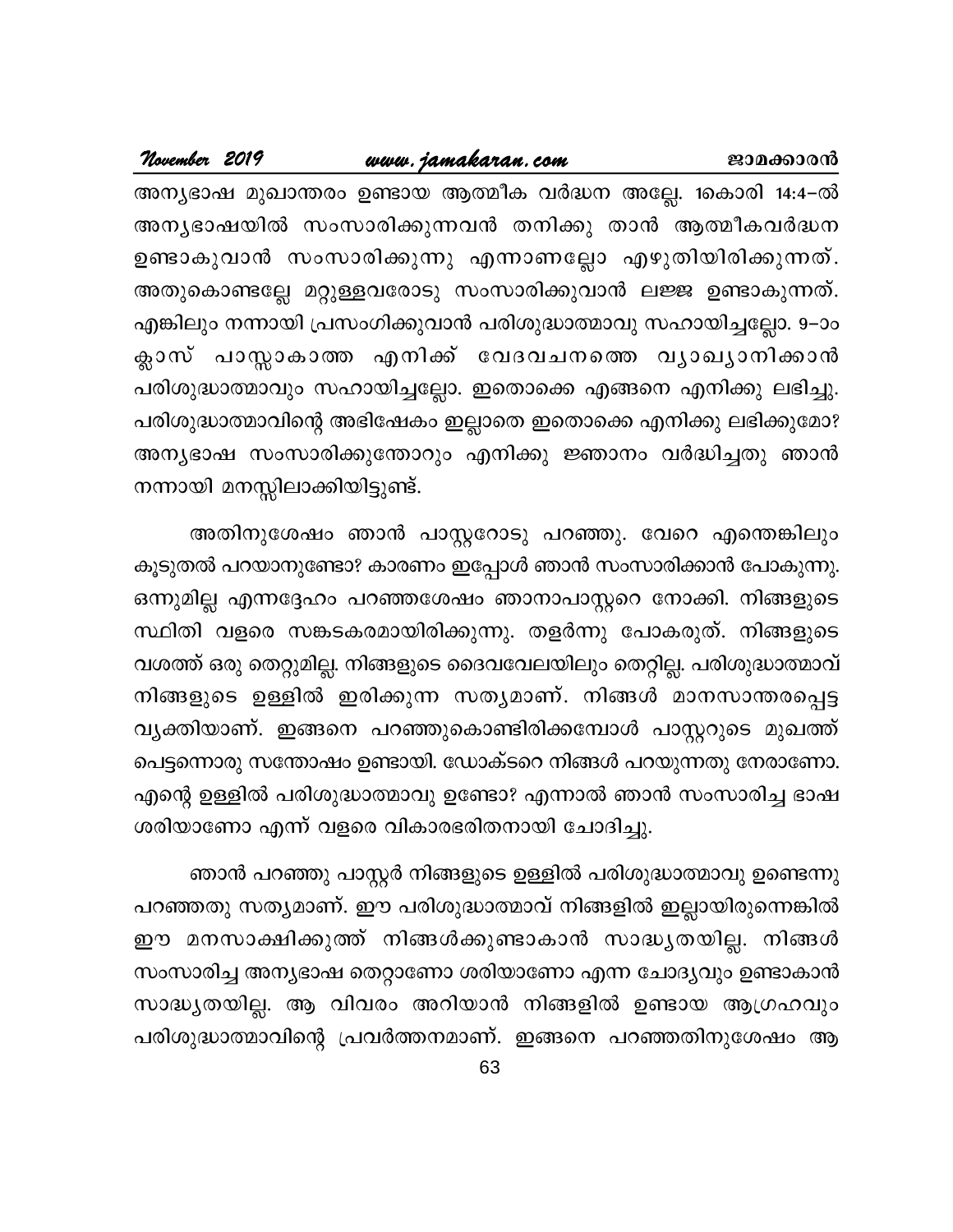### <u>www.jamakaran.com</u>

പാസ്റ്റർ ഇനി ഞാൻ എന്തു ചെയ്യണം? ഞാൻ സംസാരിച്ചതും സഭ സംസാരിച്ചതും ഭാഷ അല്ലെന്നു സഭാജനങ്ങളോടു വിളിച്ചു പറയട്ടെ. ഉടനേ ഞാൻ പറഞ്ഞു ധൃതി കാണിക്കണ്ട അന്യഭാഷ എന്നുള്ള മായയേ നിങ്ങളുടെ സഭാജനങ്ങൾക്കു പല വർഷങ്ങളായി അവരുടെ ഉളളിൽ പതിഞ്ഞുപോയി. അതുകൊണ്ടു സഭാ ജനങ്ങളെ നിങ്ങളെക്കൊണ്ടു മാറ്റുവാൻ സാധിക്കുന്നില്ല. അവരെ ബോധ്യപ്പെടുത്താനും ശ്രമിക്കരുത്. നിങ്ങൾക്കുണ്ടായ ഈ പുതിയ തെളിവ് അവരോടു പറഞ്ഞാൽ അവരെല്ലാം ചേർന്ന് പാസ്റ്ററായ നിങ്ങളെ പുറത്താക്കും. നിങ്ങളിൽ ഉണ്ടായിരുന്ന ആത്മാവു നിങ്ങളെ വിട്ടുമാറിപ്പോയി എന്നവർ തെറ്റിദ്ധരിക്കും. ആത്മാവിനെ തേടി മറ്റുസഭകളിൽ പോയിചേരും. അതുകൊണ്ട് ആദ്യം ദൈവത്തോടു നിങ്ങളും നിങ്ങളുടെ ഭാര്യയും കരഞ്ഞുപ്രാർത്ഥിപ്പിൻ. കർത്താവേ ഞങ്ങൾ വലിയ കുഴപ്പത്തിൽ ആയിരിക്കുന്നു. ഇത്രയധികം വർഷം ഞങ്ങൾ സൂക്ഷിച്ച സഭ ഞങ്ങളുടെ കൈവിട്ടുപോകും എന്നുള്ള ഭയം ഉണ്ടാകുന്ന ഈ സാഹചര്യത്തിൽ ഡോക്ടർ പുഷ്പരാജിന്റെ ആലോചന ഞങ്ങൾക്കു വലിയ കുഴപ്പം ഉണ്ടാക്കുന്നു. ശരിയായ വിധത്തിൽ വചനാടിസ്ഥാനത്തിൽ സഭയെ നടത്തുവാൻ എനിക്കു നല്ല ആലോചന തരണമേ എന്നു പ്രാർത്ഥിക്കാൻ ഞാൻ പറഞ്ഞു. മാത്രമല്ല നിങ്ങളെ കുഴപ്പത്തിലാക്കിയതു ഞാനല്ല ദൈവം തന്നെ കാരണം. ദൈവം നിങ്ങളെ സ്നേഹിച്ചതുകൊണ്ടു കർത്താവ് നിങ്ങളെ എന്റെ അടുക്കൽ അയച്ചു. ഏതു കുഴപ്പവും ഒരു തെളിവുണ്ടാക്കും.

ആദ്യം നിങ്ങളുടെ സഭാരാധനയിൽ അന്യഭാഷ സംസാരിക്കുന്നതു നിർത്തണം. സ്തുതി ആരാധന നിങ്ങളുടെ സഹപാസ്റ്ററെക്കൊണ്ടു നടത്താൻ പറയണം. സഭാ ജനങ്ങൾ നിങ്ങളെ ശ്രദ്ധിക്കും. നേരത്തെ പാസ്റ്റർ സംസാരിച്ചതു പോലെ അന്യഭാഷയിൽ സംസാരിക്കാത്തതു സഭയിലുള്ള ചിലർക്കെങ്കിലും സംശയം ഉണ്ടാകും. അങ്ങനെ സംശയം ഉണ്ടായാൽ അതു നല്ലതാണ്. അവർ നിങ്ങളോട് അന്യഭാഷയിൽ സംസാരിക്കാത്തതിനെക്കുറിച്ചു ചോദിക്കും. അങ്ങനെ ഉള്ള വ്യക്തികളെ വീട്ടിലേക്കു ക്ഷണിക്കണം. അങ്ങനെ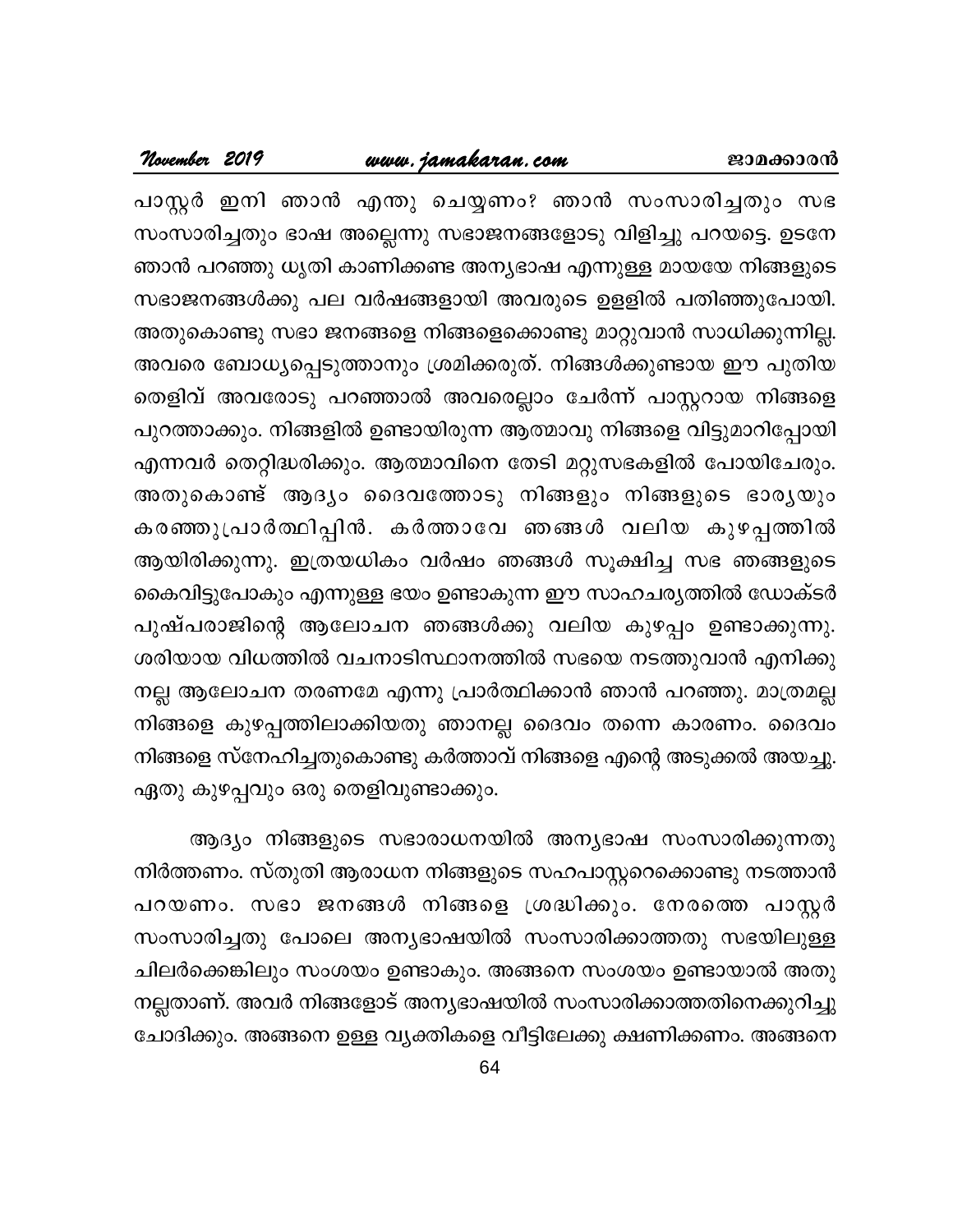### www.jamakaran.com

November 2019

അവർ വന്നാൽ നിങ്ങളുടെ ടേപ്പ് റെക്കോർഡർ പരിശോധനയെക്കുറിച്ചു പറയാതെ നിങ്ങൾക്കുണ്ടായ വ്യക്തതയെക്കുറിച്ചും പറയാതെ അദ്ദേഹത്തിന്റെ വ്യക്തിപരമായ അനുഭവത്തെ ചോദിക്കണം. അദ്ദേഹത്തിന്റെ അന്യഭാഷ അനുഭവത്തെക്കുറിച്ചും ചോദിക്കണം. അതിനുശേഷം വചനങ്ങളെ ചൂണ്ടിക്കാണിച്ച് വേദവചനത്തോടു അദ്ദേഹത്തിന്റെ അനുഭവത്തെ താരതമ്യപ്പെടുത്തി പരിശോധിക്കാൻ പറയണം. അതിന്റെ ശേഷം അദ്ദേഹം കൂടുതൽ ചോദ്യങ്ങൾ ചോദിക്കും. നിങ്ങൾ അതിന് പ്രാർത്ഥനയോടു മറുപടി കൊടുക്കണം. എന്നാലും ഇതു പെട്ടന്ന് അവരുടെ ഉള്ളിൽ മാറ്റമുണ്ടാക്കുകയില്ല. ഇതു ശരിക്കും മനസ്സിലാക്കാൻ കൂടുതൽ സമയമെടുക്കും. അതു മാത്രമല്ല അദ്ദേഹം മിണ്ടാതിരിക്കത്തില്ല. അവർ സഭയിലുള്ള മറ്റുള്ളവരോടു ഈ കാര്യങ്ങൾ പറയും. ചില കാലത്തിനുശേഷം തീർച്ചയായും സഭ തകരും. ഇതൊക്കെ പാസ്റ്റർ പ്രതീക്ഷിക്കണം. വചനത്തിന്റെ അടിസ്ഥാനത്തിൽ ജീവിക്കാൻ ആഗ്രഹം ഉള്ളവർ മാത്രം നിങ്ങളോടുകൂടെ ഉണ്ടായാൽ മതി. നിങ്ങൾ വൃക്തമായി പറഞ്ഞിട്ടും മനസ്സിലാക്കാത്ത, ആവേശ ആഗ്രഹം ഉള്ള ആളുകൾ സഭയെ വിട്ടുപോകുന്നതിനെക്കുറിച്ചു നിങ്ങൾ വിഷമിക്കണ്ട. ദൈവത്തിന്റെ വരവിൽ സഭയെ എടുത്തുകൊള്ളുമ്പോൾ സഭയിൽ ഉള്ള വലിയ ആൾക്കൂട്ടത്തെ ദൈവം കൂട്ടിക്കൊണ്ടു പോകുന്നില്ല. വികാരത്തിലും ആവേശത്തിലും പെട്ടുപോകാതെ വചനത്തിന്റെ അടിസ്ഥാനത്തിൽ സാക്ഷിയുള്ള ജീവിതം നയിക്കുന്ന ഒരു ചെറിയ കൂട്ടത്തെ യേശു കൂട്ടിക്കൊണ്ടുപോകും. ആ കൂട്ടത്തിൽ നിങ്ങളും ഉണ്ടായിരിക്കും. നിങ്ങൾക്ക് പ്രധാന സ്ഥാനം ദൈവം തരും. സഭ തകർന്നുപോകുമ്പോൾ ചില നഷ്ടങ്ങൾ നിങ്ങൾ പ്രതീക്ഷിക്കണം. ദശാംശം എന്ന പേരിൽ കൊടുക്കുന്ന കാണിക്കകൾ നിന്നുപോകും. അതിനെക്കുറിച്ചു നിങ്ങൾ വിഷമിക്കണ്ട. യഥാർത്ഥ ആത്മീക നിങ്ങളും സഭക്കാരും സംസാരിക്കുന്നതു സന്തോഷം ഭാഷ നിർത്തിയതുകൊണ്ടു അനുഭവിക്കും എന്നു പറഞ്ഞു പ്രാർത്ഥിച്ചു ഞാനാ പാസ്റ്ററെ അയച്ചു. ഇങ്ങനെ പല കുടുംബങ്ങളും പാസ്റ്റർമാരും ജാമക്കാരനിൽ എഴുതിയത് വായിച്ചു തെളിവു ലഭിച്ചു.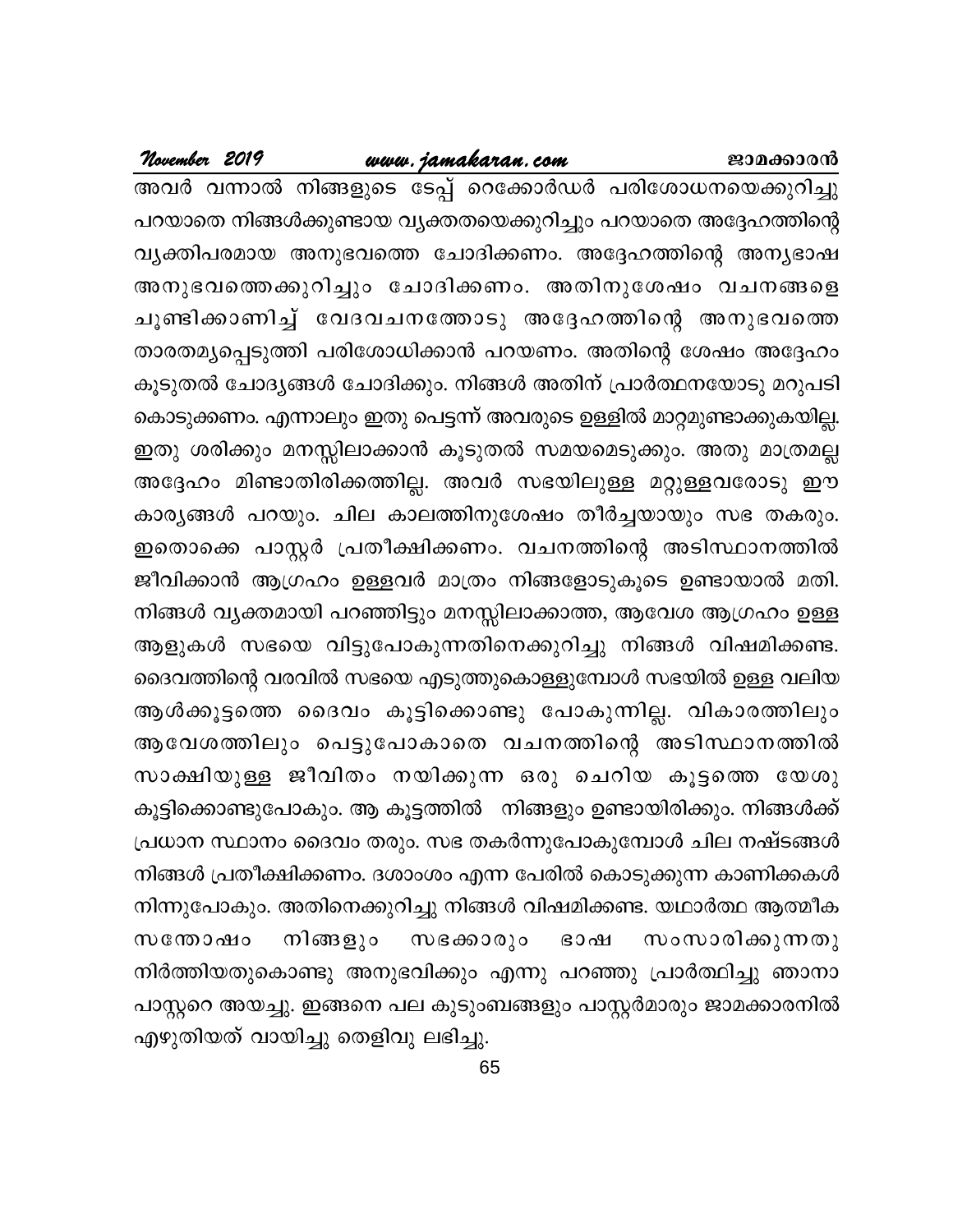മുകളിൽ എന്നോടു സംസാരിച്ച പാസ്റ്റർ എന്നോടു ചോദിച്ച ഒരു പ്രധാന ചോദ്യം ഞങ്ങളുടെ സഭയിൽ ആരാധനക്കിടയിൽ സ്തുതിക്കാൻ കുറച്ചു സമയം ഞങ്ങൾ വിശ്വാസികൾക്കു കൊടുക്കും. ആ സ്തുതിക്കുന്ന സമയം വലിയ ശബ്ദമായിരിക്കും. ആ ശബ്ദത്തെ എന്റെ സഹ പാസ്റ്റർ കൂടുതൽ ഉത്സാഹപ്പെടുത്തും. ആ സ്തുതി ആരാധനയെ സഭാജനങ്ങൾ വളരെ ഇഷ്ടപ്പെടുന്നു. ഞാൻ സ്തുതി ആരാധന നടത്തുന്നതിനെക്കാൾ സഹപാസ്റ്റർ സ്തുതി നടത്തുന്നത് ആരാധന സഭാജനങ്ങൾക്കു കൂടുതൽ ഇഷ്ടമായതുകൊണ്ട് അദ്ദേഹത്തിന്റെ കയ്യിൽ അതു ഏൽപ്പിച്ചു ഞാൻ പ്രാർത്ഥനയിൽ ഇരിക്കും. ആ സ്തുതി ശബ്ദത്തോടു ഈ ഞങ്ങളുടെ കരച്ചിലിന്റെ ശബ്ദവും ഉച്ചത്തിൽ ഉണ്ടായിരിക്കും. എല്ലാ പെന്തെക്കോസ്തു സഭകളിലും സ്തുതി ആരാധനയിൽ കയ്യടി ശബ്ദം വളരെ കൂടുതലായി ആവേശത്തോടു കയ്യടിക്കുന്നത് കേൾക്കും. മൗനമായിരിക്കാതെ വായ് തുറന്ന സ്തുതി ഉച്ചത്തിൽ പറയാൻ എല്ലാവരേയും പ്രോത്സാഹിപ്പിക്കും. ആ സമയത്ത് വളരെ വേഗത്തിൽ താളമുള്ള പാട്ടുകൾ തിരഞ്ഞെടുത്തു വേഗത്തിൽ ഡ്രം അടി ശബ്ദത്തിന്റെ വേഗം കൂട്ടും. അങ്ങനെ വേഗമാക്കി വേഗമാക്കി ആവേശത്തിന്റെ ഉച്ചത്തിൽ പോയി ജനങ്ങളെല്ലാം അനൃഭാഷയിൽ സംസാരിക്കും. ആ സമയം സ്തോത്രം പറയുന്നതു നിർത്തി കയ്യടിക്കുന്നതു വേഗമാക്കുന്നു. ചിലർ തുള്ളിച്ചാടും. തല ആട്ടി ജന്നിരോഗം വന്നതുപോലെ ശരീരം വിറക്കും നിലവിളിക്കും. ഇങ്ങനെ ആർപ്പിട്ടു ഒരു ഡ്രം അടി ശബ്ദം അടയാളത്തിന് വേണ്ടി ഉണ്ടാക്കുമ്പോൾ എല്ലാവരും ശാന്തരാകും.

ഇങ്ങനെ ശബ്ദം മുഖാന്തരം അടുത്തു താമസിക്കുന്നവർ പോലീസിൽ പരാതി കൊടുത്തിട്ടുണ്ട്. പോലീസ് എന്നെ (പാസ്റ്റർ) വിളിച്ച് വിവരങ്ങൾ പറഞ്ഞു. കൂടുതൽ പരാതി വന്നാൽ സഭയെ അടച്ചു സീൽ വെക്കേണ്ടിവരും എന്നു മുന്നറിയിപ്പു പറഞ്ഞു. ഈ വിവരം സഭക്കാർ അറിഞ്ഞു ശബ്ദത്തെ നിയന്ത്രിക്കാതെ എയർ കണ്ടീഷൻ ഇട്ട് ആരാധിക്കാൻ സഭക്കമ്മറ്റി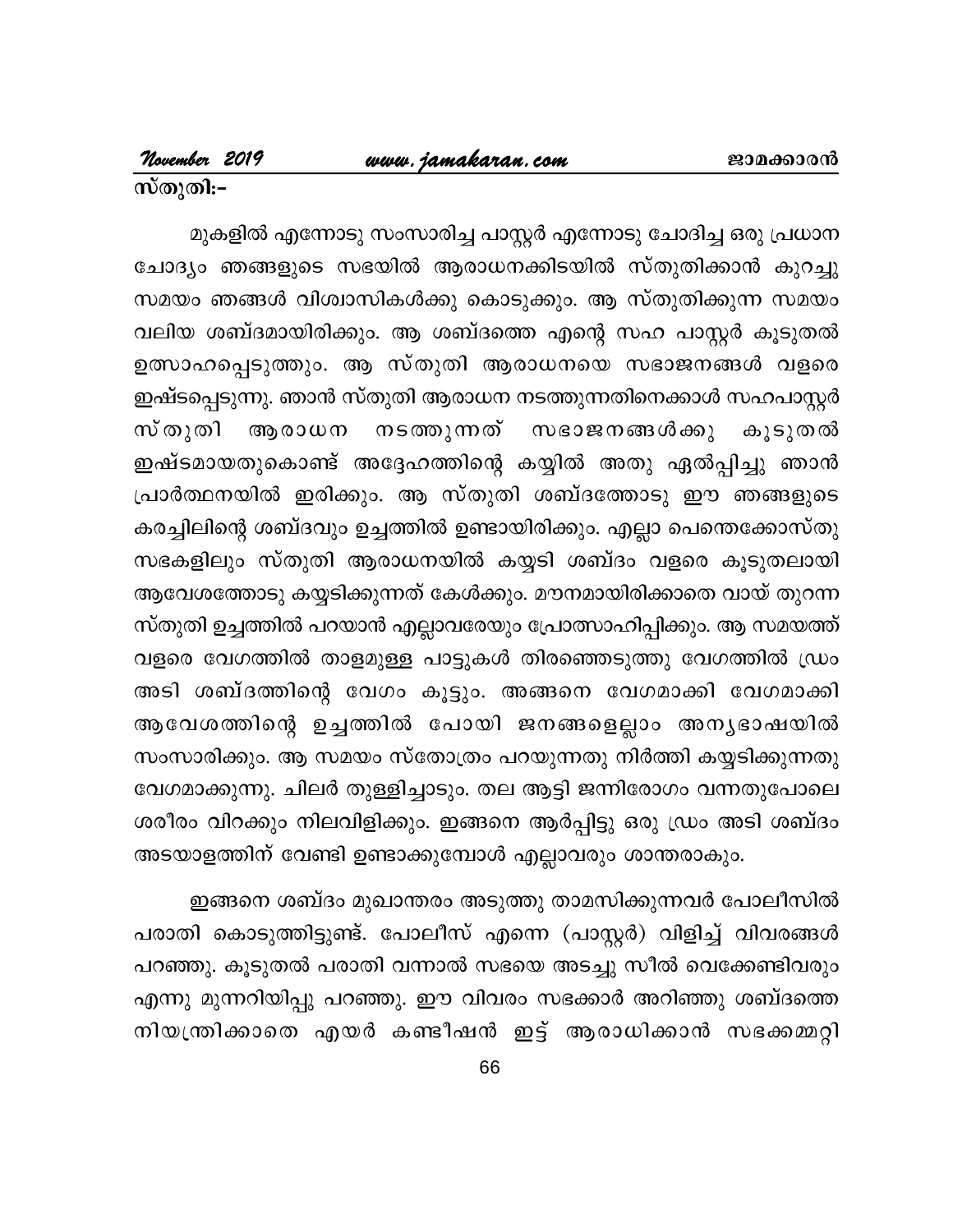### <u>www.jamakaran.com</u>

November 2019

തീരുമാനിച്ചു. അങ്ങനെ എയർക്കണ്ടീഷൻ ലക്ഷക്കണക്കിനു രൂപ ചിലവാക്കി ഇട്ടതുകൊണ്ടു ശബ്ദം പുറത്തുപോകുന്നില്ല.

മുകളിൽ ഈ പാസ്റ്ററ് പറഞ്ഞതുപോലെ എല്ലാ പെന്തക്കോസ്തു സഭകളിലും സ്തോത്രബലി എന്ന പേരിൽ സ്തുതി ആരാധന നടത്തി കയ്യടിച്ചു ശബ്ദമായി സ്തോത്രത്തെ പറഞ്ഞ് അന്യഭാഷയിൽ അവസാനിപ്പിക്കുന്നു. ഇങ്ങനെയാണ് അനൃഭാഷ ഉണ്ടാകുന്നത്. സഭ അനൃഭാഷയിൽ സംസാരിക്കാതിരുന്നാലും സഭ അനൃഭാഷയിൽ സംസാരിക്കുക എന്ന് വിളിച്ചുപറയും. ഫാദർ പെർഗ്ഗമെൻസ് (പാട്ടുകാരൻ) ടി.വി പ്രാസംഗീകർ, എജി ഐ.പി.സി, റ്റി.പി.എം. പാസ്റ്റർമാർ എല്ലാപേരും അന്യഭാഷയിൽ സംസാരിക്കുക എന്നു പറയുന്നതു നമുക്കറിയാം. അതുകൊണ്ടുള്ള ദൈവം സംസാരിപ്പിച്ച അനൃഭാഷയല്ല പാസ്റ്റർമാരും ചില ദൈവവേലക്കാരും പഠിപ്പിച്ച അന്യഭാഷയാണ്. അന്യഭാഷയിൽ ദൈവത്തോട് സംസാരിക്കണം എന്നു വിളിച്ചുപറയുന്നു. ഇങ്ങനെ പറഞ്ഞ് സഭാ ജനങ്ങളെ ഭ്രാന്തന്മാർ ആക്കുന്നു. മാത്രമല്ല സഭാ ജനങ്ങളെ ഇവരെല്ലാപേരും വഞ്ചിക്കുന്നു. ഇതിൽ നിന്നു ദൈവം തന്നെ തന്റെ മക്കളെ രക്ഷിക്കണം.

### വചനത്തെ ശ്രദ്ധിക്കണം

1 കൊരി 14:17. നീ നന്നായി സ്തോത്രം ചൊല്ലുന്ന സത്യം. മറ്റവന് ആത്മീകവർദ്ധന വരുന്നില്ലാതാനും. വെറും സ്തോത്രം പറഞ്ഞു കൊണ്ടിരുന്നാൽ അതിൽ ഒരു പ്രയേജനവും ഇല്ല. മറ്റവർക്കും പ്രയോജനം ഉണ്ടാകുന്നില്ല എന്ന പൌലൂസ് അപ്പോസ്തലൻ പറയുന്നതു വായിക്കുന്നവർ മനസ്സിലാക്കണം. പുതിയ നന്നായി ഇപ്പോഴെല്ലാം പ്രന്റ് ഉണ്ടായിരിക്കുന്നതുകാണാം. സ്തോത്രം പറയുന്നതുപോലെ "ആരാധന ആരാധന" എന്നു പറയുന്നതും ആരാധന എന്നു പറഞ്ഞു പാടുന്നതും പുതിയ ട്രെന്റായിമാറി. അങ്ങനെ വായ്കൊണ്ട് ആരാധന എന്നു പറഞ്ഞാൽ ആരാധന ആകുമോ? അതുപോലെ വെറും ഹല്ലേലൂയ, ഹല്ലേലൂയ എന്നു വീണ്ടും വീണ്ടും പറയുന്നതും ദൈവത്തിനു പ്രസാദമായിരിക്കുമോ? ഒരാൾ സാക്ഷി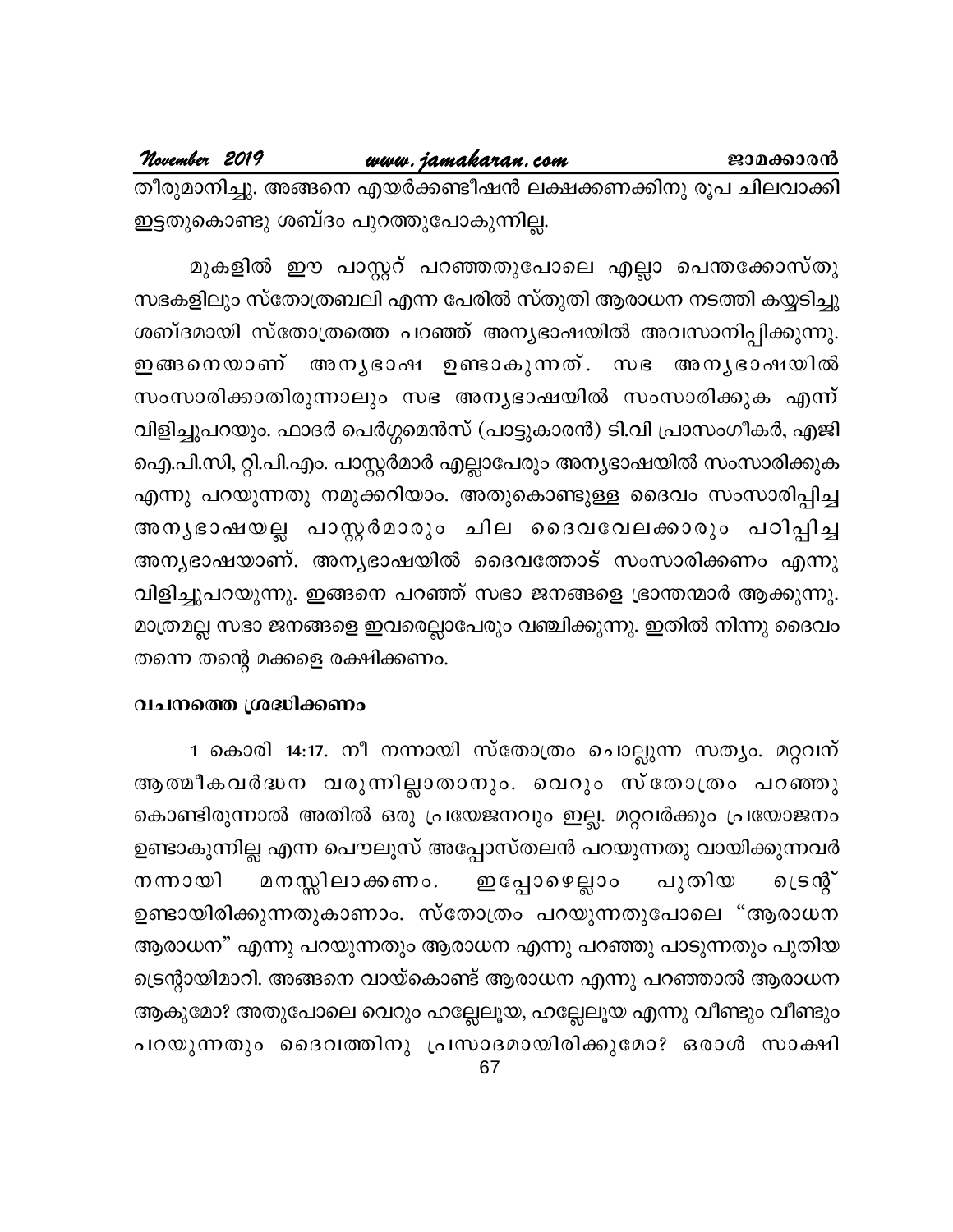| November 2019 |  | www.jamakaran.com |  |                                                               | ജാമക്കാരൻ                                                              |
|---------------|--|-------------------|--|---------------------------------------------------------------|------------------------------------------------------------------------|
|               |  |                   |  |                                                               | പറയുമ്പോൾ ഇങ്ങനെ പറഞ്ഞു. ഞാൻ ട്രയിനിൽ പൊയ്ക്കൊണ്ടിരുന്നു               |
|               |  |                   |  |                                                               | ഹല്ലേലൂയ സ്റ്റേഷനിൽ ഇറങ്ങി സ്നേഹിതനെ കണ്ടുമുട്ടി ഹല്ലേലൂയ.             |
|               |  |                   |  |                                                               | എന്താണിത് എന്തിനാണ് ഹല്ലേലൂയയെ ഈ വ്യക്തി ഉപയോഗിച്ചത്? മറ്റൊരു          |
|               |  |                   |  |                                                               | വ്യക്തി സാക്ഷി പറയുമ്പോൾ എന്റെ അപ്പൻ ഹാർട്ട് അറ്റാക്കിൽ മരിച്ചുപോയി    |
|               |  |                   |  |                                                               | ഹല്ലേലൂയ ദൈവം എന്നെ ഒറ്റക്കാക്കി ഹല്ലേലൂയ ഇങ്ങനെ അർത്ഥമില്ലാതെ         |
|               |  |                   |  |                                                               | പറയുന്ന ഹല്ലേലൂയ പാസ്റ്റർമാരും ദൈവവേക്കാരും ഉത്സാഹിപ്പിക്കുന്നു. സങ്കീ |
|               |  |                   |  | 111 ൽ എന്തെല്ലാം ഓർത്ത് ഹല്ലേലൂയ പറയുന്നു എന്നു ശ്രദ്ധിക്കുക. |                                                                        |

ഇങ്ങനെ നമ്മിൽ പലർക്കും അർത്ഥമില്ലാതെ സ്തോത്രം ഹല്ലേലൂയ, യേശുവിൻ രക്തം ജയം പറയുന്നതു ശീലമായിപ്പോയി.

 $\Box$ ഇതുവരെ പ്രത്യേക വൃക്തികളുടേയും പാസ്റ്റർമാരുടെയും ജീവിതത്തിൽ ഉണ്ടായ അനൃഭാഷയെ തിരുത്തി വചനത്തിനു നേരായി അവർ കടന്നുവന്നതും പ്രാർത്ഥനയിൽ ആവേശത്തേയും വികാരത്തേയും കാണിക്കാതെ സാക്ഷിയുള്ള ജീവിതത്തിൽ ചെല്ലുവാൻ തങ്ങളുടെ ആഗ്രഹത്തെ കാണിച്ചത് ചിലരുടെ അനുഭവം മൂലമായി നാം കണ്ടു. വേദപുസ്തകം മുഖം നോക്കുന്ന കണ്ണാടി എന്നു പറയാം. മുഖം നോക്കുന്ന കണ്ണാടിയിൽ കൈകൊണ്ടു എഴുതിയ ഒരുവാക്കിനെ കാണിച്ചാൽ ആംബുലൻസിൽ എഴുതിയ വാക്കുപോലെ തലകീഴായിക്കാണും. അതുകൊണ്ടു ചില പാസ്റ്റർമാർ തെറ്റായി സംസാരിച്ചു പഠിച്ച അനൃഭാഷയെ വേദപുസ്തകത്തോടു താരതമൃപ്പെടുത്തി ധ്യാനിച്ചപ്പോൾ തങ്ങളുടെ അന്യഭാഷ തെറ്റെന്ന് മനസ്സിലാക്കുവാൻ സാധിച്ചു.

അനൃഭാഷവരം അതു അടയാളമല്ല 1 കൊരി 12:7 ൽ എന്നാൽ ഓരോരുത്തനു ആത്മാവിന്റെ പ്രകാശനം പൊതു പ്രയോജനത്തിനായി നൽകപ്പെടുന്നു. വൃക്തിപരമായി മനുഷൃനു പ്രയോജനപ്പെടുത്താനല്ല അനൃഭാഷ. പലർ തെറ്റായി പറയുന്നതുപോലെ അന്യഭാഷ ആത്മീക വർദ്ധന ഉണ്ടാക്കും എന്നു പറയുന്നതു തെറ്റായ ഉപദേശമാണ്. വേദപുസ്തകത്തിൽ പരിശുദ്ധാത്മാവിന്റെ വരങ്ങൾ എല്ലാം പൊതുപ്രയോജനത്തിനായി നൽകിയിരിക്കുന്നു.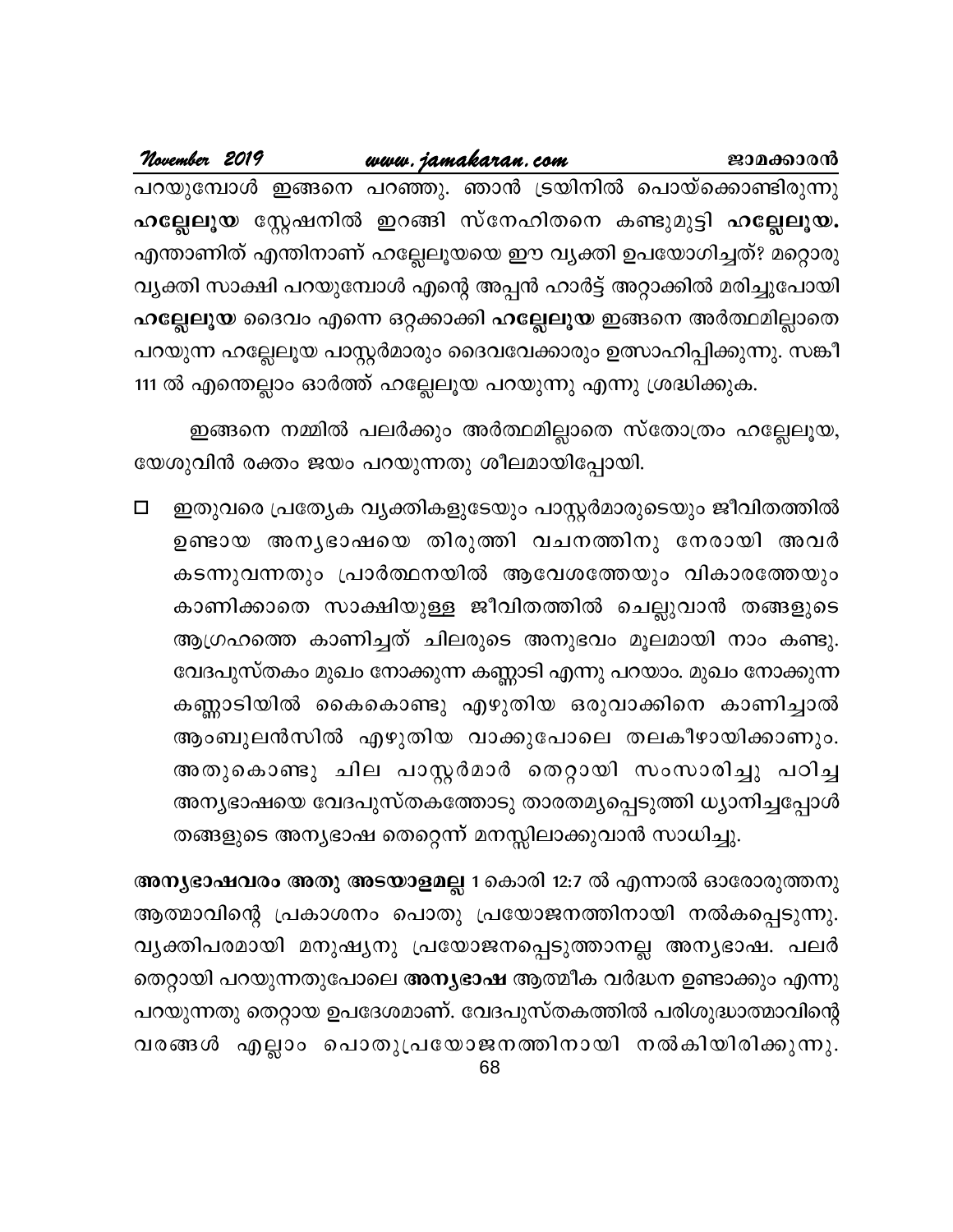വ്യക്തിപരമായ പ്രയോജനത്തിനല്ല എന്നു നിങ്ങൾ മനസ്സിലാക്കണം. 1 കൊരി 12–ാം അദ്ധ്യായത്തെ വായിച്ചു ധ്യാനിക്കണം. ഇതു വായിക്കുന്നതിനു മുമ്പ് നേരത്തേ ഞാൻ എഴുതിയതുപോലെ ആ വചനം

ആർക്കുവേണ്ടി എഴുതപ്പെട്ടു

ഏതു സാഹചര്യത്തിൽ എഴുതപ്പെട്ടു

വ്യക്തിക്കു വേണ്ടി എഴുതപ്പെട്ടതാണോ?

സഭാ ജനങ്ങൾക്കുവേണ്ടി എഴുതപ്പെട്ടതാണോ?

ഏതു ഉദ്ദേശം കൊണ്ടു എഴുതപ്പെട്ടതു

അതു ആരെക്കൊണ്ടു എഴുതിപ്പിച്ചതു

ഈ അടിസ്ഥാനത്തിൽ ഒരു സമയത്തെ ധ്യാനിക്കാതെപോയാൽ വചനത്തിന്റെ അർത്ഥം തെറ്റായ വ്യാഖ്യാനത്തെ ഉണ്ടാക്കും. വേദവചനം ഇരുവാത്തലയുള്ള വാൾ ശരിക്കു വചനത്തെ മനസ്സിലാക്കാതെ പോയാൽ വാൾ പോലെ ആപത്തായിത്തീരും. മാത്രമല്ല നമ്മുടെ ആത്മീക ജീവിതത്തിന്റെ ദിശ മാറിപ്പോകും.1 കൊരി 12-ാം അദ്ധ്യായത്തിൽ ചില വചനങ്ങൾ അതുപോലെ ഞാൻ എഴുതുന്നു. വെറും വചനത്തിന്റെ നമ്പർ മാത്രം സൂചിപ്പിച്ചാൽ എടുത്തു വായിക്കാൻ ചിലർക്കു മടിയുണ്ട്. അതുകൊണ്ട് ചില വചനങ്ങൾ അതുപോലെ ഞാൻ എഴുതുന്നു.

1 കൊരി 12:6−11, ഇത് പൌലൂസ് അപ്പോസ്തലൻ 16 ഭാഷകൾ നിറഞ്ഞ  $\Box$ കൊരിന്തു സഭയ്ക്കുമാത്രം എഴുതുന്നത് എന്നു നിങ്ങൾ ആദ്യം മനസ്സിലാക്കണം. ഈ ആലോചന മറ്റു സഭകൾക്കു യോജിച്ചതല്ല. കൊരിന്തു സഭയിൽ ഉണ്ടായ ഭാഷയുടെ കുഴപ്പം കാരണം അത് വൃക്തത വരുത്തുവാൻ പൌലൂസ് ഈ ലേഖനം എഴുതുന്നു. പൌലൂസ് ലേഖനങ്ങൾ എഴുതുമ്പോൾ അതതു സഭകളിൽ അതു വായിക്കണം എന്ന്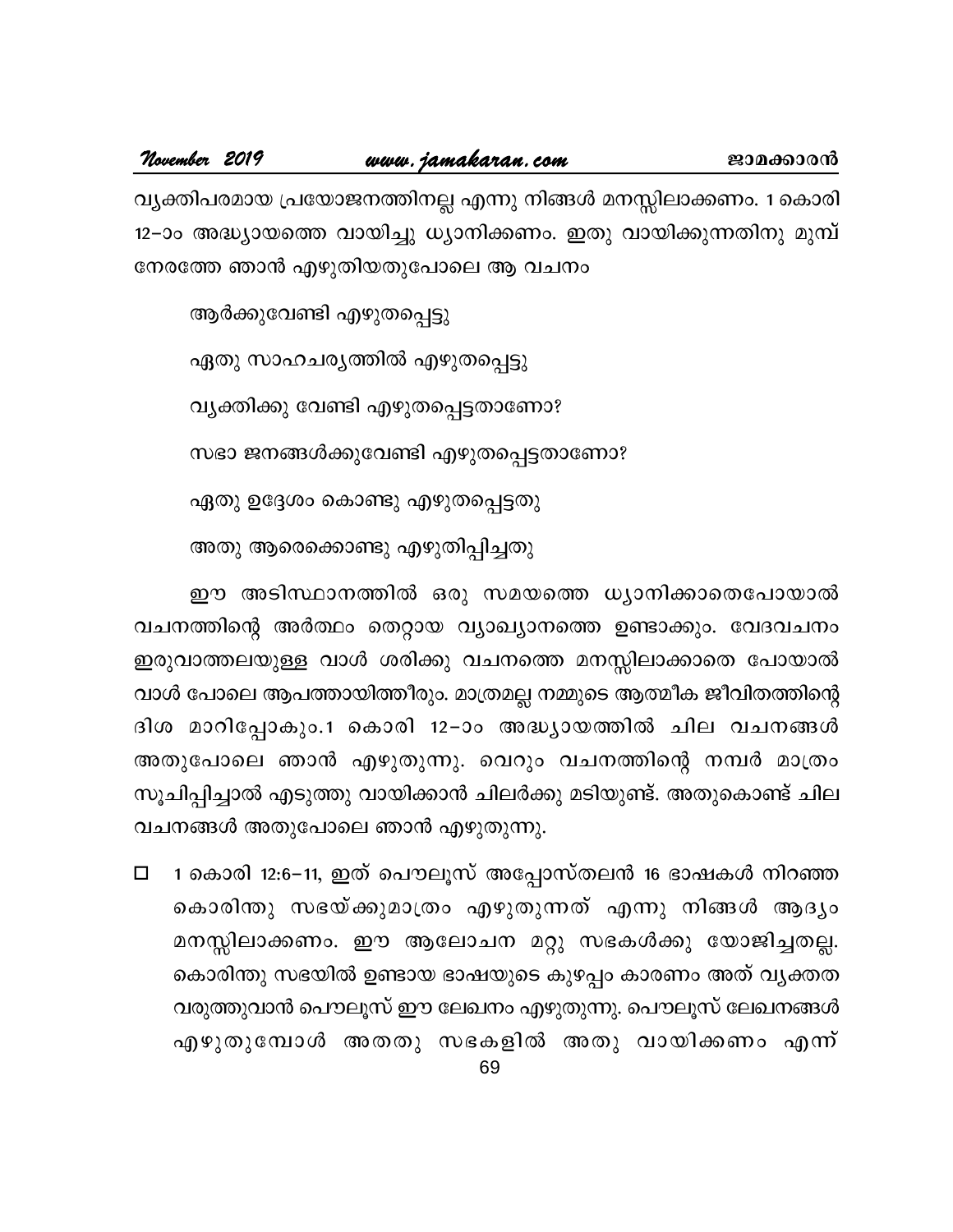### www.jamakaran.com

November 2019

അറിയിക്കുന്നു. അങ്ങനെ എഴുതുന്നതു പൌലൂസിന്റെ ശീലമാണ്. ഇപ്പോൾ നിങ്ങൾ ശ്രദ്ധിക്കേണ്ട വിഷയം അന്യഭാഷ വരം (gift) അതു പരിശുദ്ധാത്മാവിന്റെ നിറവിനു അടയാളം അല്ല. വരം വേറേ – അടയാളം വേറേ. വരം (gift) കൊടുക്കപ്പെടുന്നതാണ്. അതു ചോദിക്കാൻ പാടില്ല. വരം ദൈവത്താൽ സഭയ്ക്കുവേണ്ടി കൊടുക്കപ്പെട്ടതാണ്. ആ വരത്തെ തനിക്കു ഇഷ്ടമായവർക്ക് മാത്രം കർത്താവ് കൊടുക്കുന്നു. അതു പണം കൊടുത്തു വാങ്ങാൻ സാധിക്കുന്നില്ല. ഉപവാസം ചെയ്തോ കരഞ്ഞുപ്രാർത്ഥിച്ചോ ആ വരങ്ങളെ ദൈവത്തിൽ നിന്നു വാങ്ങാൻ സാധിക്കുന്നില്ല. 1 കൊരി 12:4–11

ജാമക്കാരൻ

- 1) വരങ്ങളിൽ വൃത്യാസം ഉണ്ട് – ആത്മാവ് ഒരുവൻ തന്നെ
- 2) ശുശ്രൂഷയിൽ വൃത്യാസം ഉണ്ട് കർത്താവ് ഒരുവൻ തന്നെ

3) വീര്യപ്രവർത്തിയിൽ വ്യത്യാസം ഉണ്ട് – എല്ലാം നടത്തുന്ന ദൈവം ഒരുവൻ തന്നെ

- 4) ആത്മാവിന്റെ പ്രകാശനം പൊതുപ്രയോജനത്തിനു മാത്രം നൽകപ്പെടുന്നു.
- 5) എങ്ങനെയെന്നാൽ
	- ഒരുത്തന് ആത്മാവിനാൽ ജ്ഞാനത്തിന്റെ വചനം
	- മറ്റൊരുവന് അതേ ആത്മാവിനാൽ പരിജ്ഞാനത്തിന്റെ വചനം  $\overline{\phantom{m}}$
	- വേറൊരുത്തന് അതേ ആത്മാവിനാൽ വിശ്വാസം  $\qquad \qquad -$
	- മറ്റൊരുവന് അതേ ആത്മാവിനാൽ രോഗശാന്തികളുടെ വരം  $\overline{\phantom{0}}$
	- മറ്റൊരുവന് വീര്യപ്രവർത്തികൾ
	- മറ്റൊരുവന്
- 70

പ്രവചനം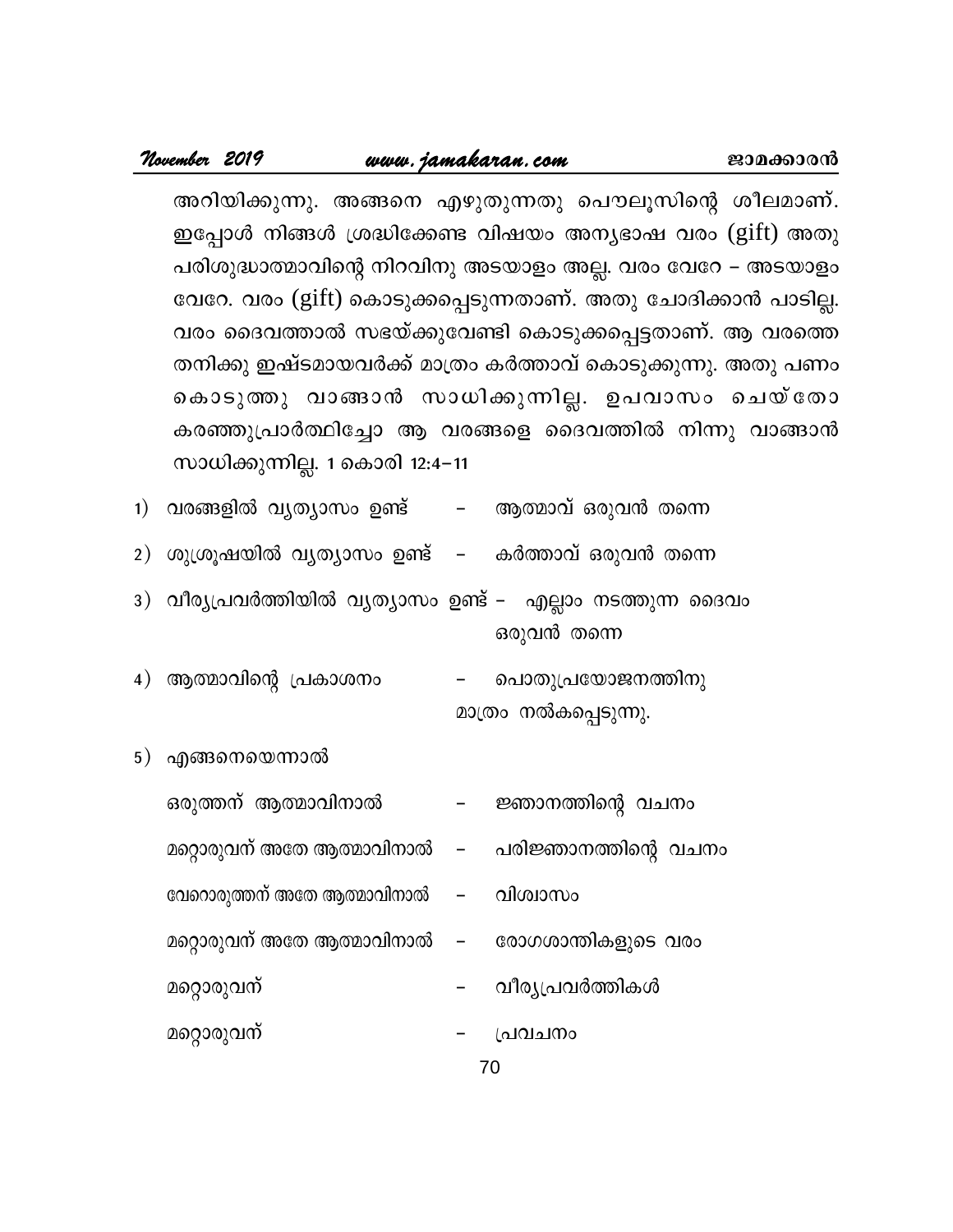| November 2019 | www.jamakaran.com    | ജാമക്കാരൻ |
|---------------|----------------------|-----------|
| മറ്റൊരുവന്    | ആത്മാക്കളുടെ വിവേചനം |           |
| വേറൊരുവന്     | പലവിധ ഭാഷകൾ          |           |
| മറ്റൊരുവന്    | ഭാഷകളുടെ വ്യാഖ്യാനം  |           |

മുകളിൽ സൂചിപ്പിച്ച വരങ്ങൾ എല്ലാം പരിശുദ്ധാത്മാവ് ഒരുത്തൻ തന്നെ ഓരോരുത്തനു തന്റെ ഇഷ്ടപ്രകാരം പകർന്നുകൊടുക്കുന്നു.

### ഇതിൽ പ്രധാനമായി ശ്രദ്ധിക്കേണ്ട വിഷയം

സഭ മുഴുവനും അന്യഭാഷ സംസാരിക്കുന്നില്ല എന്നു വ്യക്തമാക്കുന്നു. മാത്രമല്ല എല്ലാ വരങ്ങളും വൃക്തിപരമായി കൊടുക്കുന്നില്ല. പൊതു പ്രയോജനത്തിനായി നൽകപ്പെടുന്നു. ഈ വരങ്ങൾ എല്ലാം സഭയ്ക്കു വേണ്ടിയും സഭാ ജനങ്ങൾക്കു **പൊതുപ്രയോജനത്തിനായും** കൊടുക്കപ്പെട്ടതു എന്നു ശ്രദ്ധിക്കണം. മാത്രമല്ല വരങ്ങൾ എല്ലാം പരിശുദ്ധാത്മാവു തന്നെ കൊടുക്കുന്നു. അതുകൊണ്ടു പരിശുദ്ധാത്മാവിനെ നോക്കി പരിശുദ്ധാത്മാവേ എനിക്കു ഈ വരം തരണമേ എന്നു പരിശുദ്ധാത്മാവിനോടു അപേക്ഷിക്കാൻ പാടില്ല. പരിശുദ്ധാത്മാവിനോടു ബന്ധപ്പെട്ട എല്ലാം യേശുക്രിസ്തുവിലൂടെ മാത്രമേ ലഭിക്കാൻ സാധിക്കൂ. യേശു പറഞ്ഞു. എന്റെ നാമത്തിൽ നിങ്ങൾ ചോദിക്കുന്നതു പിതാവ് നിങ്ങൾക്കു നൽകും. പരിശുദ്ധാത്മാവു നിങ്ങൾക്കു വേണമെങ്കിൽ ചോദിച്ചു വാങ്ങണം എന്നു യേശു പറഞ്ഞല്ലോ എന്നു ചിലർ പറയും.

സുവിശേഷ പുസ്തകത്തിൽ യേശു പറഞ്ഞു. മകൻ മീൻ ചോദിച്ചാൽ  $\Box$ അപ്പൻ പാമ്പു കൊടുക്കുമോ? എന്നുള്ള ഉദാഹരണം പറയുന്നതുപോലെ. അങ്ങനെ നിങ്ങൾ നിങ്ങളുടെ മക്കൾക്കു നല്ല ദാനങ്ങളെ കൊടുപ്പാൻ എങ്കിൽ തന്നോടു യാചിക്കുന്നവർക്ക് അറിയുന്നു ൈദവം പരിശുദ്ധാത്മാവിനെ എത്രയധികം കൊടുക്കും. അതു വാസ്തവം തന്നെ. അപ്പോൾ നിങ്ങൾ ശ്രദ്ധിക്കേണ്ടതു ഞാൻ ആദ്യത്തെ അദ്ധ്യായത്തിൽ പറഞ്ഞതുപോലെ.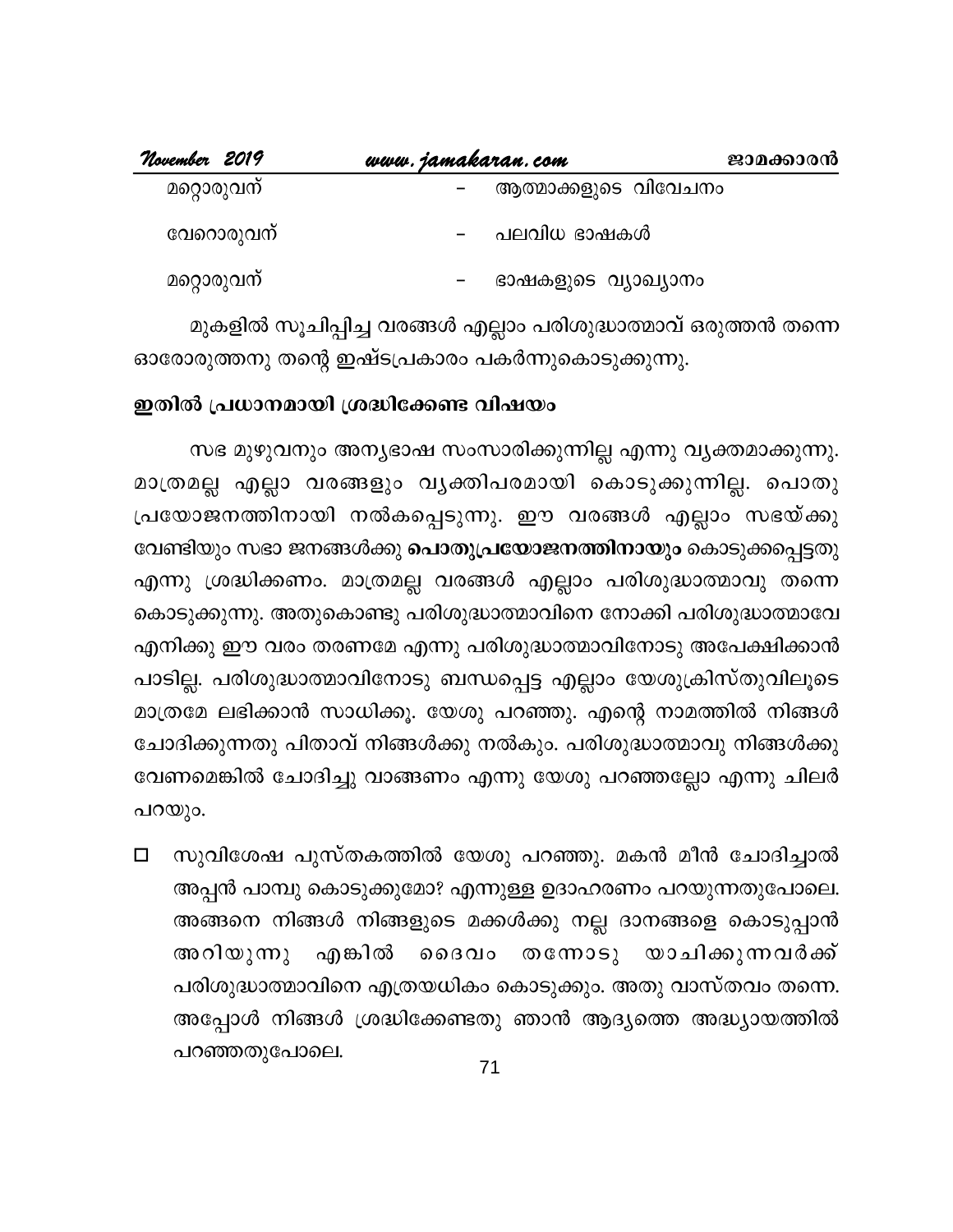## **November <sup>2019</sup> www.jamakaran.com Pma¡mc³**

- 1. എപ്പോഴാണ് പറയപ്പെട്ടത്
- 2. ഏതു കാലത്തിലാണ് പറയപ്പെട്ടത്
- 3. ഏതു സാഹചര്യത്തിലാണ് പറയപ്പെട്ടത്

എപ്പോഴാണ് പറയപ്പെട്ടത്<br>ഏതു കാലത്തിലാണ് പറയപ്പെട്ടത്<br>ഏതു സാഹചര്യത്തിലാണ് പറയപ്പെട്ടത്<br>യേശുക്രിസ്തു മുകളിൽ പറഞ്ഞ വിഷയം ഈ ഭൂമിയിൽ താൻ<br>ഷ്യനായിരിക്കുമ്പോൾ പറഞ്ഞതാണ്. അന്നു ഞാൻ സകല<br>തിന്മേലും എന്റെആത്മാവിനെ പകരും എന്നു പറഞ്ഞതു ന 2. ഏതു കാലത്തിലാണ് പറയപ്പെട്ടത്<br>3. ഏതു സാഹചര്യത്തിലാണ് പറയപ്പെട്ടത്<br>യേശുക്രിസ്തു മുകളിൽ പറഞ്ഞ വിഷയം ഈ ഭൂമിയിൽ താൻ<br>മനുഷ്യനായിരിക്കുമ്പോൾ പറഞ്ഞതാണ്. അന്നു ഞാൻ സകല<br>ജഡത്തിന്മേലും എന്റെത്തമാവിനെ പകരും എന്നു പറഞ്ഞതു നിറവേറാത്ത<br> ജഡത്തിന്മേലും എന്റെ ആത്മാവിനെ പകരും എന്നു പറഞ്ഞതു നിറവേറാത്ത കാലം.

യോഹ 14:16 ൽ വേറൊരു കാര്യസ്ഥനെ (പരിശുദ്ധാത്മാവിനെ) എന്നന്നേക്കും നിങ്ങളോടു കൂടെ ഇരിക്കുവാൻ ഞാൻ ചെന്ന് അയക്കും എന്നു യേശുപറഞ്ഞു. യേശു പറഞ്ഞ ഈ വിഷയം യേശു മരിച്ച് ഉയിർത്തെഴുന്നേറ്റ ശേഷം മാളിക മുറിയിൽ 126 പേർ കൂടിയിരുന്നു സമയത്തും അതിന്റെ ശേഷം എല്ലാ പേരുടെ ഉള്ളിലും സ്ഥിരമായി വാസം ചെയ്വാൻ യേശുക്രിസ്തു നമ്മുടെ ഉള്ളിലും അയക്കും.

ഇതു യോവേൽ പ്രവാചകൻ പറഞ്ഞപ്രകാരം സകല ജഡത്തിന്റെമേലും എന്റെ ആത്മാവിനെ പകരും എന്ന വാഗ്ദത്തം മുകളിൽ പറഞ്ഞ അതേ സാഹചരൃത്തിൽ (അപ്പോ. പ്ര. 2–ാം അദ്ധ്യായത്തിൽ) സംഭവിച്ചു. ഇതു യോവേൽ പ്രവാചകൻ പറഞ്ഞപ്രകാരം സകല ജഡത്തിന്റെമേലും<br>എന്റെ ആത്മാവിനെ പകരും എന്ന വാഗ്ദത്തം മുകളിൽ പറഞ്ഞ അതേ<br>സാഹചരൃത്തിൽ (അപ്പോ. പ്ര. 2–ാം അദ്ധ്യായത്തിൽ) സംഭവിച്ചു.<br>താരതമ്യപ്പെടുത്തി ചോദിക്കാൻ പറഞ്ഞതു യേശുക്രിസ്തു<br>ക്രൂശിക്കപ ് ഇതു യോമ്പര (ക്രാമ്പര വരാത്രപ്രകാരം സക്ഷ കേരത്തെ മുകളിൽ പറഞ്ഞ അതേ<br>സാഹചരൃത്തിൽ (അപ്പോ. പ്ര. 2-ാം അദ്ധ്യായത്തിൽ) സംഭവിച്ചു.<br>അതുകൊണ്ടു പുതിയ നിയമത്തിൽ മീനിനേയും പാമ്പിനേയും<br>താരതമൃപ്പെടുത്തി ചോദിക്കാൻ പറഞ്ഞതു യേശുക്രിസ്തു<br>ക് ക്രൂശിക്കപ്പെടുന്നതിനു മുമ്പു ജീവിച്ച കാലത്തിനു യോജിച്ചതാണ്. യേശു പറഞ്ഞ കാലത്തിൽ പരിശുദ്ധാത്മാവ് എല്ലാവരുടെമേലും വന്ന് ഇറങ്ങാത്ത കാലമാണ്. അതുകൊണ്ട് യേശുപറഞ്ഞ പാമ്പ് മീന് ഉദാഹരണം ക്രിസ്തു ജീവിച്ച കാലത്തിനു മാത്രം യോജിച്ചതാകും.

പക്ഷെ ഇപ്പോൾ മാനസാന്തരപ്പെട്ട എല്ലാവരുടെമേലും പരിശുദ്ധാത്മാവ് എനിക്കു വേണം എന്നു ചോദിക്കാത്ത എല്ലാവരുടെയും ഉള്ളിലും പരിശുദ്ധാത്മാവ് കേറി വസിക്കുന്നു. എഫെ 1:13, യോഹ 14:16, 22–25.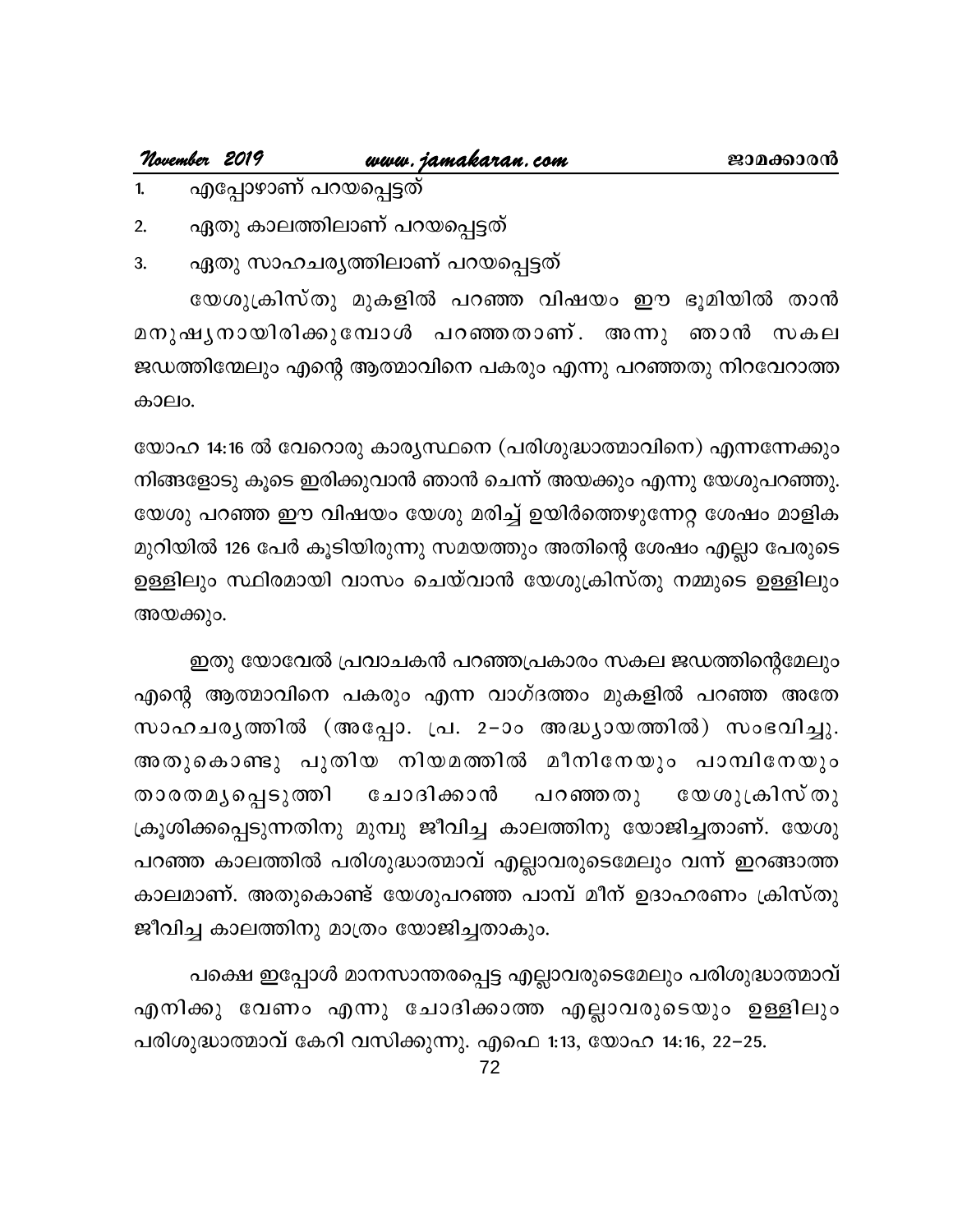| November 2019 |                                           | www.jamakaran.com |  |                                                                 | ജാമക്കാരൻ |
|---------------|-------------------------------------------|-------------------|--|-----------------------------------------------------------------|-----------|
|               |                                           |                   |  | യേശു ജീവിച്ച കാലത്ത് മോശ വിവാഹമോചനം ചെയ്യാം                     |           |
|               |                                           |                   |  | എന്നെഴുതിയതിനെ യേശു ക്രിസ്തുവിനോട് ചൂണ്ടിക്കാണിച്ചപ്പോൾ         |           |
|               |                                           |                   |  | വ്യഭിചാരം കാരണം ഒരു സ്ത്രീ പിടിക്കപ്പെട്ടാൽ അങ്ങനെയുള്ള ഭാര്യയെ |           |
|               |                                           |                   |  | വിവാഹമോചനം ചെയ്യാം എന്നു പറഞ്ഞിട്ട് എന്തായാലും അതു              |           |
|               |                                           |                   |  | പിതാവിന്റെ ഇഷ്ടമല്ല. അന്നത്തെ കാലത്ത് നിങ്ങളുടെ ഹൃദയകാഠിന്യം    |           |
|               |                                           |                   |  | നിമിത്തം മോശ അങ്ങനെ എഴുതി. 1 കൊരി 7:10 പൗലൂസ് അപ്പോസ്തലൻ        |           |
|               |                                           |                   |  | പറയുന്നു വിവാഹം കഴിച്ചവർ ഭാര്യ ഭർത്താവ് വേർപിരിയാൻ പാടില്ല.     |           |
|               |                                           |                   |  | ഇതു ഞാനല്ല കർത്താവ് പറയുന്നു എന്നു പറഞ്ഞിരിക്കുന്നു. ക്രിസ്തു   |           |
|               |                                           |                   |  | പറഞ്ഞതു ന്യായപ്രമാണ കാലമാണ്. പൗലൂസ് പറയുന്നതു പുതിയ             |           |
|               |                                           |                   |  | നിയമസഭയുടെ കാലം. യേശുക്രിസ്തു ക്രൂശിക്കപ്പെടുന്നതുവരെ           |           |
|               | ന്യായപ്രമാണ ചട്ടങ്ങളെ ജ്ഞാനത്തോടു പറഞ്ഞു. |                   |  |                                                                 |           |

നൃായപ്രമാണത്തിൽ പത്തു കല്പനയെക്കുറിച്ച് യേശു പറയുമ്പോൾ നിന്നെപ്പോലെ നിന്റെ അയൽക്കാരനെയും സ്നേഹിക്കണം എന്നു പറഞ്ഞ ഈ വാക്കിൽ പത്തു കല്പനയേയും യേശു ഉള്ളടക്കം ചെയ്തു. എന്നെ കൊല ചെയ്വാൻ ഞാനിഷ്ടപ്പെടുന്നില്ല. അതുകൊണ്ടു കൊല ചെയ്വാൻ പാടില്ല എന്ന പ്രത്യേക ഉപദേശം ആവശ്യമില്ല. നിന്നെപ്പോലെ നിന്റെ അയൽക്കാരനേയും സ്നേഹിക്കണം എന്നുള്ള വാക്കിൽ എല്ലാം അടങ്ങിയിരിക്കുന്നു.

അതുപോലെ വുഭിചാരം  $\Box$ ചെയ്ത തന്നെ  $B00,000$ ന്യായപ്രമാണകാലത്തിനു തക്കവണ്ണം വിവാഹമോചനം ചെയ്യാം എന്നു മോശ പറഞ്ഞതു യേശു ചൂണ്ടിക്കാണിച്ചു. ന്യായമപ്രമാണത്തിനു യോജിച്ച മറുപടി പറഞ്ഞു. പക്ഷെ യേശു മരിച്ചു ഉയിർത്തശേഷം പൗലൂസ് അപ്പോസ്തലൻ അദ്ധ്യായത്തിൽ  $\mathbf{1}$ കൊരി  $13 - 90$ യേശുക്രിസ്തുവിൻമേലുള്ള സ്നേഹം സകലത്തേയും താങ്ങും, വിശ്വസിക്കും എന്ന് എഴുതി. ഇനി ഞാൻ വ്യഭിചാരം ചെയ്യത്തില്ല എന്നു തെറ്റു ചെയ്ത ഭാര്യ പറഞ്ഞാൽ ഭർത്താവ് അവളെ ചേർത്തുകൊള്ളണം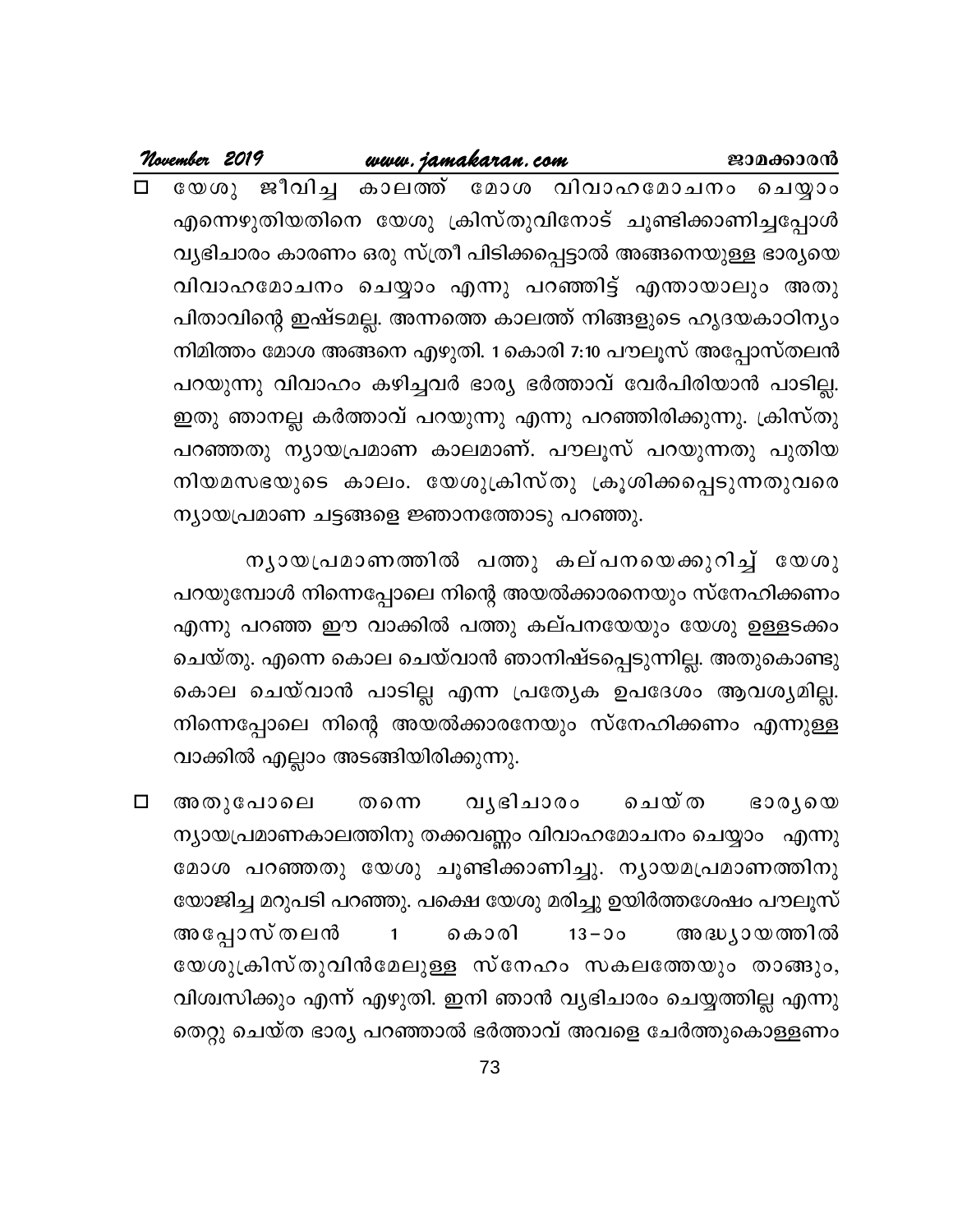### www.jamakaran.com

ജാമക്കാരൻ

സഹിക്കണം താങ്ങണം. അങ്ങനെ പുതിയ നിയമ ഉപദേശം ക്രിസ്തുവിന്റെ കാല ഉപദേശവുമായി വൃതൃാസപ്പെട്ടിരിക്കുന്നതു വായിക്കുന്ന വായനക്കാർ മനസ്സിലാക്കണം. ഇങ്ങനെയാണ് പഴയനിയമത്തിൽ നിന്നു പുതിയനിയമം വ്യത്യാസപ്പെടുന്നത്. ഇത്രയും കൊണ്ടു ഞാൻ



ഈ വിഷയത്തെ അവസാനിപ്പിക്കുന്നു.

തുടർന്ന് ഞാൻ പരിശുദ്ധാത്മാവിനെക്കുറിച്ചുള്ള ചോദ്യങ്ങൾക്കു മറുപടി തരും. ഇതുവരെ ഞാൻ എഴുതിയതിൽ എന്തെങ്കിലും സംശയങ്ങളോ വിമർശനങ്ങളോ ഉണ്ടെങ്കിൽ എഴുതി അറിയിക്കണം

അടുത്ത മാസവും അന്യഭാഷാകുഴപ്പ വിവരം തുടരും....

### Mob: 09894261333

ഈ മൊബൈൽ നമ്പറിൽ Mob: 09894261333 നിങ്ങൾക്ക് എന്തെങ്കിലും പ്രാർത്ഥനകുറിപ്പുകൾ അറിയിക്കാനുണ്ടെങ്കിൽ നിങ്ങളുടെ പേരും മൊബൈൽ നമ്പരും SMS ചെയ്ത് എനിക്ക് അയക്കുക. ആഴ്ചയിൽ രണ്ടു ദിവസം ഞാൻ വീട്ടിൽ ഉണ്ടായിരിക്കുമ്പോൾ നിങ്ങൾ SMS ചെയ്ത മൊബൈൽ നമ്പരിൽ ഞാൻ തന്നെ വിളിച്ചു സംസാരിച്ചു പ്രാർത്ഥിക്കും. എന്റെ പഴയ നമ്പറിൽ ലൈൻ കിട്ടാത്ത കാര്യം പലർ എന്നെ അറിയിച്ചു. ഒരേ സമയത്ത് പലർ എന്നെ വിളിക്കുമ്പോൾ എന്റെ നമ്പർ busy ആയിട്ടുതന്നെ കേൾക്കാം. ഈ പുതിയ ഏർപ്പാടിൽ ഞാൻ തന്നെ നിങ്ങളെ എല്ലാപേരേയും വിളിച്ചു സംസാരിക്കാൻ സാധിക്കും എന്നുള്ള സന്തോഷവാർത്ത അറിയിക്കുന്നു. ഈ മൊബൈൽ നമ്പർ എന്റെ ഓഫീസുപയോഗത്തിനു മാത്രം വച്ചിരിക്കുന്നു. ദയവായി ഈ മൊബൈൽ വഴി എന്നോടു സംസാരിക്കാൻ ശ്രമിക്കരുത്. നിങ്ങളുടെ മൊബൈൽ നമ്പർ SMS ചെയ്യാൻ മാത്രം ഉപയോഗിക്കണം എന്ന് അഭൃർത്ഥിക്കുന്നു.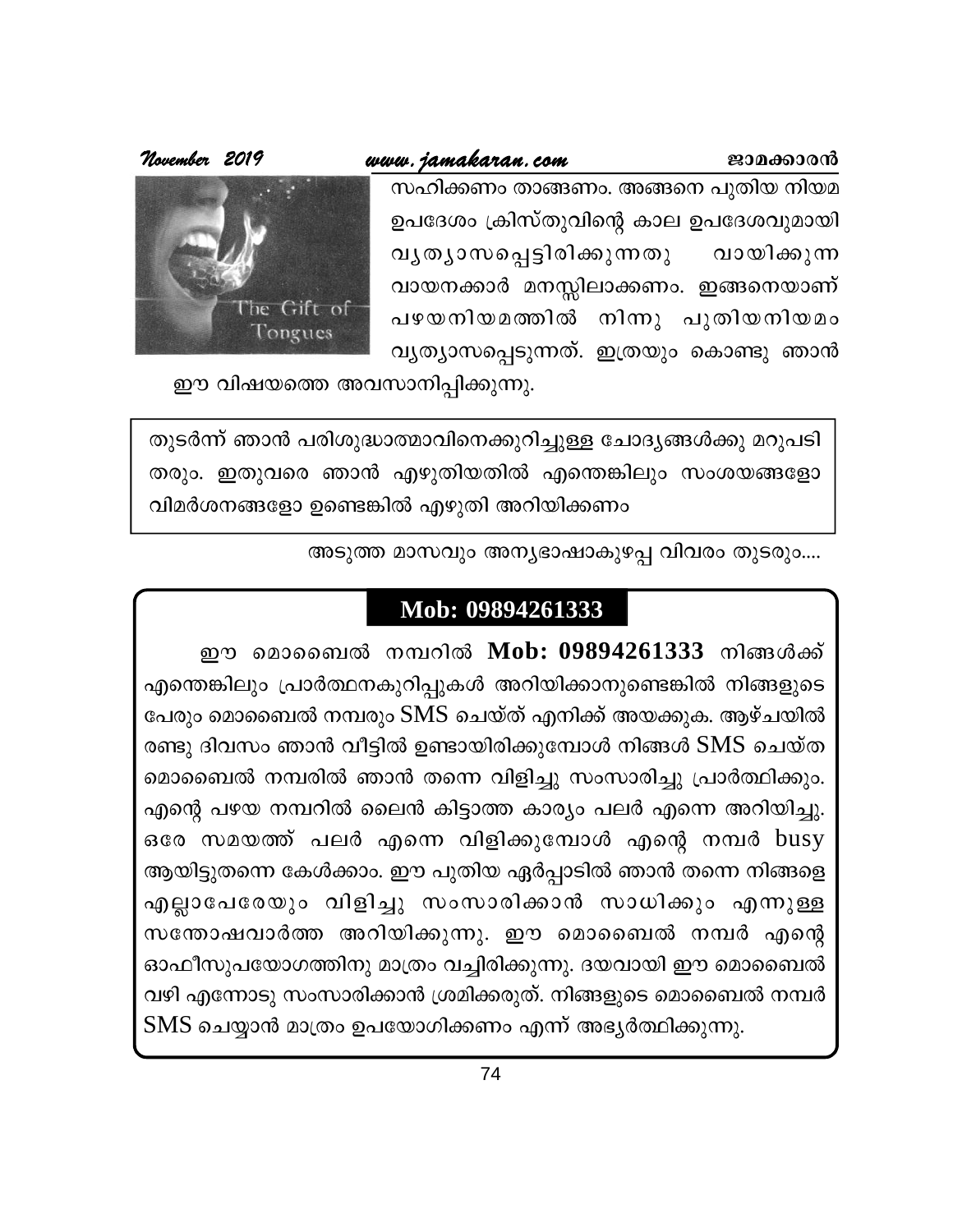### - 4 Page Cond....

ഡ്രൈവിംഗ് ലൈസൻസ് എടുത്തു കാണിച്ചു. ആ ഹൈന്ദവ ജഡ്ജി അദ്ദേഹത്തോട് ഒരച്ചനുള്ള ഐ.ഡി അദ്ദേഹത്തിന്റെ കുപ്പായം ആണ്. കുപ്പായം ഇല്ലാതെ എന്തുകൊണ്ടാണ് ഓഫീസിനുള്ളിൽ വന്നത്? അപേക്ഷ തിരികെ കൊടുത്ത് പോയി കുപ്പായം ഇട്ടുകൊണ്ടുവരാൻ പറഞ്ഞു.

മറ്റൊരു അച്ഛനെ അന്വേഷണത്തിന് വേണ്ടി ജഡ്ജിമാർ ക്ഷണിച്ചിരുന്നു. വർത്തമാനത്തിന്റെ ഇടയിൽ അച്ചൻ പറഞ്ഞു. എന്റെ ബിഷപ്പിനുവേണ്ടി എന്റെ രക്തത്തെയും കൊടുക്കാൻ ഞാൻ തയ്യാറാണ്. അപ്പോൾ ആ ജഡ്ജി പറഞ്ഞത് ക്രിസ്തുവിനുവേണ്ടി രക്തസാക്ഷിയായി മരിച്ചവരെക്കുറിച്ചു ഞാൻ കേട്ടിട്ടുണ്ട്. താങ്കൾ ഒരു മനുഷ്യനുവേണ്ടി രക്തം കൊടുക്കും എന്നു പറഞ്ഞത് എനിക്കതിശയം തോന്നുന്നു. തിരുനെൽവേലി ഡയോസിസിന്റെ സ്ഥിതി സാക്ഷി നഷ്ടപ്പെട്ട നിലയിൽ പൊയ്ക്കൊണ്ടിരിക്കുന്നു. ഇത് സി.എസ്.ഐ അംഗങ്ങൾക്ക് വലിയ നാണക്കേടാണ്.

ഇതെഴുതിക്കൊണ്ടിരിക്കുന്ന എന്റെ മനസ്സിലും സി.എസ്.ഐ സഭകളെ കോടതി നിയന്ത്രിക്കുന്ന സംഭവങ്ങളെ കാണുമ്പോൾ വളരെ വിഷമം തോന്നുന്നു. വരുന്ന അഞ്ചു മാസങ്ങൾക്കുള്ളിൽ തിരുനെൽവേലി ഡയോസിസിൽ ബിഷപ്പ് ഇലക്ഷൻ നടക്കാൻ പോകുന്നു. ഇലക്ഷൻ നടത്തുന്നത് മോഡറേറ്ററായിരിക്കില്ല എന്നു പറയപ്പെടുന്നു. കോടതിയാണ് ഇലക്ഷൻ നടത്തുന്നത്. അങ്ങനെ നടത്തിയാൽ ഒരുവിധത്തിൽ നല്ലതാണ്. അടിപിടി ഇല്ലാതെ സമാധാനത്തോടെ ഇലക്ഷൻ നടന്നാൽ മതി എന്നു ചിന്തിക്കാൻ തോന്നുന്നു.

ഇത് വായിക്കുന്നവർ ഇന്ത്യയിലുള്ള പ്രശ്നങ്ങൾക്കു വേണ്ടിയും തിരുനെൽവേലി ഡയോസിസിന്റെ സ്ഥിതി മാറുവാൻ വേണ്ടിയും പ്രാർത്ഥിക്കണം. അഞ്ചു ജഡ്ജിമാർ കോടതിവിധി അനുസരിച്ചു കാര്യങ്ങൾ നടത്തിയാലും അവരുടെ ശമ്പളമായ വൻതുക ഡയോസിസ് അല്ലെങ്കിൽ സിനഡ് കൊടുക്കണം എന്നറിയുന്നു. സഭാജനങ്ങൾ ദൈവത്തിനു കൊടുക്കുന്ന വഴിപാടുകൾ ഇങ്ങനെ ആവശ്യമില്ലാത്ത കോടതി കേസുകൾക്ക് ചെലവാക്കിക്കൊണ്ടിരിക്കുന്നു.

തിരുനെൽവേലി ഡയോസിസ് മാത്രമല്ല പല ഡയോസിസുകളിലും ഇതേ സ്ഥിതിതന്നെ. വളരെ വേഗത്തിൽ ഈ സാക്ഷികെട്ട സ്ഥിതികൾ മാറുവാൻ നമുക്കു പ്രാർത്ഥിക്കാം.

നിങ്ങൾ എല്ലാപേരും അയച്ച പണം കിട്ടി. SBI, CANARA BANK വഴിയായി അയച്ച പണവും കിട്ടി. മണിയോർഡർ, ചെക്ക് വഴിയായി അയച്ച പണവും കിട്ടി. കേരളത്തിലെ എല്ലാ സഭകളിലുമുള്ള വായനക്കാർക്കുവേണ്ടി ദൈവത്തെ സ്തുതിക്കുന്നു. ഡോ. പുഷ്പരാജ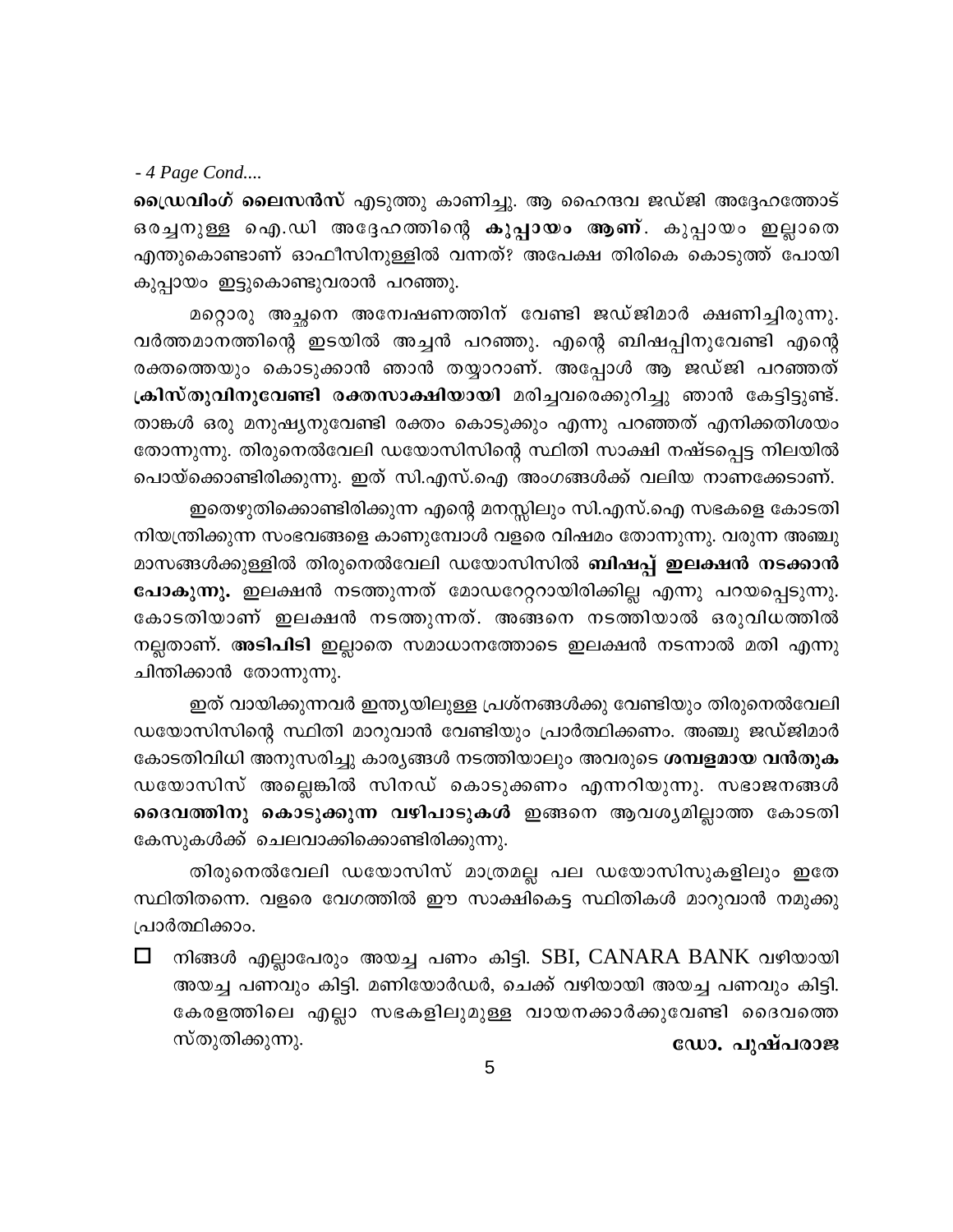www.jamakaran.com

November 2019

### കർത്താവിൽ നിദ്രപ്രാപിച്ചു

ഡോ. സാംരാജ് സാമുവൽ MBBS അവർകൾ 2019 സെപ്റ്റംബർ മാസം തന്റെ നല്ല ഓട്ടത്തെ ഓടി സകല ഒരുക്കത്തോടും തന്റെ ആത്മാവിനെ കർത്താവിന്റെ കയ്യിൽ ഏല്പിച്ചു.

്രൈബൽമിഷൻ ആദിവാസികളുടെ ഇടയിൽ നടക്കുന്ന ദൈവവേലയിൽ ആനക്കട്ടി ബഥനി ആശുപത്രി തുടങ്ങുന്നതിനു മുമ്പു അട്ടപ്പാടിയിൽ അഗഴി വിളിക്കപ്പെടുന്ന വനത്തിന്റെ  $\alpha$ <sub>0</sub> m  $\lambda$ 



Dr. SAMRAJ SAMUEL

ഉൾഭാഗത്തിൽ ഞാൻ മിഷനറിവേല തുടങ്ങി ആ അഗഴി കെട്ടിടങ്ങളിലാണ് ട്രൈബൽ മിഷന്റെ ആദ്യത്തെ ക്ലിനിക്ക് തുടങ്ങിയത്. ആ സമയത്ത് ്രൈബൽ മിഷൻ ക്ലിനിക്ക് വഴി ആദിവാസികളെ സന്ദർശിക്കുന്ന ദൈവവേലയിൽ ഞങ്ങളെ കൂടുതൽ സഹായിച്ചു. ആഴ്ചയിൽ രണ്ടു ദിവസം മേട്ടുപാളയത്തിൽ നിന്നു (ഊട്ടി) കോയമ്പത്തൂർ വന്ന് കോയമ്പത്തൂർ നിന്ന് ബസ്സിൽ ആനക്കട്ടിയിൽ ഇറങ്ങി ആനക്കട്ടിയിൽ നിന്ന് ബസ്സിൽ കയറി അട്ടപ്പാടിയിൽ ഇറങ്ങി അട്ടപ്പാടിയിൽ നിന്ന് മലകയറി അഗഴി എന്ന സ്ഥലത്ത് എത്തി ആദിവാസികൾക്കു സുവിശേഷം അറിയിച്ച് അന്നു രാത്രി മടങ്ങിപോകും. അന്ന് കൂടുതൽ ബസ് സൗകര്യം ഇല്ലാത്ത കാലം. ആനക്കൂട്ടം ഏഴു മണികഴിഞ്ഞാൽ റോഡുമുഴുവൻ വന്നു നിൽക്കും. അതുകൊണ്ട് അവസാന ബസ്സ് ഏഴുമണിക്കു മുൻപ് കോയമ്പത്തൂരിലേക്കു പുറപ്പെടും. ഓരോരോ പ്രാവശ്യവും ഡോ. സാം രാജ് അവർകൾ ഓടിവന്ന് ആ ബസിൽ കയറും. അദ്ദേഹം വരാത്ത ദിവസങ്ങളിൽ ഡോ. മുരളി അല്ലെങ്കിൽ ഡോ. പുഷ്പരാജായ ഞാൻ ആ ക്ലിനിക്കിൽ ചെന്ന് രോഗികളെ ചികിത്സിച്ച് സുവിശേഷം അറിയിക്കും.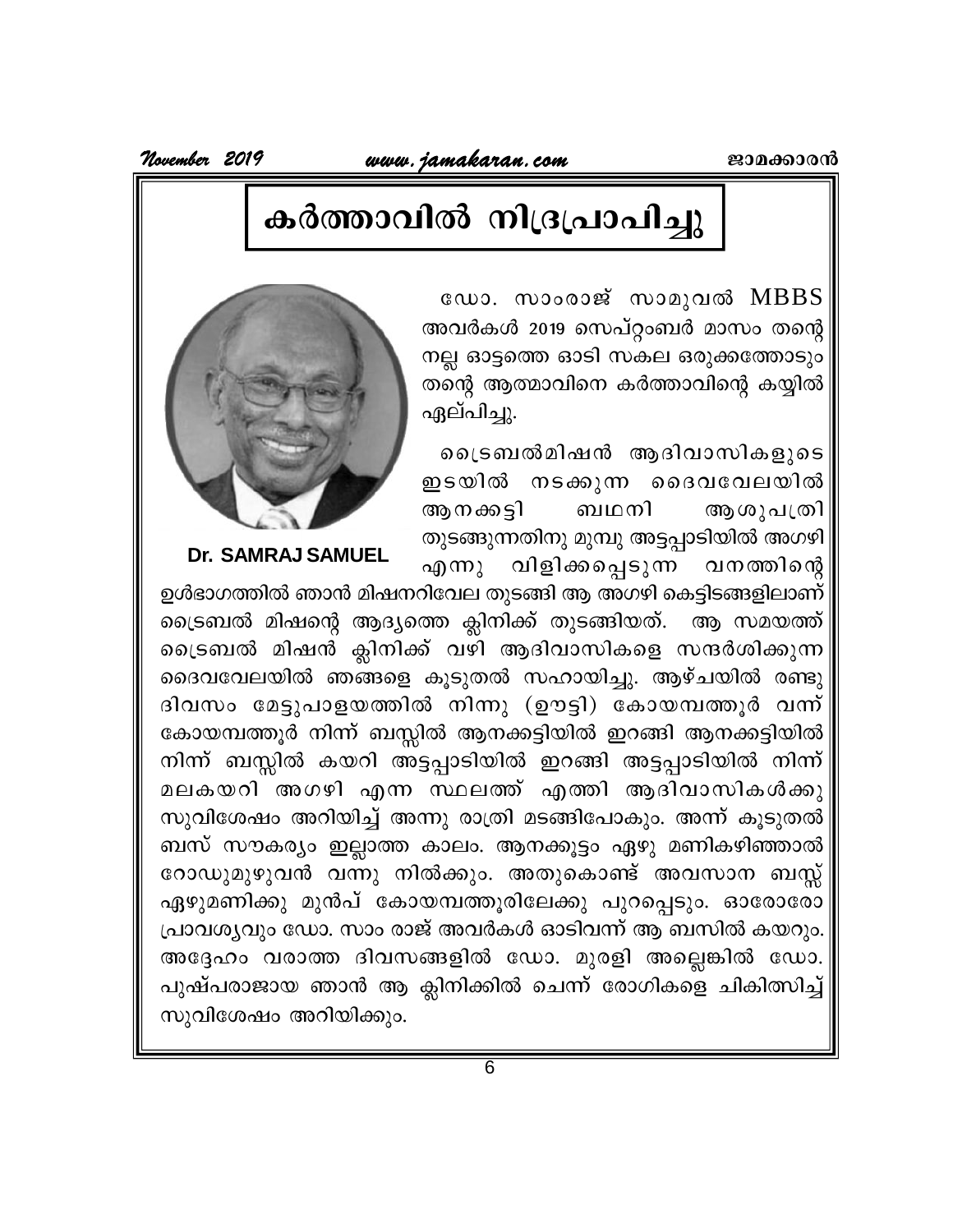**November <sup>2019</sup> www.jamakaran.com Pma¡mc³** ഡോ. സാംരാജ് അവർകൾക്കു മേട്ടുപാളയത്തിൽ നിന്നു മൂന്നു



ബസ്സ് കയറി വരാനുള്ള ബസ്സു കൂലി കൊടുത്താലും ഡോക്ടർ വാങ്ങുന്നില്ല. ഇങ്ങനെ തൃാഗത്തോടു ട്രൈബൽ ഡോ. സാംരാജ് അവർകൾക്കു മേട്ടുപാളയത്തിൽ നി<br>ബസ്സ് കയറി വരാനുള്ള ബസ്സു കൂലി<br>കൊടുത്താലും ഡോക്ടർ വാങ്ങുന്നില്ല.<br>ഇങ്ങനെ തൃാഗത്തോടു ട്രൈബൽ<br>മിഷൻ വേലയിൽ ഡോ. സാംരാജ്<br>ഞങ്ങളെ സഹായിച്ചതിനും ദൈവത്തെ<br>സ്തുതിക്കുന്നു. അവസാനം രോഗം ഞങ്ങളെ സഹായിച്ചതിനും ദൈവത്തെ കൊടുത്താലും ഡോക്ടർ വാങ്ങുന്നില്ല.<br>ഇങ്ങനെ തൃാഗത്തോടു ട്രൈബൽ<br>മിഷൻ വേലയിൽ ഡോ. സാംരാജ്<br>ഞങ്ങളെ സഹായിച്ചതിനും ദൈവത്തെ<br>സ്തുതിക്കുന്നു. അവസാനം രോഗം<br>കാരണം വെല്ലൂർ ആശുപത്രിയിൽ<br>അദ്ദേഹത്തിന്റെ കാൽ കാരണം വെല്ലൂർ ആശുപത്രിയിൽ മിഷൻ വേലയിൽ ഡോ. സാംരാജ്<br>ഞങ്ങളെ സഹായിച്ചതിനും ദൈവത്തെ<br>സ്തുതിക്കുന്നു. അവസാനം രോഗം<br>കാരണം വെല്ലൂർ ആശുപത്രിയിൽ<br>അദ്ദേഹത്തിന്റെ ശരീരത്തെ ബാംഗ്ലൂരിലേക്<br>അദ്ദേഹത്തിന്റെ ശരീരത്തെ ബാംഗ്ലൂരിലേക്<br>അദ്ദേഹത്തിന്റെ ശരീരത്തെ ബാംഗ്ലൂരിലേക്

മുറിക്കേണ്ടിവന്നു. അതോടെ അദ്ദേഹം തന്റെ ഓട്ടം നിർത്തി. മരിച്ചശേഷം  $\parallel$ At±l¯nsâ icocs¯ \_mw¥qcnte¡p a¡Ä എടുത്തുകൊണ്ടുപോയി. മെതഡിസ്റ്റ് സഭയിൽ അടക്കം ചെയ്തു. ദൈവം അദ്ദേഹത്തിന്റെ കുടുംബാംഗങ്ങൾക്കു ആശ്വാസം നൽകുമാറാകട്ടെ.

ട്രൈബൽ മിഷന്റെ പേരിലും ഡോ. മുരളീധർ അവർകളുടെ പേരിലും എന്റെ പേരിലും കുടുംബത്തിന് ആദരാഞ്ജലികൾ അറിയിക്കുന്നു.

### **ONLINE BANKING**

**A/c Name : Dr. M.G.E.PUSHPARAJ**

(**Overseas Doners):**

**1). Bank Name : State Bank of India - Srirangapalayam Branch-SALEM-1970 A/c No. 10764116842, Swift code: SBININBB637**

**(India Doners):**

**IFSC CODE : SBIN0001970- A/c No.10764116842**

7 **IFSC CODE : CNRB0001219** *-* **A/c No. 1219101013622,** 2) **Bank Name: CANARA BANK, (Suramangalam Branch) - 1219** (**Overseas Doners): SWIFT CODE: CNRBINBBSLM - A/c No. 1219101013622** (**India Doners): MICR CODE: 636015005.**